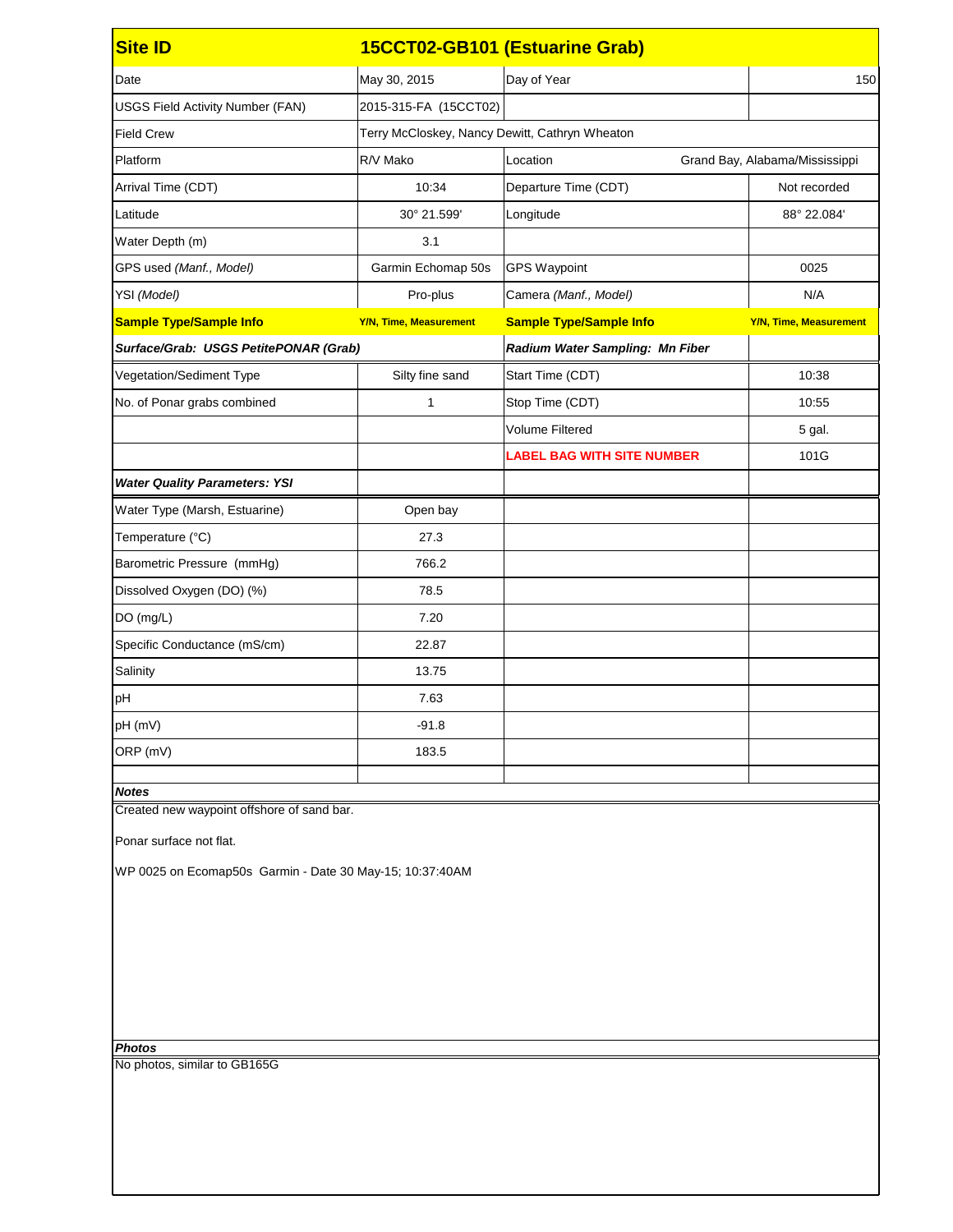| <b>Site ID</b>                                |                               | 15CCT02-GB102 (Estuarine Grab)                 |                                |  |  |
|-----------------------------------------------|-------------------------------|------------------------------------------------|--------------------------------|--|--|
| Date                                          | May 30, 2015                  | Day of Year                                    | 150                            |  |  |
| <b>USGS Field Activity Number (FAN)</b>       | 2015-315-FA (15CCT02)         |                                                |                                |  |  |
| <b>Field Crew</b>                             |                               | Terry McCloskey, Nancy Dewitt, Cathryn Wheaton |                                |  |  |
| Platform                                      | R/V Mako                      | Location                                       | Grand Bay, Alabama/Mississippi |  |  |
| Arrival Time (CDT)                            | 12:35                         | Departure Time (CDT)                           | Not recorded                   |  |  |
| Latitude                                      | 30° 22.207'                   | Longitude                                      | 88° 21.518'                    |  |  |
| Water Depth (m)                               | 1.5                           |                                                |                                |  |  |
| GPS used (Manf., Model)                       | Garmin Echomap 50s            | <b>GPS Waypoint</b>                            | 0051                           |  |  |
| YSI (Model)                                   | Pro-plus                      | Camera (Manf., Model)                          | N/A                            |  |  |
| <b>Sample Type/Sample Info</b>                | <b>Y/N, Time, Measurement</b> | <b>Sample Type/Sample Info</b>                 | <b>Y/N, Time, Measurement</b>  |  |  |
| Surface/Grab: USGS PetitePONAR (Grab)         |                               | Radium Water Sampling: Mn Fiber                |                                |  |  |
| Vegetation/Sediment Type                      | Fine sand to med sand         | Start Time (CDT)                               | 12:44                          |  |  |
| No. of Ponar grabs combined                   | 1                             | Stop Time (CDT)                                | Not recorded                   |  |  |
|                                               |                               | <b>Volume Filtered</b>                         | 5 gal.                         |  |  |
|                                               |                               | <b>LABEL BAG WITH SITE NUMBER</b>              | 102G                           |  |  |
| <b>Water Quality Parameters: YSI</b>          |                               |                                                |                                |  |  |
| Water Type (Marsh, Estuarine)                 | Open bay - atop shoal         |                                                |                                |  |  |
| Temperature (°C)                              | 27.7                          |                                                |                                |  |  |
| Barometric Pressure (mmHg)                    | 765.7                         |                                                |                                |  |  |
| Dissolved Oxygen (DO) (%)                     | 104.1                         |                                                |                                |  |  |
| DO (mg/L)                                     | 7.63                          |                                                |                                |  |  |
| Specific Conductance (mS/cm)                  | 21.77                         |                                                |                                |  |  |
| Salinity                                      | 13.03                         |                                                |                                |  |  |
| pH                                            | 7.80                          |                                                |                                |  |  |
| pH (mV)                                       | $-101.4$                      |                                                |                                |  |  |
| ORP (mV)                                      | 136.3                         |                                                |                                |  |  |
| <b>Notes</b>                                  |                               |                                                |                                |  |  |
| Creating a new site location on sand bar.     |                               |                                                |                                |  |  |
| WP0051 on Echomap 50s 30 May -2015 12:48:01PM |                               |                                                |                                |  |  |
| Site on top shoal east of submerged           |                               |                                                |                                |  |  |
|                                               |                               |                                                |                                |  |  |
|                                               |                               |                                                |                                |  |  |
|                                               |                               |                                                |                                |  |  |
|                                               |                               |                                                |                                |  |  |
|                                               |                               |                                                |                                |  |  |
|                                               |                               |                                                |                                |  |  |
| <b>Photos</b>                                 |                               |                                                |                                |  |  |
| No photos, similar to 15CCT02-GB165           |                               |                                                |                                |  |  |
|                                               |                               |                                                |                                |  |  |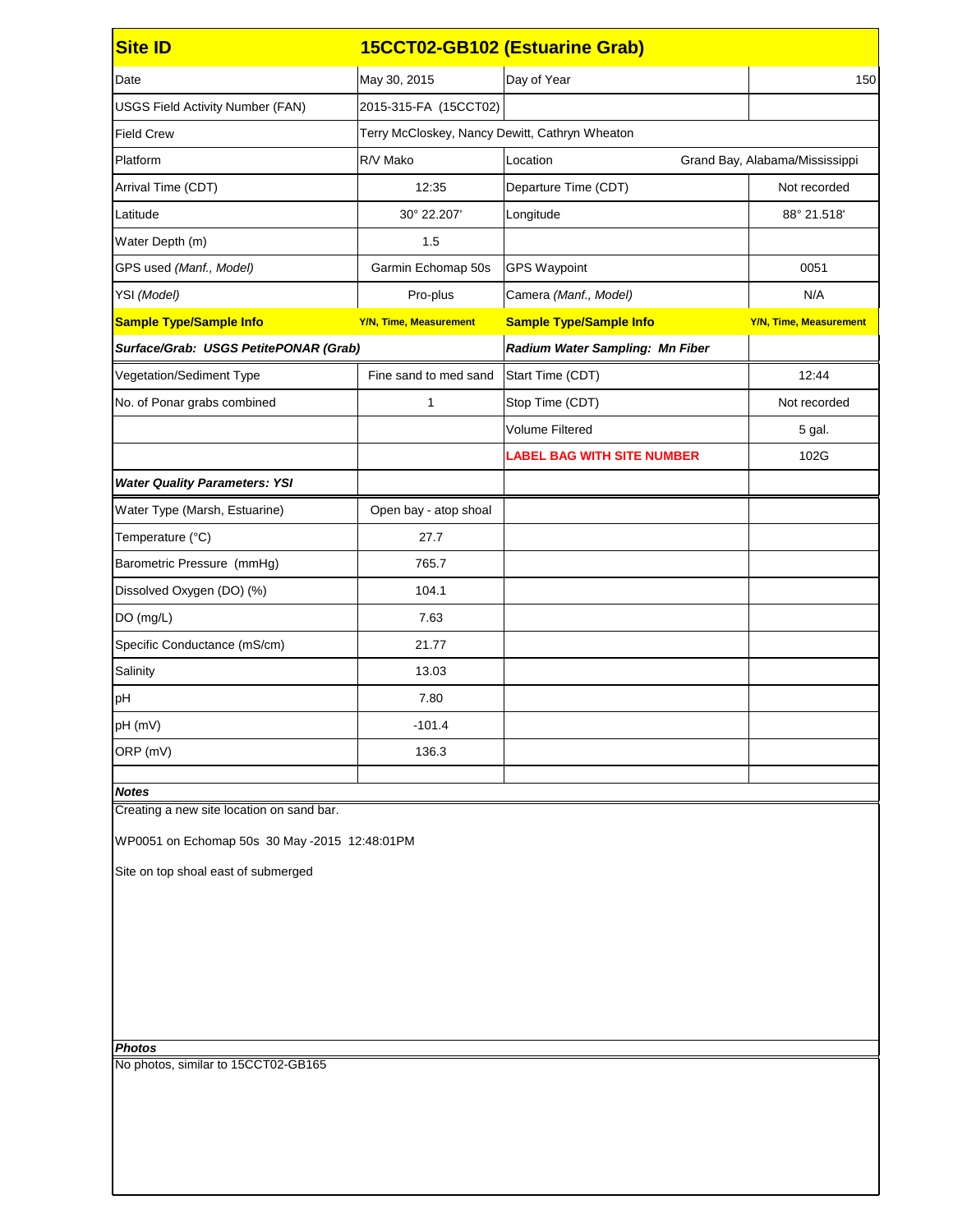| <b>Site ID</b>                                   |                                                | 15CCT02-GB103 (Estuarine Grab)    |                                |
|--------------------------------------------------|------------------------------------------------|-----------------------------------|--------------------------------|
| Date                                             | May 30, 2015                                   | Day of Year                       | 150                            |
| <b>USGS Field Activity Number (FAN)</b>          | 2015-315-FA (15CCT02)                          |                                   |                                |
| <b>Field Crew</b>                                | Terry McCloskey, Nancy Dewitt, Cathryn Wheaton |                                   |                                |
| Platform                                         | R/V Mako                                       | Location                          | Grand Bay, Alabama/Mississippi |
| Arrival Time (CDT)                               | 13:44                                          | Departure Time (CDT)              | Not recorded                   |
| Latitude                                         | 30° 21.724'                                    | Longitude                         | 88° 20.920'                    |
| Water Depth (m)                                  | 3.0                                            |                                   |                                |
| GPS used (Manf., Model)                          | Garmin Echomap 50s                             | <b>GPS Waypoint</b>               | 0052                           |
| YSI (Model)                                      | Pro-plus                                       | Camera (Manf., Model)             | N/A                            |
| <b>Sample Type/Sample Info</b>                   | <b>Y/N, Time, Measurement</b>                  | <b>Sample Type/Sample Info</b>    | <b>Y/N, Time, Measurement</b>  |
| Surface/Grab: USGS PetitePONAR (Grab)            |                                                | Radium Water Sampling: Mn Fiber   |                                |
| Vegetation/Sediment Type                         | Silty fine sand                                | Start Time (CDT)                  | 13:53                          |
| No. of Ponar grabs combined                      | 1                                              | Stop Time (CDT)                   | 14:09                          |
|                                                  |                                                | <b>Volume Filtered</b>            | 5 gal.                         |
|                                                  |                                                | <b>LABEL BAG WITH SITE NUMBER</b> | 103G                           |
| <b>Water Quality Parameters: YSI</b>             |                                                |                                   |                                |
| Water Type (Marsh, Estuarine)                    | Open bay                                       |                                   |                                |
| Temperature (°C)                                 | 28.7                                           |                                   |                                |
| Barometric Pressure (mmHg)                       | 765.3                                          |                                   |                                |
| Dissolved Oxygen (DO) (%)                        | 102.5                                          |                                   |                                |
| DO (mg/L)                                        | 7.35                                           |                                   |                                |
| Specific Conductance (mS/cm)                     | 22.12                                          |                                   |                                |
| Salinity                                         | 13.22                                          |                                   |                                |
| pH                                               | 7.82                                           |                                   |                                |
| pH (mV)                                          | $-102.8$                                       |                                   |                                |
| ORP (mV)                                         | 114.5                                          |                                   |                                |
| <b>Notes</b>                                     |                                                |                                   |                                |
| WP0052 in Garmin - 30 May-2015 1:52:17           |                                                |                                   |                                |
| Creating a new site location offshore of sandbar |                                                |                                   |                                |
|                                                  |                                                |                                   |                                |
|                                                  |                                                |                                   |                                |
|                                                  |                                                |                                   |                                |
|                                                  |                                                |                                   |                                |
|                                                  |                                                |                                   |                                |
|                                                  |                                                |                                   |                                |
|                                                  |                                                |                                   |                                |
| <b>Photos</b>                                    |                                                |                                   |                                |
| No photos, similar to 15CCT02-GB165              |                                                |                                   |                                |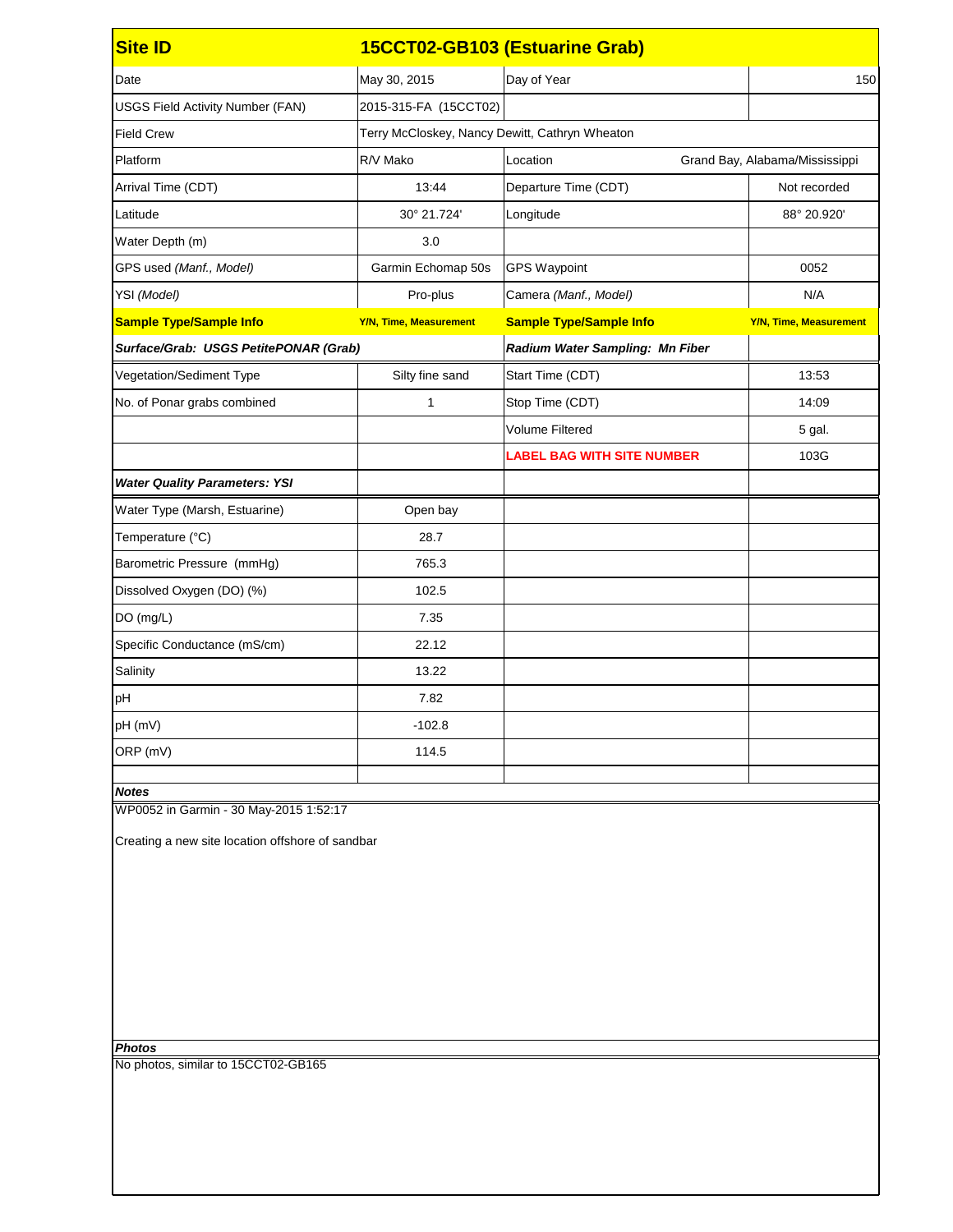| <b>Site ID</b>                                        |                               | 15CCT02-GB104 (Estuarine Grab)                 |                                |  |
|-------------------------------------------------------|-------------------------------|------------------------------------------------|--------------------------------|--|
| Date                                                  | May 30, 2015                  | Day of Year                                    | 150                            |  |
| <b>USGS Field Activity Number (FAN)</b>               | 2015-315-FA (15CCT02)         |                                                |                                |  |
| <b>Field Crew</b>                                     |                               | Terry McCloskey, Nancy Dewitt, Cathryn Wheaton |                                |  |
| Platform                                              | R/V Mako                      | Location                                       | Grand Bay, Alabama/Mississippi |  |
| Arrival Time (CDT)                                    | ~14:20                        | Departure Time (CDT)                           | ~14:40                         |  |
| Latitude                                              | 30° 21.989'                   | Longitude                                      | 88° 19.871'                    |  |
| Water Depth (m)                                       | 3.0                           |                                                |                                |  |
| GPS used (Manf., Model)                               | Garmin Echomap 50s            | <b>GPS Waypoint</b>                            | 0053                           |  |
| YSI (Model)                                           | Pro-plus                      | Camera (Manf., Model)                          | N/A                            |  |
| <b>Sample Type/Sample Info</b>                        | <b>Y/N, Time, Measurement</b> | <b>Sample Type/Sample Info</b>                 | <b>Y/N, Time, Measurement</b>  |  |
| Surface/Grab: USGS PetitePONAR (Grab)                 |                               | Radium Water Sampling: Mn Fiber                |                                |  |
| Vegetation/Sediment Type                              | Silty-mud-stinky              | Start Time (CDT)                               | 14:24                          |  |
| No. of Ponar grabs combined                           | 1                             | Stop Time (CDT)                                | 14:40                          |  |
|                                                       |                               | <b>Volume Filtered</b>                         | 5 gal.                         |  |
|                                                       |                               | <b>LABEL BAG WITH SITE NUMBER</b>              | 104G                           |  |
| <b>Water Quality Parameters: YSI</b>                  |                               |                                                |                                |  |
| Water Type (Marsh, Estuarine)                         | Open bay not on shoal         |                                                |                                |  |
| Temperature (°C)                                      | 27.6                          |                                                |                                |  |
| Barometric Pressure (mmHg)                            | 765.2                         |                                                |                                |  |
| Dissolved Oxygen (DO) (%)                             | 85.5                          |                                                |                                |  |
| DO (mg/L)                                             | 90.7                          |                                                |                                |  |
| Specific Conductance (mS/cm)                          | 24.96                         |                                                |                                |  |
| Salinity                                              | 15.57                         |                                                |                                |  |
| pH                                                    | 7.79                          |                                                |                                |  |
| pH (mV)                                               | $-100.6$                      |                                                |                                |  |
| ORP (mV)                                              | 119.2                         |                                                |                                |  |
| <b>Notes</b>                                          |                               |                                                |                                |  |
| WP0053 in Echomap 50s (Garmin) 30 May2015: 02:25:08PM |                               |                                                |                                |  |
| Created new site location offshore of sandbar         |                               |                                                |                                |  |
|                                                       |                               |                                                |                                |  |
|                                                       |                               |                                                |                                |  |
|                                                       |                               |                                                |                                |  |
|                                                       |                               |                                                |                                |  |
|                                                       |                               |                                                |                                |  |
|                                                       |                               |                                                |                                |  |
|                                                       |                               |                                                |                                |  |
| <b>Photos</b>                                         |                               |                                                |                                |  |
| No photos, similar to 15CCT02-GB165                   |                               |                                                |                                |  |
|                                                       |                               |                                                |                                |  |
|                                                       |                               |                                                |                                |  |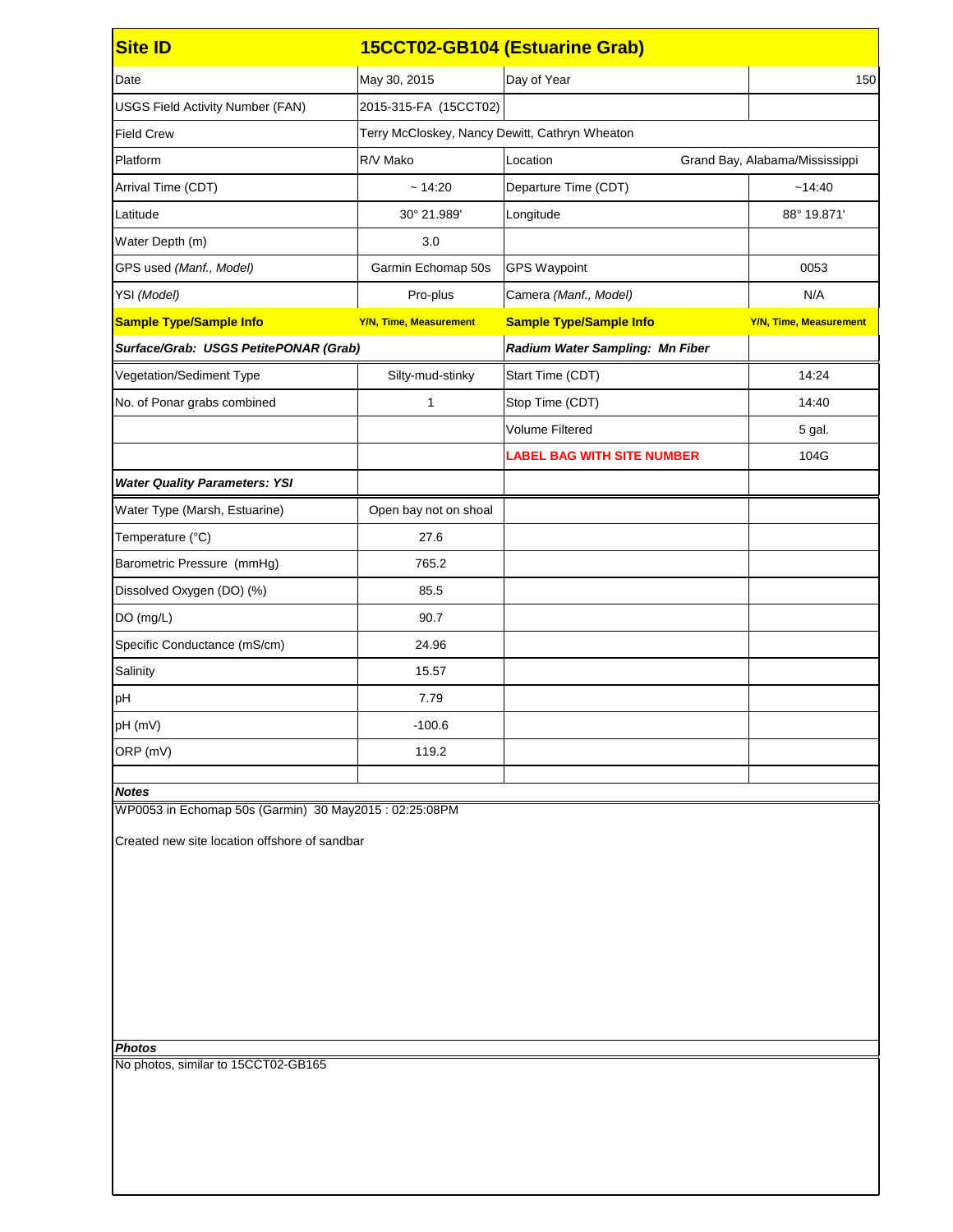| <b>Site ID</b>                                                                             |                                                | 15CCT02-GB105 (Estuarine Grab)    |                                |  |
|--------------------------------------------------------------------------------------------|------------------------------------------------|-----------------------------------|--------------------------------|--|
| Date                                                                                       | May 30, 2015                                   | Day of Year                       | 150                            |  |
| <b>USGS Field Activity Number (FAN)</b>                                                    | 2015-315-FA (15CCT02)                          |                                   |                                |  |
| <b>Field Crew</b>                                                                          | Terry McCloskey, Nancy Dewitt, Cathryn Wheaton |                                   |                                |  |
| Platform                                                                                   | R/V Mako                                       | Location                          | Grand Bay, Alabama/Mississippi |  |
| Arrival Time (CDT)                                                                         | ~15:10                                         | Departure Time (CDT)              | Not recorded                   |  |
| Latitude                                                                                   | 30° 22.757'                                    | Longitude                         | 88° 19.351'                    |  |
| Water Depth (m)                                                                            | 1.5                                            |                                   |                                |  |
| GPS used (Manf., Model)                                                                    | Garmin Echomap 50s                             | <b>GPS Waypoint</b>               | 0054                           |  |
| YSI (Model)                                                                                | Pro-plus                                       | Camera (Manf., Model)             | Nikon D5200                    |  |
| <b>Sample Type/Sample Info</b>                                                             | <b>Y/N, Time, Measurement</b>                  | <b>Sample Type/Sample Info</b>    | <b>Y/N, Time, Measurement</b>  |  |
| Surface/Grab: USGS PetitePONAR (Grab)                                                      |                                                | Radium Water Sampling: Mn Fiber   |                                |  |
| Vegetation/Sediment Type                                                                   | Silty mud                                      | Start Time (CDT)                  | 15:13                          |  |
| No. of Ponar grabs combined                                                                | 1                                              | Stop Time (CDT)                   | 15:29                          |  |
|                                                                                            |                                                | <b>Volume Filtered</b>            | 5 gal.                         |  |
|                                                                                            |                                                | <b>LABEL BAG WITH SITE NUMBER</b> | 105G                           |  |
| <b>Water Quality Parameters: YSI</b>                                                       |                                                |                                   |                                |  |
| Water Type (Marsh, Estuarine)                                                              | <b>Estuarine</b>                               |                                   |                                |  |
| Temperature (°C)                                                                           | 29.4                                           |                                   |                                |  |
| Barometric Pressure (mmHg)                                                                 | 764.7                                          |                                   |                                |  |
| Dissolved Oxygen (DO) (%)                                                                  | 102.9                                          |                                   |                                |  |
| DO (mg/L)                                                                                  | 7.24                                           |                                   |                                |  |
| Specific Conductance (mS/cm)                                                               | 21.13                                          |                                   |                                |  |
| Salinity                                                                                   | 12.58                                          |                                   |                                |  |
| pH                                                                                         | 7.87                                           |                                   |                                |  |
| pH (mV)                                                                                    | $-105.9$                                       |                                   |                                |  |
| ORP (mV)                                                                                   | 126.8                                          |                                   |                                |  |
| <b>Notes</b>                                                                               |                                                |                                   |                                |  |
| WP0054 in Echomap50s 30 May2015: 03:13:33PM<br>Created new site east side parallel sandbar |                                                |                                   |                                |  |
|                                                                                            |                                                |                                   |                                |  |
|                                                                                            |                                                |                                   |                                |  |
|                                                                                            |                                                |                                   |                                |  |
|                                                                                            |                                                |                                   |                                |  |
|                                                                                            |                                                |                                   |                                |  |
|                                                                                            |                                                |                                   |                                |  |
|                                                                                            |                                                |                                   |                                |  |
| <b>Photos</b><br>$N \rightarrow E \rightarrow S \rightarrow W$ : 420-425                   |                                                |                                   |                                |  |
|                                                                                            |                                                |                                   |                                |  |
| N=420-421, E=422-423, S=423-424, W=425                                                     |                                                |                                   |                                |  |
|                                                                                            |                                                |                                   |                                |  |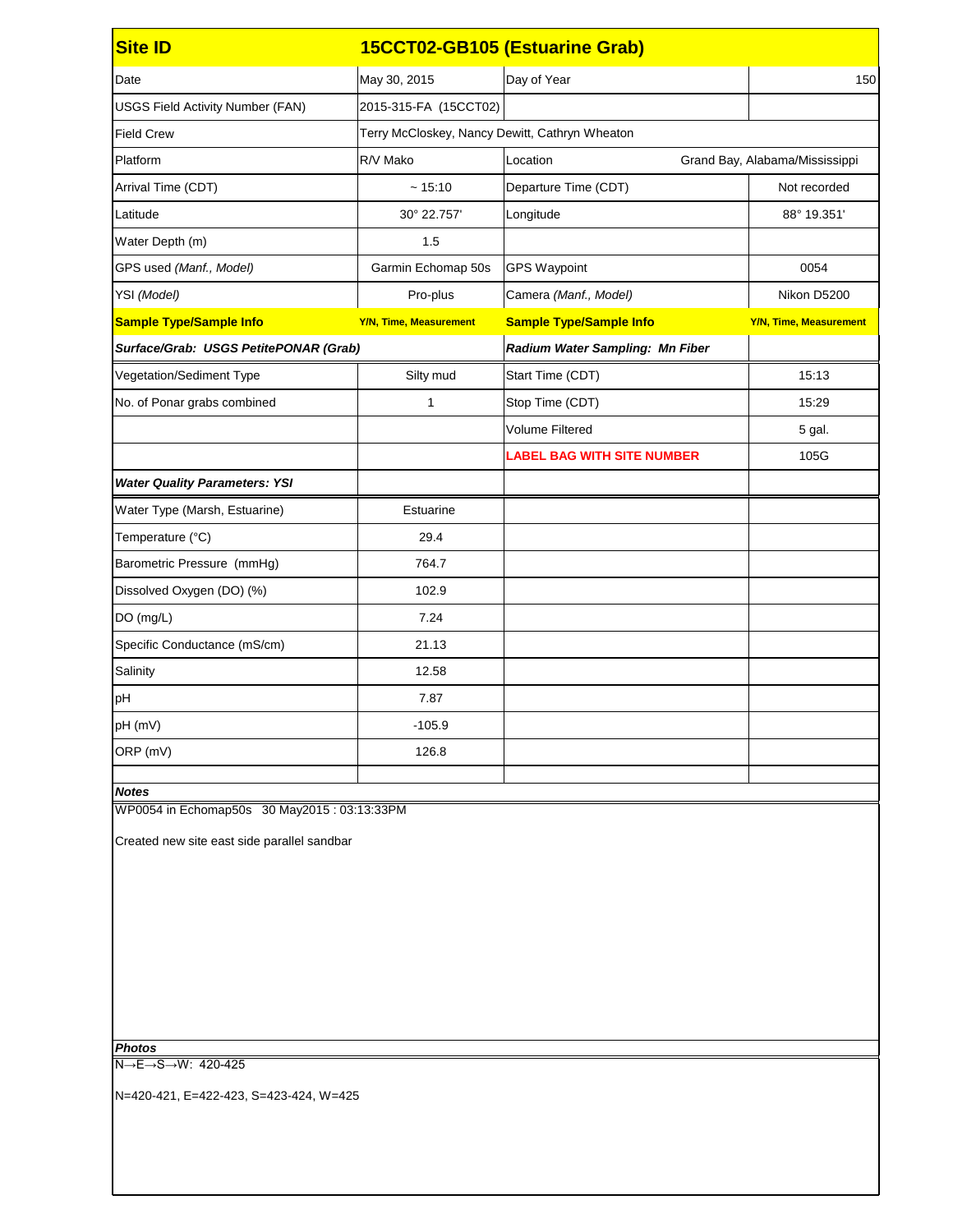| <b>Site ID</b>                          |                                               | 15CCT02-GB106 (Estuarine Grab)         |                                |
|-----------------------------------------|-----------------------------------------------|----------------------------------------|--------------------------------|
| Date                                    | May 31, 2015                                  | Day of Year                            | 151                            |
| <b>USGS Field Activity Number (FAN)</b> | 2015-315-FA (15CCT02)                         |                                        |                                |
| <b>Field Crew</b>                       | Chris Smith, Terry McCloskey, Cathryn Wheaton |                                        |                                |
| Platform                                | R/V Mako                                      | Location                               | Grand Bay, Alabama/Mississippi |
| Arrival Time (CDT)                      | 10:18                                         | Departure Time (CDT)                   | 10:46                          |
| Latitude                                | 30° 22' 55.3"                                 | Longitude                              | 88° 20' 40.3"                  |
| Water Depth (m)                         | 2.9                                           |                                        |                                |
| GPS used (Manf., Model)                 | Garmin GPSMAP 62stc                           | <b>GPS Waypoint</b>                    | 156                            |
| YSI (Model)                             | Pro-plus                                      | Camera (Manf., Model)                  | N/A                            |
| <b>Sample Type/Sample Info</b>          | <b>Y/N, Time, Measurement</b>                 | <b>Sample Type/Sample Info</b>         | <b>Y/N, Time, Measurement</b>  |
| Surface/Grab: USGS PetitePONAR (Grab)   |                                               | <b>Radium Water Sampling: Mn Fiber</b> |                                |
| Vegetation/Sediment Type                | Fine sand, clayey silt                        | Start Time (CDT)                       | 10:26                          |
| No. of Ponar grabs combined             | $\overline{2}$                                | Stop Time (CDT)                        | 10:41                          |
|                                         |                                               | <b>Volume Filtered</b>                 | 5 gal.                         |
|                                         |                                               | <b>LABEL BAG WITH SITE NUMBER</b>      |                                |
| <b>Water Quality Parameters: YSI</b>    |                                               |                                        |                                |
| Water Type (Marsh, Estuarine)           | Open bay                                      |                                        |                                |
| Temperature (°C)                        | 28.3                                          |                                        |                                |
| Barometric Pressure (mmHg)              | 765.0                                         |                                        |                                |
| Dissolved Oxygen (DO) (%)               | 87.8                                          |                                        |                                |
| DO (mg/L)                               | 6.11                                          |                                        |                                |
| Specific Conductance (mS/cm)            | 29.37                                         |                                        |                                |
| Salinity                                | 18.08                                         |                                        |                                |
| pH                                      | 7.66                                          |                                        |                                |
| pH (mV)                                 | $-93.6$                                       |                                        |                                |
| ORP (mV)                                | 137.5                                         |                                        |                                |
| <b>Notes</b>                            |                                               |                                        |                                |
| Echo sounder 50s GPS waypoint = 0557    |                                               |                                        |                                |
| Benthic algae in ponar                  |                                               |                                        |                                |
|                                         |                                               |                                        |                                |
|                                         |                                               |                                        |                                |
|                                         |                                               |                                        |                                |
|                                         |                                               |                                        |                                |
|                                         |                                               |                                        |                                |
|                                         |                                               |                                        |                                |
|                                         |                                               |                                        |                                |
| <b>Photos</b>                           |                                               |                                        |                                |
| No photos                               |                                               |                                        |                                |
|                                         |                                               |                                        |                                |
|                                         |                                               |                                        |                                |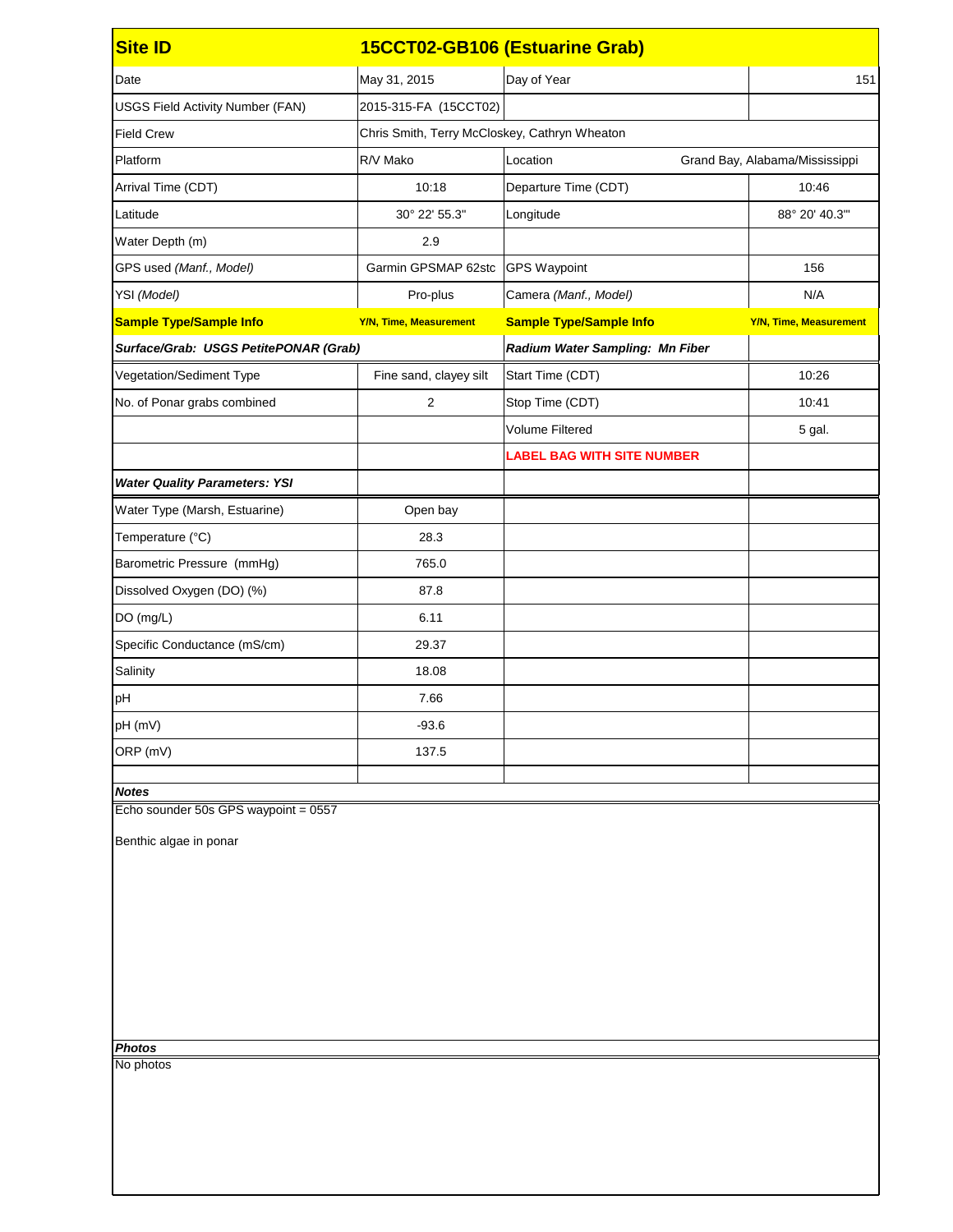| <b>Site ID</b>                                                                                          |                               | 15CCT02-GB107 (Estuarine Grab)                |                                |  |
|---------------------------------------------------------------------------------------------------------|-------------------------------|-----------------------------------------------|--------------------------------|--|
| Date                                                                                                    | May 31, 2015                  | Day of Year                                   | 151                            |  |
| <b>USGS Field Activity Number (FAN)</b>                                                                 | 2015-315-FA (15CCT02)         |                                               |                                |  |
| <b>Field Crew</b>                                                                                       |                               | Chris Smith, Terry McCloskey, Cathryn Wheaton |                                |  |
| Platform                                                                                                | R/V Mako                      | Location                                      | Grand Bay, Alabama/Mississippi |  |
| Arrival Time (CDT)                                                                                      | 10:59                         | Departure Time (CDT)                          | Not recorded                   |  |
| Latitude (DD)                                                                                           | 30.37673                      | Longitude (DD)                                | $-88.36403$                    |  |
| Water Depth (m)                                                                                         | 2.4                           |                                               |                                |  |
| GPS used (Manf., Model)                                                                                 | Garmin GPSMAP 62stc           | <b>GPS Waypoint</b>                           | 157                            |  |
| YSI (Model)                                                                                             | Pro-plus                      | Camera (Manf., Model)                         | N/A                            |  |
| <b>Sample Type/Sample Info</b>                                                                          | <b>Y/N, Time, Measurement</b> | <b>Sample Type/Sample Info</b>                | <b>Y/N, Time, Measurement</b>  |  |
| Surface/Grab: USGS PetitePONAR (Grab)                                                                   |                               | Radium Water Sampling: Mn Fiber               |                                |  |
| <b>Vegetation/Sediment Type</b>                                                                         | N/A                           | Start Time (CDT)                              | 10:59                          |  |
| No. of Ponar grabs combined                                                                             | 2                             | Stop Time (CDT)                               | 11:22                          |  |
|                                                                                                         |                               | <b>Volume Filtered</b>                        | 5 gal.                         |  |
|                                                                                                         |                               | <b>LABEL BAG WITH SITE NUMBER</b>             | 107G                           |  |
| <b>Water Quality Parameters: YSI</b>                                                                    |                               |                                               |                                |  |
| Water Type (Marsh, Estuarine)                                                                           | Open bay                      |                                               |                                |  |
| Temperature (°C)                                                                                        | 29.1                          |                                               |                                |  |
| Barometric Pressure (mmHg)                                                                              | 764.9                         |                                               |                                |  |
| Dissolved Oxygen (DO) (%)                                                                               | 94.8                          |                                               |                                |  |
| DO (mg/L)                                                                                               | 6.79                          |                                               |                                |  |
| Specific Conductance (mS/cm)                                                                            | 20.89                         |                                               |                                |  |
| Salinity                                                                                                | 12.42                         |                                               |                                |  |
| pH                                                                                                      | 7.86                          |                                               |                                |  |
| pH (mV)                                                                                                 | $-105.6$                      |                                               |                                |  |
| ORP (mV)                                                                                                | 143.8                         |                                               |                                |  |
| <b>Notes</b>                                                                                            |                               |                                               |                                |  |
| Garmin echo sounder 50s waypoint = 0559<br>NW corner of deeper portion of Grand Bay proper, open water. |                               |                                               |                                |  |
|                                                                                                         |                               |                                               |                                |  |

*Photos*

No photos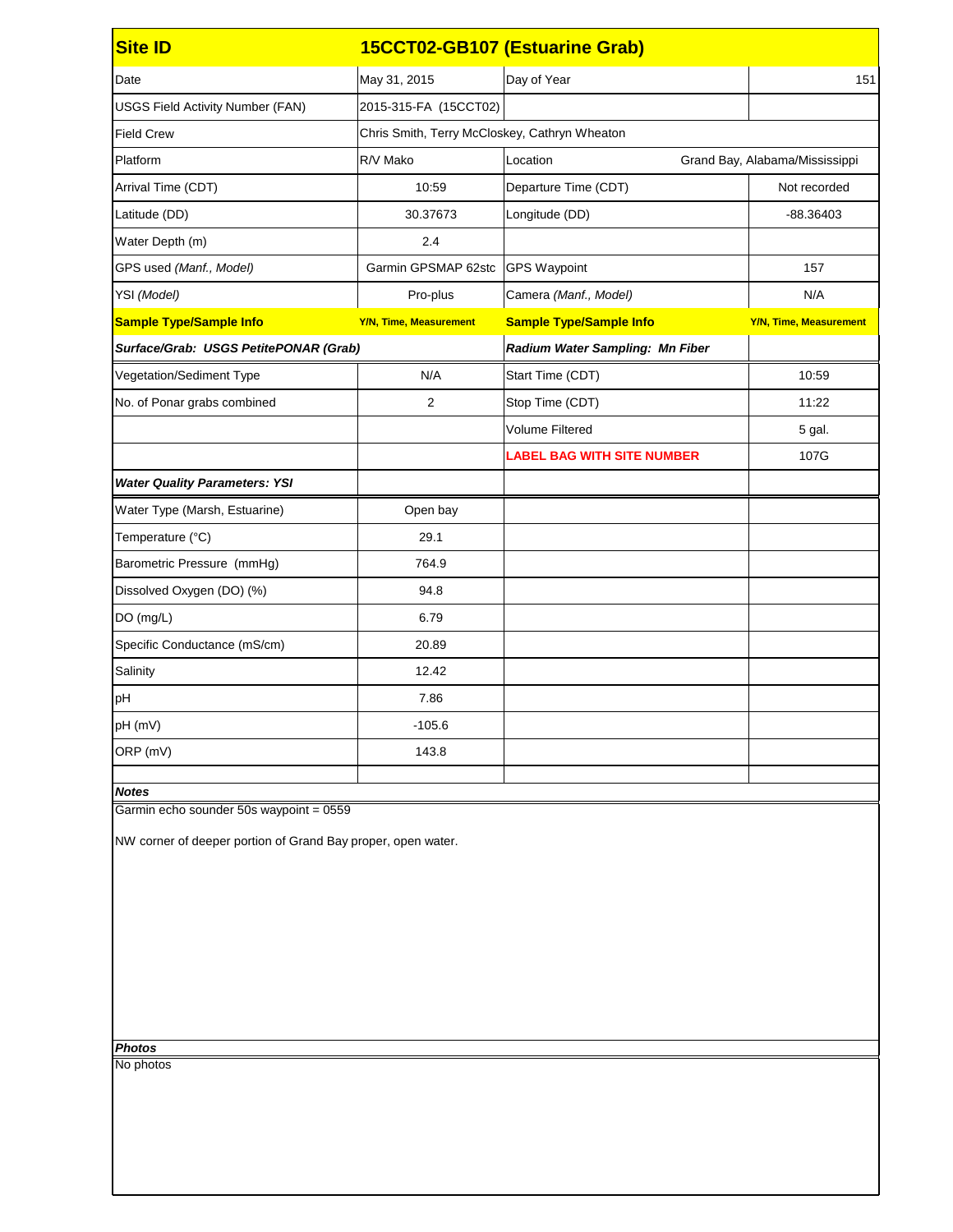| <b>Site ID</b>                          |                                               | 15CCT02-GB108 (Estuarine Grab)    |                                |
|-----------------------------------------|-----------------------------------------------|-----------------------------------|--------------------------------|
| Date                                    | May 31, 2015                                  | Day of Year                       | 151                            |
| <b>USGS Field Activity Number (FAN)</b> | 2015-315-FA (15CCT02)                         |                                   |                                |
| <b>Field Crew</b>                       | Chris Smith, Terry McCloskey, Cathryn Wheaton |                                   |                                |
| Platform                                | R/V Mako                                      | Location                          | Grand Bay, Alabama/Mississippi |
| Arrival Time (CDT)                      | 11:41                                         | Departure Time (CDT)              | Not recorded                   |
| Latitude (DD)                           | 30.39206                                      | Longitude (DD)                    | -88.37344                      |
| Water Depth (m)                         | 0.9                                           |                                   |                                |
| GPS used (Manf., Model)                 | Garmin GPSMAP 62stc                           | <b>GPS Waypoint</b>               | 158                            |
| YSI (Model)                             | Pro-plus                                      | Camera (Manf., Model)             | N/A                            |
| <b>Sample Type/Sample Info</b>          | <b>Y/N, Time, Measurement</b>                 | <b>Sample Type/Sample Info</b>    | <b>Y/N, Time, Measurement</b>  |
| Surface/Grab: USGS PetitePONAR (Grab)   |                                               | Radium Water Sampling: Mn Fiber   |                                |
| Vegetation/Sediment Type                | Silty/clay/fine sand                          | Start Time (CDT)                  | 11:42                          |
| No. of Ponar grabs combined             | $\overline{2}$                                | Stop Time (CDT)                   | Not recorded                   |
|                                         |                                               | <b>Volume Filtered</b>            | 5 gal.                         |
|                                         |                                               | <b>LABEL BAG WITH SITE NUMBER</b> | 108G                           |
| <b>Water Quality Parameters: YSI</b>    |                                               |                                   |                                |
| Water Type (Marsh, Estuarine)           | Upper bay→little Bay                          |                                   |                                |
| Temperature (°C)                        | 29.0                                          |                                   |                                |
| Barometric Pressure (mmHg)              | 764.7                                         |                                   |                                |
| Dissolved Oxygen (DO) (%)               | 82.8                                          |                                   |                                |
| DO (mg/L)                               | 5.96                                          |                                   |                                |
| Specific Conductance (mS/cm)            | 19.92                                         |                                   |                                |
| Salinity                                | 11.82                                         |                                   |                                |
| pH                                      | 7.72                                          |                                   |                                |
| pH (mV)                                 | $-96.8$                                       |                                   |                                |
| ORP (mV)                                | 126.1                                         |                                   |                                |
| <b>Notes</b>                            |                                               |                                   |                                |
| WP on ecomap 50s 0561                   |                                               |                                   |                                |
|                                         |                                               |                                   |                                |
|                                         |                                               |                                   |                                |
|                                         |                                               |                                   |                                |
|                                         |                                               |                                   |                                |
|                                         |                                               |                                   |                                |
|                                         |                                               |                                   |                                |
|                                         |                                               |                                   |                                |
|                                         |                                               |                                   |                                |
| <b>Photos</b>                           |                                               |                                   |                                |
| No photos                               |                                               |                                   |                                |
|                                         |                                               |                                   |                                |
|                                         |                                               |                                   |                                |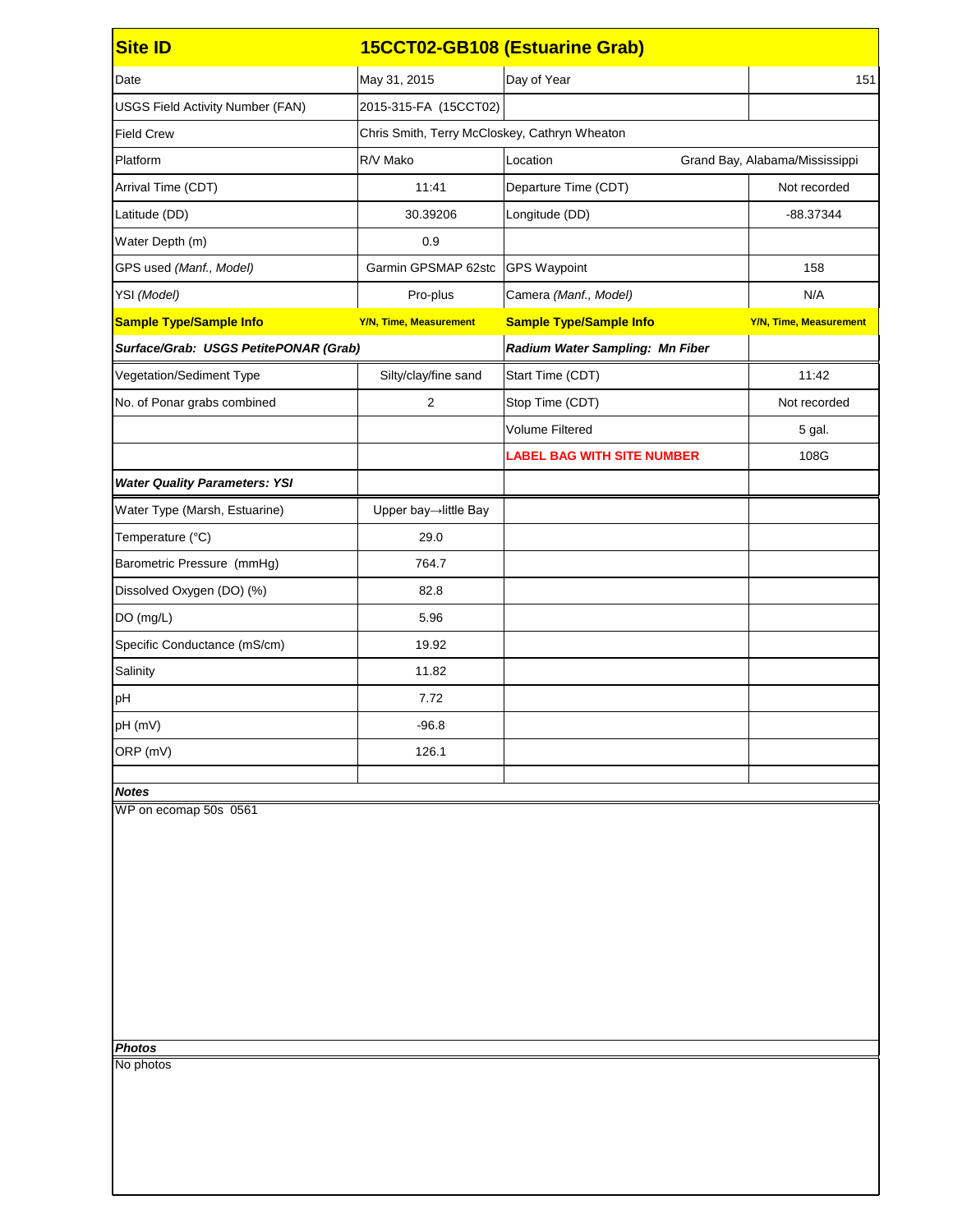| <b>Site ID</b>                          |                                               | 15CCT02-GB109 (Estuarine Grab)    |                                |  |
|-----------------------------------------|-----------------------------------------------|-----------------------------------|--------------------------------|--|
| Date                                    | June 1, 2015                                  | Day of Year                       | 152                            |  |
| <b>USGS Field Activity Number (FAN)</b> | 2015-315-FA (15CCT02)                         |                                   |                                |  |
| <b>Field Crew</b>                       | Chris Smith, Terry McCloskey, Cathryn Wheaton |                                   |                                |  |
| Platform                                | R/V Mako                                      | Location                          | Grand Bay, Alabama/Mississippi |  |
| Arrival Time (CDT)                      | 9:41                                          | Departure Time (CDT)              | Not recorded                   |  |
| Latitude (DD)                           | 30.37952                                      | Longitude (DD)                    | -88.37947                      |  |
| Water Depth (m)                         | 1.7                                           |                                   |                                |  |
| GPS used (Manf., Model)                 | Garmin GPSMAP 62stc                           | <b>GPS Waypoint</b>               | 160                            |  |
| YSI (Model)                             | Pro-plus                                      | Camera (Manf., Model)             | N/A                            |  |
| <b>Sample Type/Sample Info</b>          | <b>Y/N, Time, Measurement</b>                 | <b>Sample Type/Sample Info</b>    | <b>Y/N, Time, Measurement</b>  |  |
| Surface/Grab: USGS PetitePONAR (Grab)   |                                               | Radium Water Sampling: Mn Fiber   |                                |  |
| Vegetation/Sediment Type                | Fine sand                                     | Start Time (CDT)                  | 9:43                           |  |
| No. of Ponar grabs combined             | 1                                             | Stop Time (CDT)                   | 10:02                          |  |
|                                         |                                               | <b>Volume Filtered</b>            | 5 gal.                         |  |
|                                         |                                               | <b>LABEL BAG WITH SITE NUMBER</b> |                                |  |
| <b>Water Quality Parameters: YSI</b>    |                                               |                                   |                                |  |
| Water Type (Marsh, Estuarine)           | Estuarine                                     |                                   |                                |  |
| Temperature (°C)                        | 28.0                                          |                                   |                                |  |
| Barometric Pressure (mmHg)              | 764.9                                         |                                   |                                |  |
| Dissolved Oxygen (DO) (%)               | 84.2                                          |                                   |                                |  |
| DO (mg/L)                               | 6.11                                          |                                   |                                |  |
| Specific Conductance (mS/cm)            | 22.69                                         |                                   |                                |  |
| Salinity                                | 13.63                                         |                                   |                                |  |
| pH                                      | 7.88                                          |                                   |                                |  |
| pH (mV)                                 | $-106.1$                                      |                                   |                                |  |
| ORP (mV)                                | 114.1                                         |                                   |                                |  |
| <b>Notes</b>                            |                                               |                                   |                                |  |
| Echo sounder 50s wypt 0002              |                                               |                                   |                                |  |
| No forams                               |                                               |                                   |                                |  |
| CTD cast 0945                           |                                               |                                   |                                |  |
|                                         |                                               |                                   |                                |  |
|                                         |                                               |                                   |                                |  |
|                                         |                                               |                                   |                                |  |
|                                         |                                               |                                   |                                |  |
|                                         |                                               |                                   |                                |  |
|                                         |                                               |                                   |                                |  |
| <b>Photos</b>                           |                                               |                                   |                                |  |
| No photos                               |                                               |                                   |                                |  |
|                                         |                                               |                                   |                                |  |
|                                         |                                               |                                   |                                |  |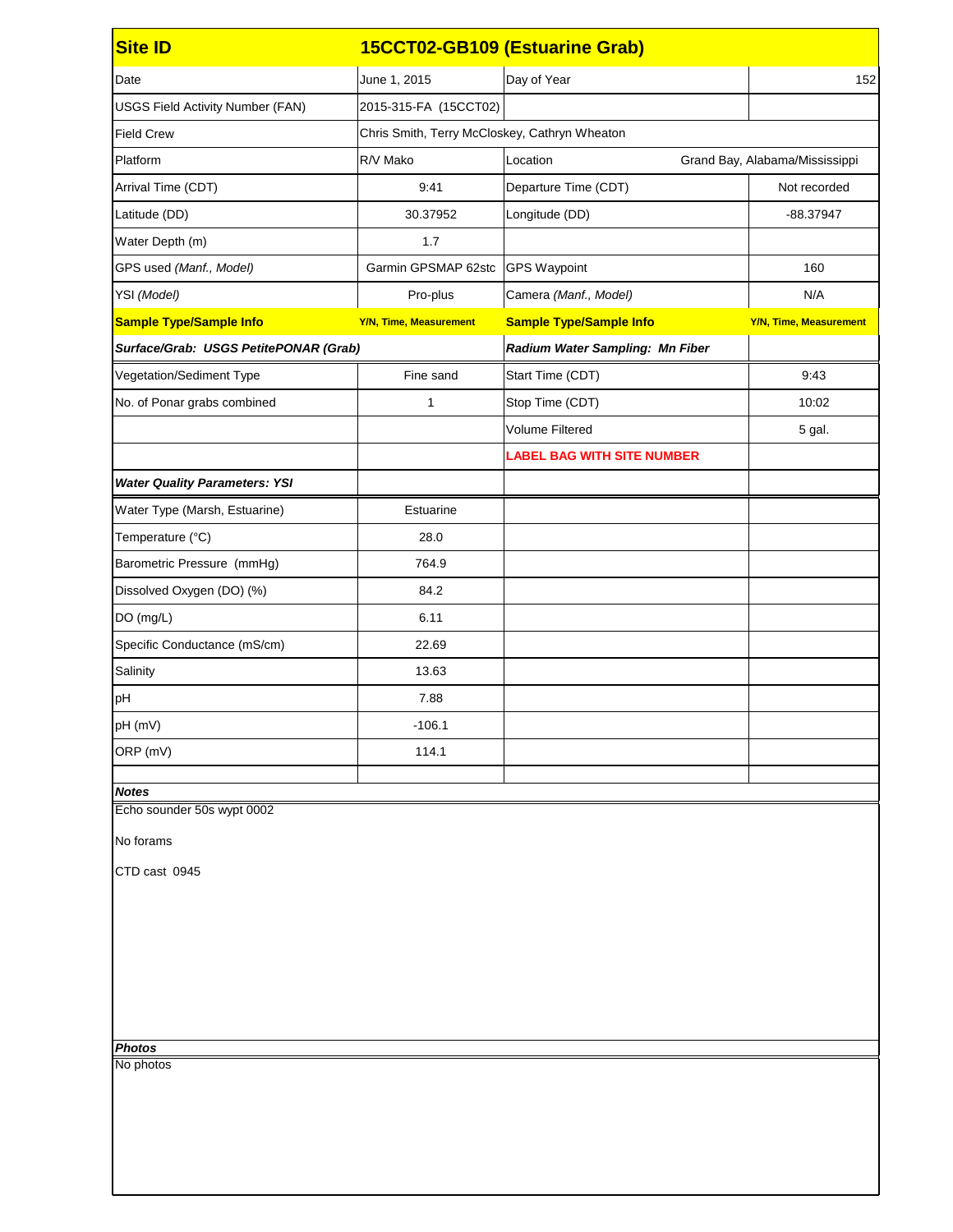| <b>Site ID</b>                                                            |                               | 15CCT02-GB110 (Estuarine Grab)                |                                |  |
|---------------------------------------------------------------------------|-------------------------------|-----------------------------------------------|--------------------------------|--|
| Date                                                                      | June 1, 2015                  | Day of Year                                   | 152                            |  |
| <b>USGS Field Activity Number (FAN)</b>                                   | 2015-315-FA (15CCT02)         |                                               |                                |  |
| <b>Field Crew</b>                                                         |                               | Chris Smith, Terry McCloskey, Cathryn Wheaton |                                |  |
| Platform                                                                  | R/V Mako                      | Location                                      | Grand Bay, Alabama/Mississippi |  |
| Arrival Time (CDT)                                                        | 10:43                         | Departure Time (CDT)                          | 11:03                          |  |
| Latitude (DD)                                                             | 30.35684                      | Longitude (DD)                                | $-88.34421$                    |  |
| Water Depth (m)                                                           | 3.3                           |                                               |                                |  |
| GPS used (Manf., Model)                                                   | Garmin GPSMAP 62stc           | <b>GPS Waypoint</b>                           | 161                            |  |
| YSI (Model)                                                               | Pro-plus                      | Camera (Manf., Model)                         | N/A                            |  |
| <b>Sample Type/Sample Info</b>                                            | <b>Y/N, Time, Measurement</b> | <b>Sample Type/Sample Info</b>                | <b>Y/N, Time, Measurement</b>  |  |
| Surface/Grab: USGS PetitePONAR (Grab)                                     |                               | <b>Radium Water Sampling: Mn Fiber</b>        |                                |  |
| Vegetation/Sediment Type                                                  | Sl. Silty, fine sand          | Start Time (CDT)                              | 10:45                          |  |
| No. of Ponar grabs combined                                               | 1                             | Stop Time (CDT)                               | 11:05                          |  |
|                                                                           |                               | <b>Volume Filtered</b>                        | 5 gal./19 L                    |  |
|                                                                           |                               | <b>LABEL BAG WITH SITE NUMBER</b>             |                                |  |
| <b>Water Quality Parameters: YSI</b>                                      |                               |                                               |                                |  |
| Water Type (Marsh, Estuarine)                                             | Estuarine                     |                                               |                                |  |
| Temperature (°C)                                                          | 29.4                          |                                               |                                |  |
| Barometric Pressure (mmHg)                                                | 764.9                         |                                               |                                |  |
| Dissolved Oxygen (DO) (%)                                                 | 90.0                          |                                               |                                |  |
| DO (mg/L)                                                                 | 6.39                          |                                               |                                |  |
| Specific Conductance (mS/cm)                                              | 28.77                         |                                               |                                |  |
| Salinity                                                                  | 17.67                         |                                               |                                |  |
| pH                                                                        | 8.00                          |                                               |                                |  |
| pH (mV)                                                                   | $-113.1$                      |                                               |                                |  |
| ORP (mV)                                                                  | 121.9                         |                                               |                                |  |
| <b>Notes</b>                                                              |                               |                                               |                                |  |
| Echomap 50s wypt: 0003, 30°21.410 88°20.648<br><b>Photos</b><br>No photos |                               |                                               |                                |  |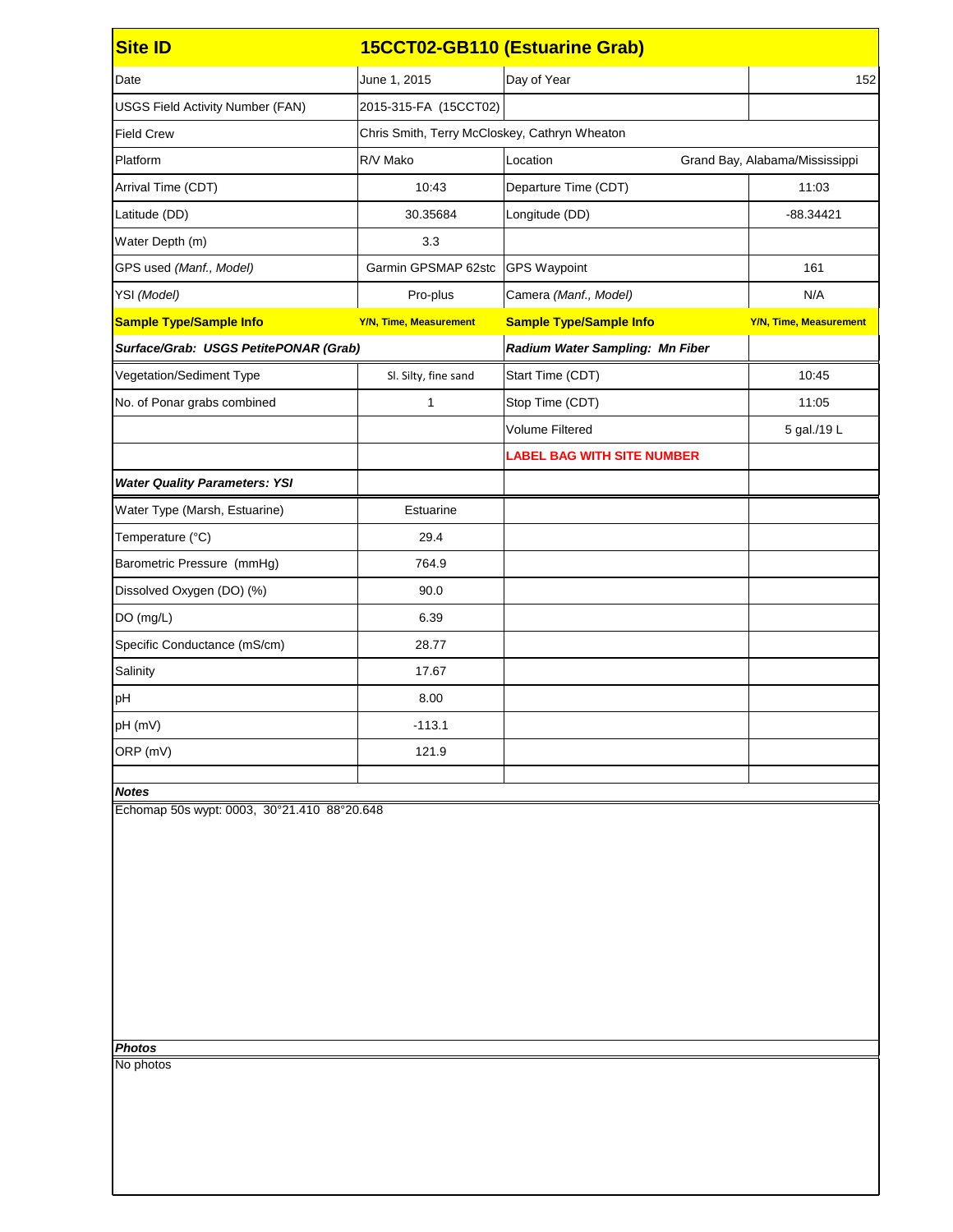| <b>Site ID</b>                             |                                               | 15CCT02-GB111 (Estuarine Grab)    |                                |
|--------------------------------------------|-----------------------------------------------|-----------------------------------|--------------------------------|
| Date                                       | June 1, 2015                                  | Day of Year                       | 152                            |
| <b>USGS Field Activity Number (FAN)</b>    | 2015-315-FA (15CCT02)                         |                                   |                                |
| <b>Field Crew</b>                          | Chris Smith, Terry McCloskey, Cathryn Wheaton |                                   |                                |
| Platform                                   | R/V Mako                                      | Location                          | Grand Bay, Alabama/Mississippi |
| Arrival Time (CDT)                         | 11:15                                         | Departure Time (CDT)              | Not recorded                   |
| Latitude (DD)                              | 30.36160                                      | Longitude (DD)                    | $-88.32574$                    |
| Water Depth (m)                            | 2.0                                           |                                   |                                |
| GPS used (Manf., Model)                    | Garmin GPSMAP 62stc   GPS Waypoint            |                                   | 162                            |
| YSI (Model)                                | Pro-plus                                      | Camera (Manf., Model)             | N/A                            |
| <b>Sample Type/Sample Info</b>             | <b>Y/N, Time, Measurement</b>                 | <b>Sample Type/Sample Info</b>    | <b>Y/N, Time, Measurement</b>  |
| Surface/Grab: USGS PetitePONAR (Grab)      |                                               | Radium Water Sampling: Mn Fiber   |                                |
| Vegetation/Sediment Type                   | Silt                                          | Start Time (CDT)                  | 11:20                          |
| No. of Ponar grabs combined                | 1                                             | Stop Time (CDT)                   | 11:31                          |
|                                            |                                               | <b>Volume Filtered</b>            | 5 gal./19 L                    |
|                                            |                                               | <b>LABEL BAG WITH SITE NUMBER</b> |                                |
| <b>Water Quality Parameters: YSI</b>       |                                               |                                   |                                |
| Water Type (Marsh, Estuarine)              | Open estuary                                  |                                   |                                |
| Temperature (°C)                           | 28.8                                          |                                   |                                |
| Barometric Pressure (mmHg)                 | 764.8                                         |                                   |                                |
| Dissolved Oxygen (DO) (%)                  | 93.8                                          |                                   |                                |
| DO (mg/L)                                  | 6.53                                          |                                   |                                |
| Specific Conductance (mS/cm)               | 28.38                                         |                                   |                                |
| Salinity                                   | 17.41                                         |                                   |                                |
| pH                                         | 8.09                                          |                                   |                                |
| pH (mV)                                    | $-118.02$                                     |                                   |                                |
| ORP (mV)                                   | 131.6                                         |                                   |                                |
| <b>Notes</b>                               |                                               |                                   |                                |
| Echomap 50s wypt: 0004 30°21.695 88°19.543 |                                               |                                   |                                |
| TM CTD cast - 11:24                        |                                               |                                   |                                |
|                                            |                                               |                                   |                                |
|                                            |                                               |                                   |                                |
|                                            |                                               |                                   |                                |
|                                            |                                               |                                   |                                |
|                                            |                                               |                                   |                                |
|                                            |                                               |                                   |                                |
|                                            |                                               |                                   |                                |
| <b>Photos</b><br>No photos                 |                                               |                                   |                                |
|                                            |                                               |                                   |                                |
|                                            |                                               |                                   |                                |
|                                            |                                               |                                   |                                |
|                                            |                                               |                                   |                                |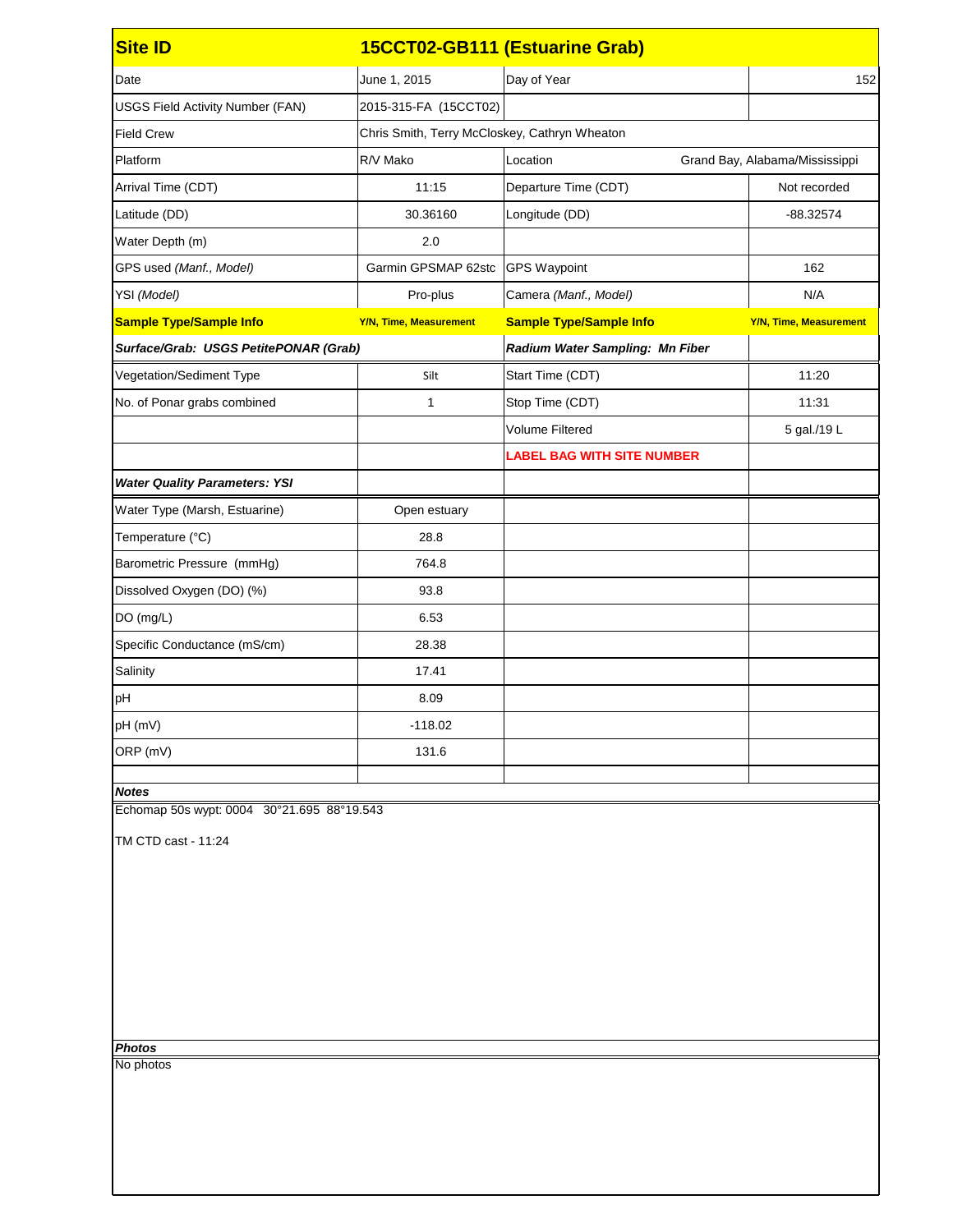| <b>Site ID</b>                                                |                                  | 15CCT02-GB112 (Estuarine Grab)                |                                |  |
|---------------------------------------------------------------|----------------------------------|-----------------------------------------------|--------------------------------|--|
| Date                                                          | June 1, 2015                     | Day of Year                                   | 152                            |  |
| <b>USGS Field Activity Number (FAN)</b>                       | 2015-315-FA (15CCT02)            |                                               |                                |  |
| <b>Field Crew</b>                                             |                                  | Chris Smith, Terry McCloskey, Cathryn Wheaton |                                |  |
| Platform                                                      | R/V Mako                         | Location                                      | Grand Bay, Alabama/Mississippi |  |
| Arrival Time (CDT)                                            | 12:36                            | Departure Time (CDT)                          | 12:58                          |  |
| Latitude (DD)                                                 | 30.36582                         | Longitude (DD)                                | -88.31331                      |  |
| Water Depth (m)                                               | 1.2                              |                                               |                                |  |
| GPS used (Manf., Model)                                       | Garmin GPSMAP 62stc GPS Waypoint |                                               | 163                            |  |
| YSI (Model)                                                   | Pro-plus                         | Camera (Manf., Model)                         | N/A                            |  |
| <b>Sample Type/Sample Info</b>                                | <b>Y/N, Time, Measurement</b>    | <b>Sample Type/Sample Info</b>                | <b>Y/N, Time, Measurement</b>  |  |
| Surface/Grab: USGS PetitePONAR (Grab)                         |                                  | Radium Water Sampling: Mn Fiber               |                                |  |
| Vegetation/Sediment Type                                      | Medium sand                      | Start Time (CDT)                              | 12:36                          |  |
| No. of Ponar grabs combined                                   | 1                                | Stop Time (CDT)                               | 12:57                          |  |
|                                                               |                                  | <b>Volume Filtered</b>                        | 5 gal.                         |  |
|                                                               |                                  | <b>LABEL BAG WITH SITE NUMBER</b>             | 112B                           |  |
| <b>Water Quality Parameters: YSI</b>                          |                                  |                                               |                                |  |
| Water Type (Marsh, Estuarine)                                 |                                  |                                               |                                |  |
| Temperature (°C)                                              | 28.9                             |                                               |                                |  |
| Barometric Pressure (mmHg)                                    | 764.3                            |                                               |                                |  |
| Dissolved Oxygen (DO) (%)                                     | 109.5                            |                                               |                                |  |
| DO (mg/L)                                                     | 7.77                             |                                               |                                |  |
| Specific Conductance (mS/cm)                                  | 23.82                            |                                               |                                |  |
| Salinity                                                      | 14.50                            |                                               |                                |  |
| pH                                                            | 8.04                             |                                               |                                |  |
| pH (mV)                                                       | $-115.0$                         |                                               |                                |  |
| ORP (mV)                                                      | 73.5                             |                                               |                                |  |
| <b>Notes</b>                                                  |                                  |                                               |                                |  |
| WP 0005 in Echomap 50s 30° 21.951 88° 18.798<br><b>Photos</b> |                                  |                                               |                                |  |
| No photos                                                     |                                  |                                               |                                |  |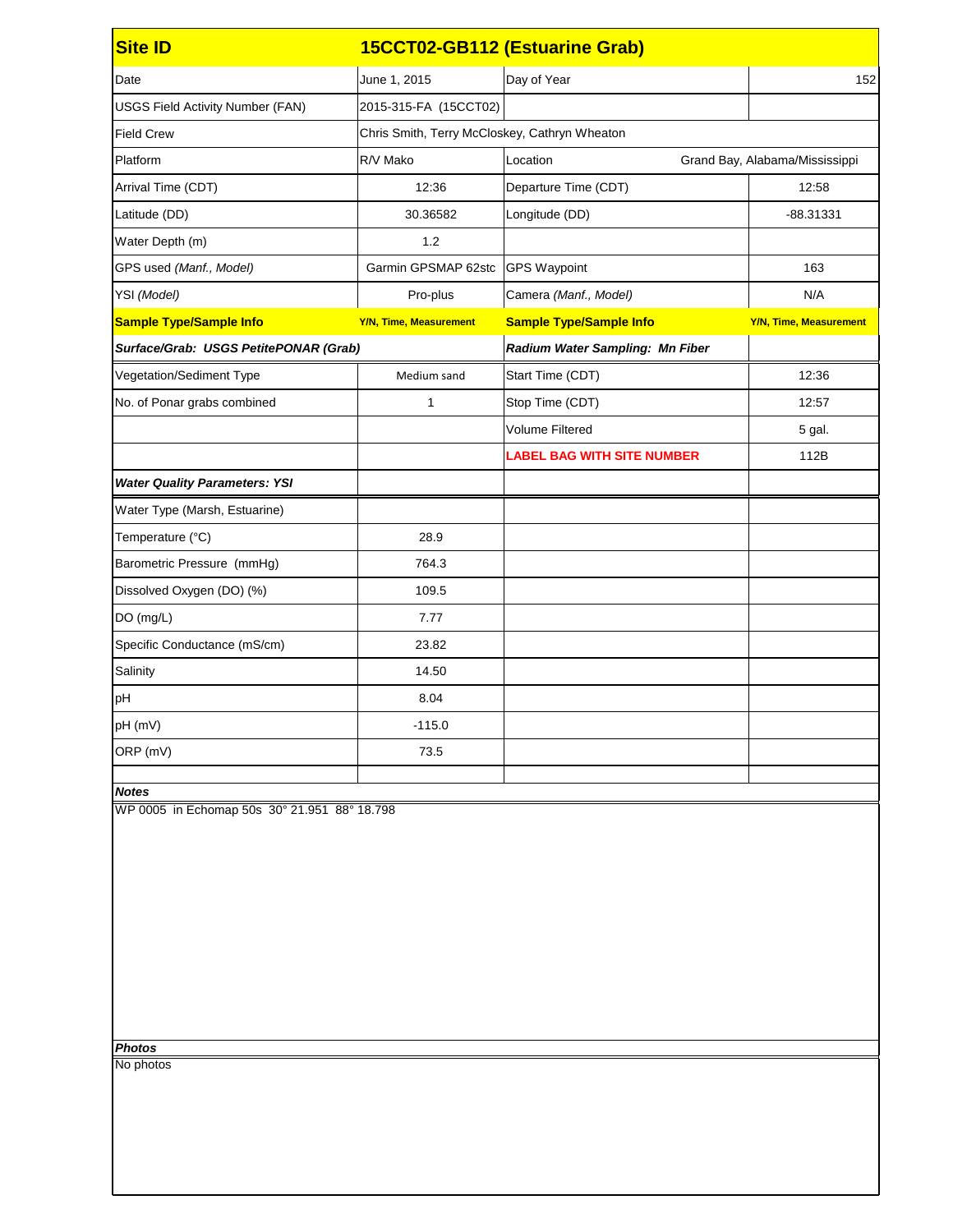| June 1, 2015                          | Day of Year                                   | 152                                                                  |
|---------------------------------------|-----------------------------------------------|----------------------------------------------------------------------|
| 2015-315-FA (15CCT02)                 |                                               |                                                                      |
| Chris Smith, Terry McCloskey          |                                               |                                                                      |
| R/V Mako                              | Location                                      | Grand Bay, Alabama/Mississippi                                       |
| ~15:55                                | Departure Time (CDT)                          | Not recorded                                                         |
| 30.38420                              | Longitude (DD)                                | -88.33029                                                            |
| 2.1                                   |                                               |                                                                      |
|                                       |                                               | 164                                                                  |
| Pro-plus                              | Camera (Manf., Model)                         | N/A                                                                  |
| <b>Y/N, Time, Measurement</b>         | <b>Sample Type/Sample Info</b>                | <b>Y/N, Time, Measurement</b>                                        |
| Surface/Grab: USGS PetitePONAR (Grab) | Radium Water Sampling: Mn Fiber               |                                                                      |
| Silty-medium sand                     | Start Time (CDT)                              | 13:53                                                                |
| 1                                     | Stop Time (CDT)                               | 14:10                                                                |
|                                       | <b>Volume Filtered</b>                        | 5 gal.                                                               |
|                                       | <b>LABEL BAG WITH SITE NUMBER</b>             |                                                                      |
|                                       |                                               |                                                                      |
| Estuarine - Inter bay                 |                                               |                                                                      |
| 29.7                                  |                                               |                                                                      |
| 764.0                                 |                                               |                                                                      |
| 95.8                                  |                                               |                                                                      |
| 6.77                                  |                                               |                                                                      |
| 23.14                                 |                                               |                                                                      |
| 13.90                                 |                                               |                                                                      |
| 8.12                                  |                                               |                                                                      |
| $-120.2$                              |                                               |                                                                      |
| 87.3                                  |                                               |                                                                      |
|                                       |                                               |                                                                      |
|                                       |                                               |                                                                      |
|                                       | Echomap $50s = WP 0007 30° 23.053 88° 19.818$ | 15CCT02-GB113 (Estuarine Grab)<br>Garmin GPSMAP 62stc   GPS Waypoint |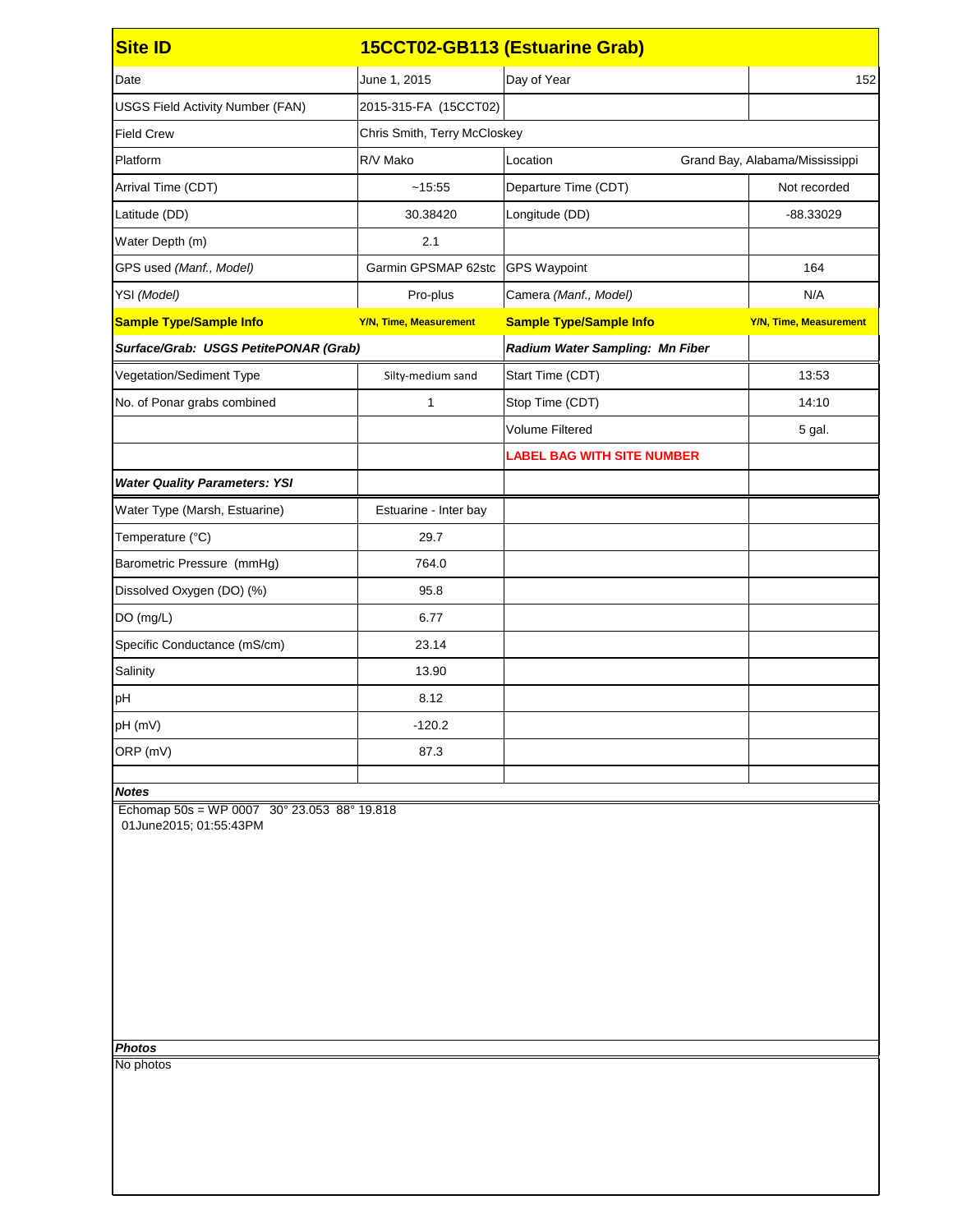| <b>Site ID</b>                                               |                                            | 15CCT02-GB114 (Estuarine Grab)    |                                |
|--------------------------------------------------------------|--------------------------------------------|-----------------------------------|--------------------------------|
| Date                                                         | June 1, 2015                               | Day of Year                       | 152                            |
| <b>USGS Field Activity Number (FAN)</b>                      | 2015-315-FA (15CCT02)                      |                                   |                                |
| <b>Field Crew</b>                                            | Chris Smith, Terry McCloskey, Nancy Dewitt |                                   |                                |
| Platform                                                     | R/V Mako                                   | Location                          | Grand Bay, Alabama/Mississippi |
| Arrival Time (CDT)                                           | 14:35                                      | Departure Time (CDT)              | Not recorded                   |
| Latitude (DD)                                                | 30.39457                                   | Longitude (DD)                    | $-88.34220$                    |
| Water Depth (m)                                              | 0.9                                        |                                   |                                |
| GPS used (Manf., Model)                                      | Garmin GPSMAP 62stc                        | <b>GPS Waypoint</b>               | 165                            |
| YSI (Model)                                                  | Pro-plus                                   | Camera (Manf., Model)             | N/A                            |
| <b>Sample Type/Sample Info</b>                               | <b>Y/N, Time, Measurement</b>              | <b>Sample Type/Sample Info</b>    | <b>Y/N, Time, Measurement</b>  |
| Surface/Grab: USGS PetitePONAR (Grab)                        |                                            | Radium Water Sampling: Mn Fiber   |                                |
| Vegetation/Sediment Type                                     | Silty-fine sand                            | Start Time (CDT)                  | 14:35                          |
| No. of Ponar grabs combined                                  | 1                                          | Stop Time (CDT)                   | 14:50                          |
|                                                              |                                            | <b>Volume Filtered</b>            | 5 gal.                         |
|                                                              |                                            | <b>LABEL BAG WITH SITE NUMBER</b> | 114                            |
| <b>Water Quality Parameters: YSI</b>                         |                                            |                                   |                                |
| Water Type (Marsh, Estuarine)                                | Estuarine                                  |                                   |                                |
| Temperature (°C)                                             | 29.8                                       |                                   |                                |
| Barometric Pressure (mmHg)                                   | 763.6                                      |                                   |                                |
| Dissolved Oxygen (DO) (%)                                    | 96.5                                       |                                   |                                |
| DO (mg/L)                                                    | 6.83                                       |                                   |                                |
| Specific Conductance (mS/cm)                                 | 21.39                                      |                                   |                                |
| Salinity                                                     | 12.75                                      |                                   |                                |
| pH                                                           | 8.08                                       |                                   |                                |
| pH (mV)                                                      | $-117.5$                                   |                                   |                                |
| ORP (mV)                                                     | 101                                        |                                   |                                |
| <b>Notes</b>                                                 |                                            |                                   |                                |
| WP 008 in Echomap 50s 30° 23.675 88° 20.534<br><b>Photos</b> |                                            |                                   |                                |
| No photos                                                    |                                            |                                   |                                |
|                                                              |                                            |                                   |                                |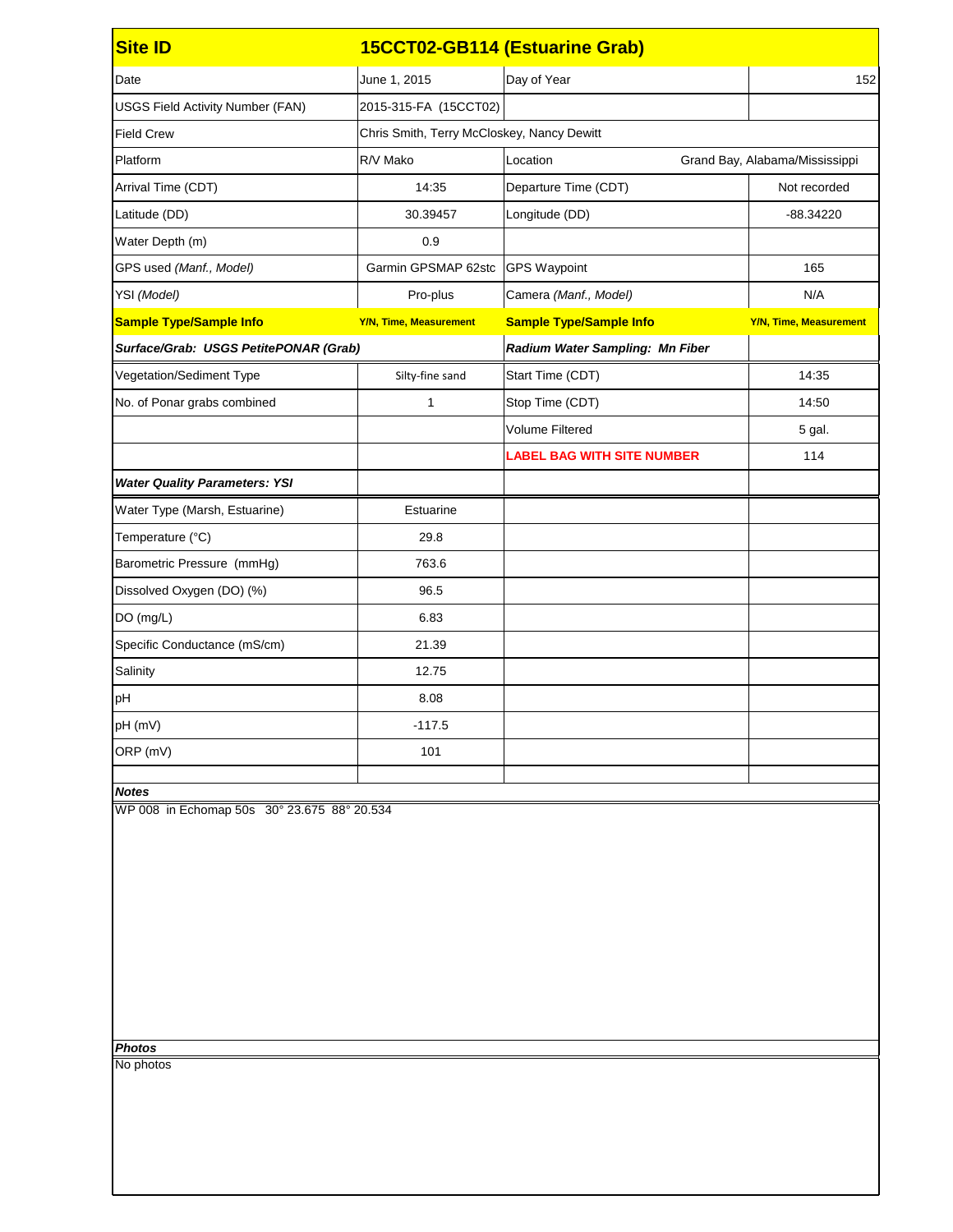| June 1, 2015                          | Day of Year                                   | 152                                                                                                 |
|---------------------------------------|-----------------------------------------------|-----------------------------------------------------------------------------------------------------|
| 2015-315-FA (15CCT02)                 |                                               |                                                                                                     |
|                                       |                                               |                                                                                                     |
| R/V Mako                              | Location                                      | Grand Bay, Alabama/Mississippi                                                                      |
| ~15:15                                | Departure Time (CDT)                          | Not recorded                                                                                        |
| 30.38905                              | Longitude (DD)                                | -88.35863                                                                                           |
| 1.8                                   |                                               |                                                                                                     |
| Garmin GPSMAP 62stc                   |                                               | 166                                                                                                 |
| Pro-plus                              | Camera (Manf., Model)                         | N/A                                                                                                 |
| <b>Y/N, Time, Measurement</b>         | <b>Sample Type/Sample Info</b>                | <b>Y/N, Time, Measurement</b>                                                                       |
| Surface/Grab: USGS PetitePONAR (Grab) | Radium Water Sampling: Mn Fiber               |                                                                                                     |
| Silty fine sand                       | Start Time (CDT)                              | 15:16                                                                                               |
| $\mathbf 1$                           | Stop Time (CDT)                               | 15:32                                                                                               |
|                                       | <b>Volume Filtered</b>                        | 5 gal.                                                                                              |
|                                       | <b>LABEL BAG WITH SITE NUMBER</b>             | 115                                                                                                 |
|                                       |                                               |                                                                                                     |
| Estuarine                             |                                               |                                                                                                     |
| 29.6                                  |                                               |                                                                                                     |
| 763.4                                 |                                               |                                                                                                     |
| 100                                   |                                               |                                                                                                     |
| 7.11                                  |                                               |                                                                                                     |
| 21.76                                 |                                               |                                                                                                     |
| 12.99                                 |                                               |                                                                                                     |
| 8.08                                  |                                               |                                                                                                     |
| $-117.6$                              |                                               |                                                                                                     |
| 78.4                                  |                                               |                                                                                                     |
|                                       |                                               |                                                                                                     |
|                                       |                                               |                                                                                                     |
|                                       | WP 009 on Echomap 50s = 30° 23.341 88° 21.519 | 15CCT02-GB115 (Estuarine Grab)<br>Chris Smith, Terry McCloskey, Nancy Dewitt<br><b>GPS Waypoint</b> |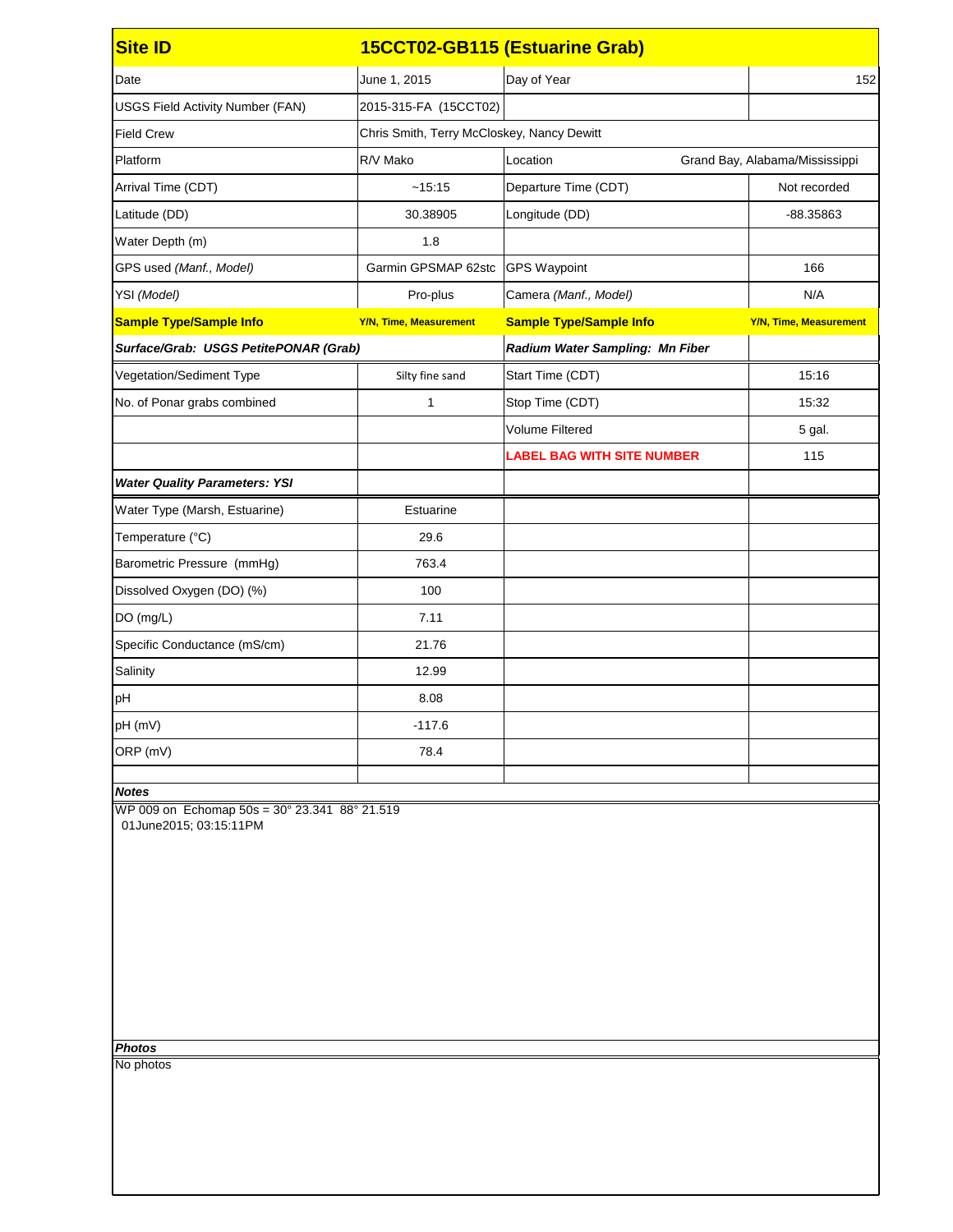| <b>Site ID</b>                                                                             |                                            | 15CCT02-GB116 (Estuarine Grab)    |                                |
|--------------------------------------------------------------------------------------------|--------------------------------------------|-----------------------------------|--------------------------------|
| Date                                                                                       | June 2, 2015                               | Day of Year                       | 153                            |
| <b>USGS Field Activity Number (FAN)</b>                                                    | 2015-315-FA (15CCT02)                      |                                   |                                |
| <b>Field Crew</b>                                                                          | Chris Smith, Terry McCloskey, Nancy Dewitt |                                   |                                |
| Platform                                                                                   | R/V Mako                                   | Location                          | Grand Bay, Alabama/Mississippi |
| Arrival Time (CDT)                                                                         | ~11:12                                     | Departure Time (CDT)              | Not recorded                   |
| Latitude (DD)                                                                              | 30.38411                                   | Longitude (DD)                    | $-88.40079$                    |
| Water Depth (m)                                                                            | 1.0                                        |                                   |                                |
| GPS used (Manf., Model)                                                                    | Garmin GPSMAP 62stc                        | <b>GPS Waypoint</b>               | 171                            |
| YSI (Model)                                                                                | Pro-plus                                   | Camera (Manf., Model)             | N/A                            |
| <b>Sample Type/Sample Info</b>                                                             | <b>Y/N, Time, Measurement</b>              | <b>Sample Type/Sample Info</b>    | <b>Y/N, Time, Measurement</b>  |
| Surface/Grab: USGS PetitePONAR (Grab)                                                      |                                            | Radium Water Sampling: Mn Fiber   |                                |
| Vegetation/Sediment Type                                                                   | Fine sand                                  | Start Time (CDT)                  | N/A                            |
| No. of Ponar grabs combined                                                                | 1                                          | Stop Time (CDT)                   | N/A                            |
| No shells or grass visible.                                                                |                                            | <b>Volume Filtered</b>            | N/A                            |
|                                                                                            |                                            | <b>LABEL BAG WITH SITE NUMBER</b> | 116                            |
| <b>Water Quality Parameters: YSI</b>                                                       |                                            |                                   |                                |
| Water Type (Marsh, Estuarine)                                                              | Marsh-Bay                                  |                                   |                                |
| Temperature (°C)                                                                           | 28.6                                       |                                   |                                |
| Barometric Pressure (mmHg)                                                                 | 763.6                                      |                                   |                                |
| Dissolved Oxygen (DO) (%)                                                                  | 90.6                                       |                                   |                                |
| DO (mg/L)                                                                                  | 6.34                                       |                                   |                                |
| Specific Conductance (mS/cm)                                                               | 20.58                                      |                                   |                                |
| Salinity                                                                                   | 12.26                                      |                                   |                                |
| pH                                                                                         | 7.82                                       |                                   |                                |
| pH (mV)                                                                                    | $-102.3$                                   |                                   |                                |
| ORP (mV)                                                                                   | 180.2                                      |                                   |                                |
| <b>Notes</b>                                                                               |                                            |                                   |                                |
| WP 0055 on Echomap 50s = 30.38411 88.40800<br>02June2015 11:14:25AM<br>Castaway $\sqrt{ }$ |                                            |                                   |                                |
| Sample for {illegible}                                                                     |                                            |                                   |                                |
| <b>Photos</b><br>No photos                                                                 |                                            |                                   |                                |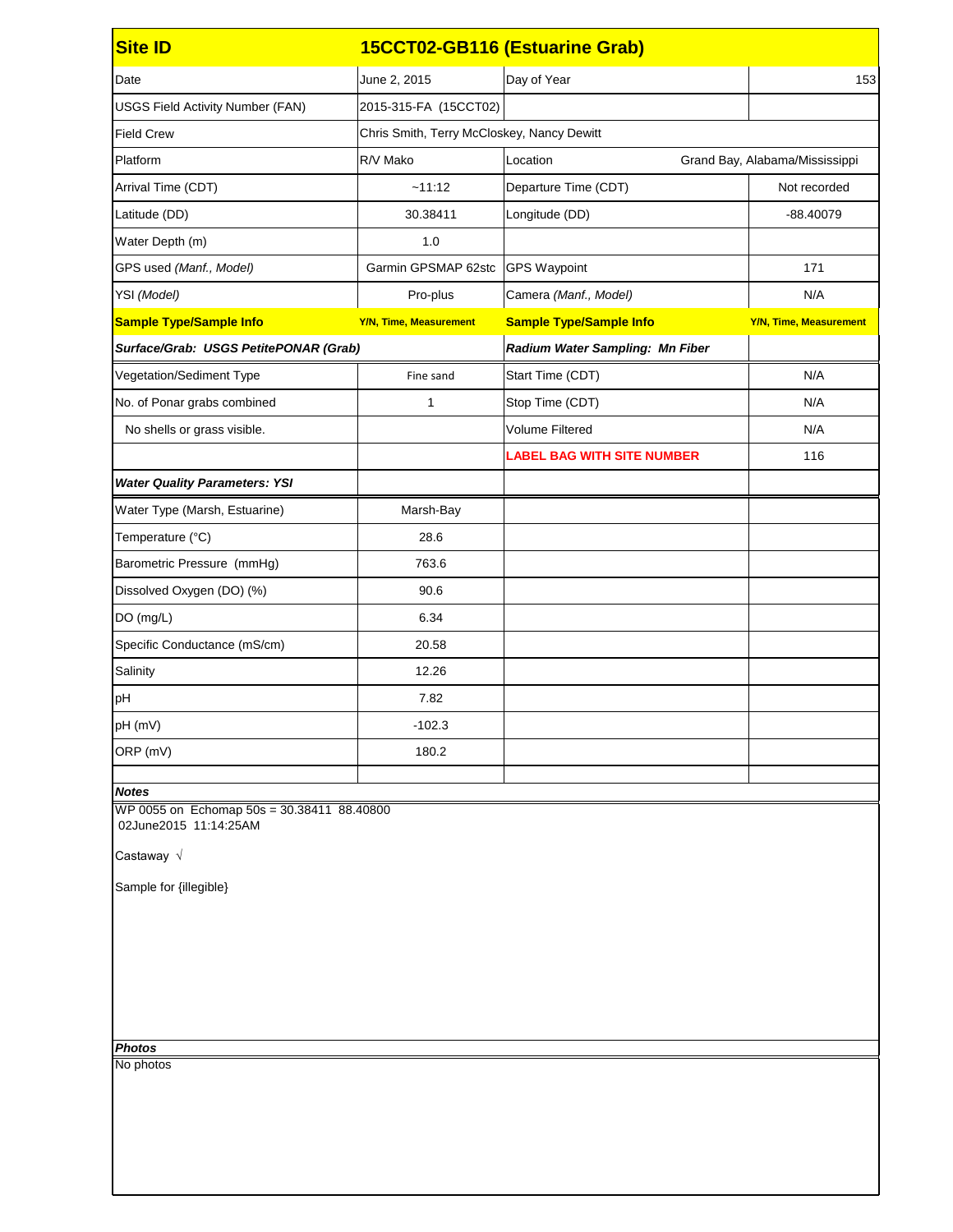| June 2, 2015                          | Day of Year                       | 153                                                                                                 |
|---------------------------------------|-----------------------------------|-----------------------------------------------------------------------------------------------------|
| 2015-315-FA (15CCT02)                 |                                   |                                                                                                     |
|                                       |                                   |                                                                                                     |
| R/V Mako                              | Location                          | Grand Bay, Alabama/Mississippi                                                                      |
| 11:22                                 | Departure Time (CDT)              | Not recorded                                                                                        |
| 30.37738                              | Longitude (DD)                    | -88.40844                                                                                           |
| 1.2                                   |                                   |                                                                                                     |
| Garmin GPSMAP 62stc                   |                                   | 172                                                                                                 |
| Pro-plus                              | Camera (Manf., Model)             | N/A                                                                                                 |
| <b>Y/N, Time, Measurement</b>         | <b>Sample Type/Sample Info</b>    | <b>Y/N, Time, Measurement</b>                                                                       |
| Surface/Grab: USGS PetitePONAR (Grab) | Radium Water Sampling: Mn Fiber   |                                                                                                     |
| Sandy-silt                            | Start Time (CDT)                  | N/A                                                                                                 |
| 1                                     | Stop Time (CDT)                   | N/A                                                                                                 |
|                                       | <b>Volume Filtered</b>            | N/A                                                                                                 |
|                                       | <b>LABEL BAG WITH SITE NUMBER</b> | 117                                                                                                 |
|                                       |                                   |                                                                                                     |
| Bay-Marsh                             |                                   |                                                                                                     |
| 28.0                                  |                                   |                                                                                                     |
| 763.3                                 |                                   |                                                                                                     |
| 87.6                                  |                                   |                                                                                                     |
| 6.28                                  |                                   |                                                                                                     |
| 21.25                                 |                                   |                                                                                                     |
| 12.71                                 |                                   |                                                                                                     |
| 7.90                                  |                                   |                                                                                                     |
| $-107.1$                              |                                   |                                                                                                     |
| 176.3                                 |                                   |                                                                                                     |
|                                       |                                   |                                                                                                     |
|                                       |                                   | 15CCT02-GB117 (Estuarine Grab)<br>Chris Smith, Terry McCloskey, Nancy Dewitt<br><b>GPS Waypoint</b> |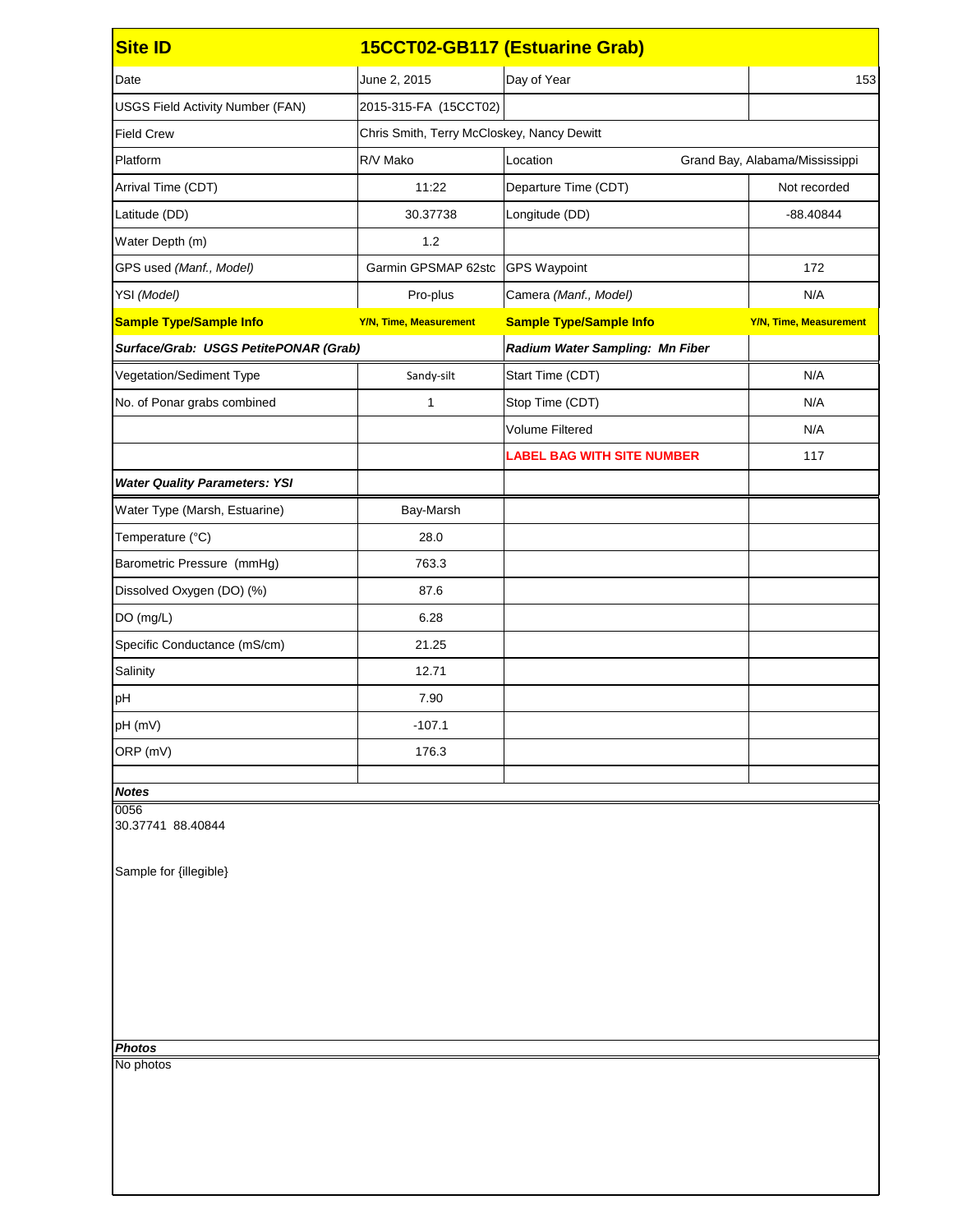| <b>Site ID</b>                                                     |                                            | 15CCT02-GB118 (Estuarine Grab)    |                                |
|--------------------------------------------------------------------|--------------------------------------------|-----------------------------------|--------------------------------|
| Date                                                               | June 2, 2015                               | Day of Year                       | 153                            |
| <b>USGS Field Activity Number (FAN)</b>                            | 2015-315-FA (15CCT02)                      |                                   |                                |
| <b>Field Crew</b>                                                  | Chris Smith, Terry McCloskey, Nancy Dewitt |                                   |                                |
| Platform                                                           | R/V Mako                                   | Location                          | Grand Bay, Alabama/Mississippi |
| Arrival Time (CDT)                                                 | ~11:57                                     | Departure Time (CDT)              | Not recorded                   |
| Latitude (DD)                                                      | 30.39162                                   | Longitude (DD)                    | -88.35088                      |
| Water Depth (m)                                                    | 2.0                                        |                                   |                                |
| GPS used (Manf., Model)                                            | Garmin GPSMAP 62stc                        | <b>GPS Waypoint</b>               | 173                            |
| YSI (Model)                                                        | Pro-plus                                   | Camera (Manf., Model)             | N/A                            |
| <b>Sample Type/Sample Info</b>                                     | <b>Y/N, Time, Measurement</b>              | <b>Sample Type/Sample Info</b>    | <b>Y/N, Time, Measurement</b>  |
| Surface/Grab: USGS PetitePONAR (Grab)                              |                                            | Radium Water Sampling: Mn Fiber   |                                |
| Vegetation/Sediment Type                                           | Fine sand/silt-sand mixture                | Start Time (CDT)                  | N/A                            |
| No. of Ponar grabs combined                                        | 1                                          | Stop Time (CDT)                   | N/A                            |
|                                                                    |                                            | <b>Volume Filtered</b>            | N/A                            |
|                                                                    |                                            | <b>LABEL BAG WITH SITE NUMBER</b> | 118                            |
| <b>Water Quality Parameters: YSI</b>                               |                                            |                                   |                                |
| Water Type (Marsh, Estuarine)                                      | Estuarine                                  |                                   |                                |
| Temperature (°C)                                                   | 28.8                                       |                                   |                                |
| Barometric Pressure (mmHg)                                         | 763.2                                      |                                   |                                |
| Dissolved Oxygen (DO) (%)                                          | 103.0                                      |                                   |                                |
| DO (mg/L)                                                          | 7.38                                       |                                   |                                |
| Specific Conductance (mS/cm)                                       | 21.56                                      |                                   |                                |
| Salinity                                                           | 12.88                                      |                                   |                                |
| pH                                                                 | 8.07                                       |                                   |                                |
| pH (mV)                                                            | $-117.5$                                   |                                   |                                |
| ORP (mV)                                                           | 157.2                                      |                                   |                                |
| <b>Notes</b>                                                       |                                            |                                   |                                |
| Castaway = $\sqrt{ }$                                              |                                            |                                   |                                |
| Very                                                               |                                            |                                   |                                |
| <b>WP0057</b><br>30.33160 88.35091<br>02June15<br>12:02:03<br>Echo |                                            |                                   |                                |
| Sample for {illegible}                                             |                                            |                                   |                                |
| <b>Photos</b><br>No photos                                         |                                            |                                   |                                |
|                                                                    |                                            |                                   |                                |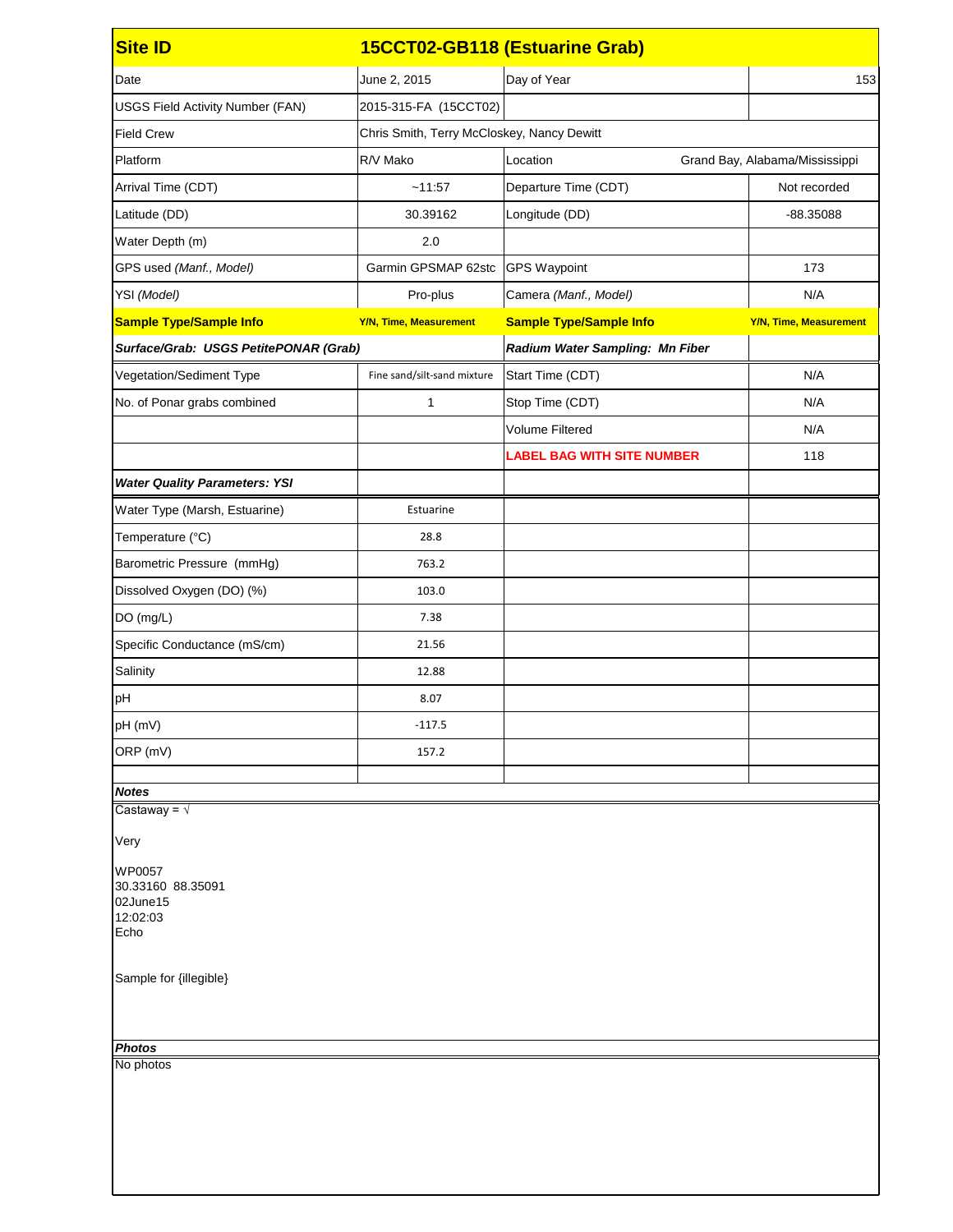| <b>Site ID</b>                                                                                                                                         |                                            | 15CCT02-GB119 (Estuarine Grab)    |                                |
|--------------------------------------------------------------------------------------------------------------------------------------------------------|--------------------------------------------|-----------------------------------|--------------------------------|
| Date                                                                                                                                                   | June 3, 2015                               | Day of Year                       | 154                            |
| <b>USGS Field Activity Number (FAN)</b>                                                                                                                | 2015-315-FA (15CCT02)                      |                                   |                                |
| <b>Field Crew</b>                                                                                                                                      | Chris Smith, Terry McCloskey, Nancy Dewitt |                                   |                                |
| Platform                                                                                                                                               | R/V Mako                                   | Location                          | Grand Bay, Alabama/Mississippi |
| Arrival Time (CDT)                                                                                                                                     | 8:50                                       | Departure Time (CDT)              | Not recorded                   |
| Latitude (DD)                                                                                                                                          | 30.37248                                   | Longitude (DD)                    | -88.39394                      |
| Water Depth (m)                                                                                                                                        | 1.8                                        |                                   |                                |
| GPS used (Manf., Model)                                                                                                                                | Garmin GPSMAP 62stc                        | <b>GPS Waypoint</b>               | 174                            |
| YSI (Model)                                                                                                                                            | Pro-plus                                   | Camera (Manf., Model)             | N/A                            |
| <b>Sample Type/Sample Info</b>                                                                                                                         | <b>Y/N, Time, Measurement</b>              | <b>Sample Type/Sample Info</b>    | <b>Y/N, Time, Measurement</b>  |
| Surface/Grab: USGS PetitePONAR (Grab)                                                                                                                  |                                            | Radium Water Sampling: Mn Fiber   |                                |
| Vegetation/Sediment Type                                                                                                                               | Medium-sand                                | Start Time (CDT)                  | N/A                            |
| No. of Ponar grabs combined                                                                                                                            | 1                                          | Stop Time (CDT)                   | N/A                            |
|                                                                                                                                                        |                                            | <b>Volume Filtered</b>            | N/A                            |
|                                                                                                                                                        |                                            | <b>LABEL BAG WITH SITE NUMBER</b> | 119                            |
| <b>Water Quality Parameters: YSI</b>                                                                                                                   |                                            |                                   |                                |
| Water Type (Marsh, Estuarine)                                                                                                                          | Estuarine                                  |                                   |                                |
| Temperature (°C)                                                                                                                                       | 27.8                                       |                                   |                                |
| Barometric Pressure (mmHg)                                                                                                                             | 762.2                                      |                                   |                                |
| Dissolved Oxygen (DO) (%)                                                                                                                              | 93.6                                       |                                   |                                |
| DO (mg/L)                                                                                                                                              | 6.81                                       |                                   |                                |
| Specific Conductance (mS/cm)                                                                                                                           | 22.62                                      |                                   |                                |
| Salinity                                                                                                                                               | 13.58                                      |                                   |                                |
| pH                                                                                                                                                     | 7.89                                       |                                   |                                |
| pH (mV)                                                                                                                                                | $-106.4$                                   |                                   |                                |
| ORP (mV)                                                                                                                                               | 109.1                                      |                                   |                                |
| <b>Notes</b>                                                                                                                                           |                                            |                                   |                                |
| WP0058 on Echomap 50s<br>30.37247 88.39395<br>03June15<br>08:52:23AM<br>Castaway = $\sqrt{ }$<br>{illegible} sample site<br><b>Photos</b><br>No photos |                                            |                                   |                                |
|                                                                                                                                                        |                                            |                                   |                                |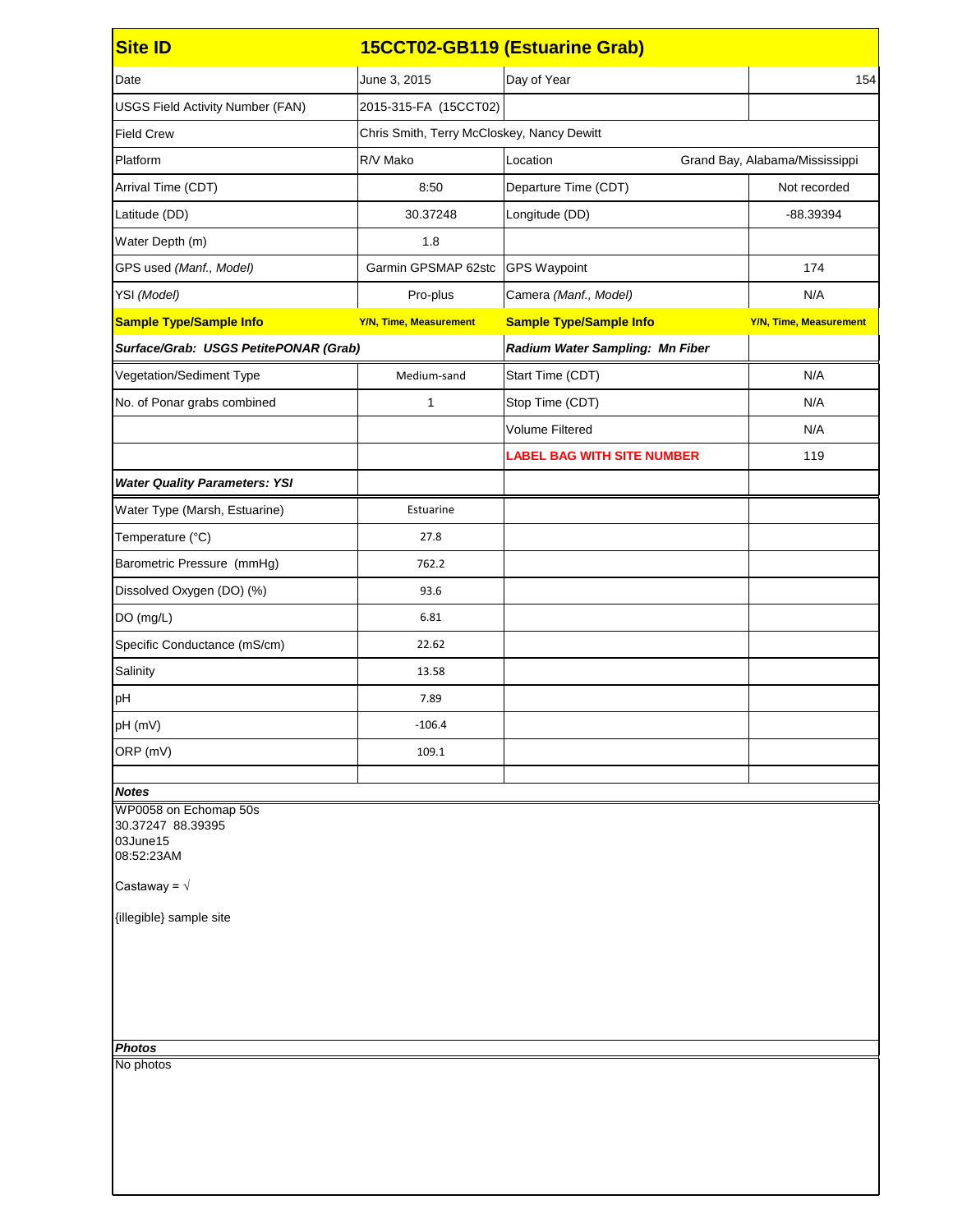| June 3, 2015                          | Day of Year                       | 154                                                                          |
|---------------------------------------|-----------------------------------|------------------------------------------------------------------------------|
| 2015-315-FA (15CCT02)                 |                                   |                                                                              |
|                                       |                                   |                                                                              |
| R/V Mako                              | Location                          | Grand Bay, Alabama/Mississippi                                               |
| $-9:40$                               | Departure Time (CDT)              | Not recorded                                                                 |
| 30.37491                              | Longitude (DD)                    | -88.39433                                                                    |
| 2.2                                   |                                   |                                                                              |
| Garmin GPSMAP 62stc                   | <b>GPS Waypoint</b>               | 175                                                                          |
| Pro-plus                              | Camera (Manf., Model)             | N/A                                                                          |
| <b>Y/N, Time, Measurement</b>         | <b>Sample Type/Sample Info</b>    | <b>Y/N, Time, Measurement</b>                                                |
| Surface/Grab: USGS PetitePONAR (Grab) | Radium Water Sampling: Mn Fiber   |                                                                              |
| Very soft mud                         | Start Time (CDT)                  | N/A                                                                          |
| 1                                     | Stop Time (CDT)                   | N/A                                                                          |
|                                       | <b>Volume Filtered</b>            | N/A                                                                          |
|                                       | <b>LABEL BAG WITH SITE NUMBER</b> | 120                                                                          |
|                                       |                                   |                                                                              |
| Estuarine                             |                                   |                                                                              |
| 27.9                                  |                                   |                                                                              |
| 762.1                                 |                                   |                                                                              |
| 88.3                                  |                                   |                                                                              |
| 6.44                                  |                                   |                                                                              |
| 22.86                                 |                                   |                                                                              |
| 13.74                                 |                                   |                                                                              |
| 7.94                                  |                                   |                                                                              |
| $-109.6$                              |                                   |                                                                              |
| 103.7                                 |                                   |                                                                              |
|                                       |                                   |                                                                              |
|                                       |                                   |                                                                              |
|                                       |                                   | 15CCT02-GB120 (Estuarine Grab)<br>Chris Smith, Terry McCloskey, Nancy Dewitt |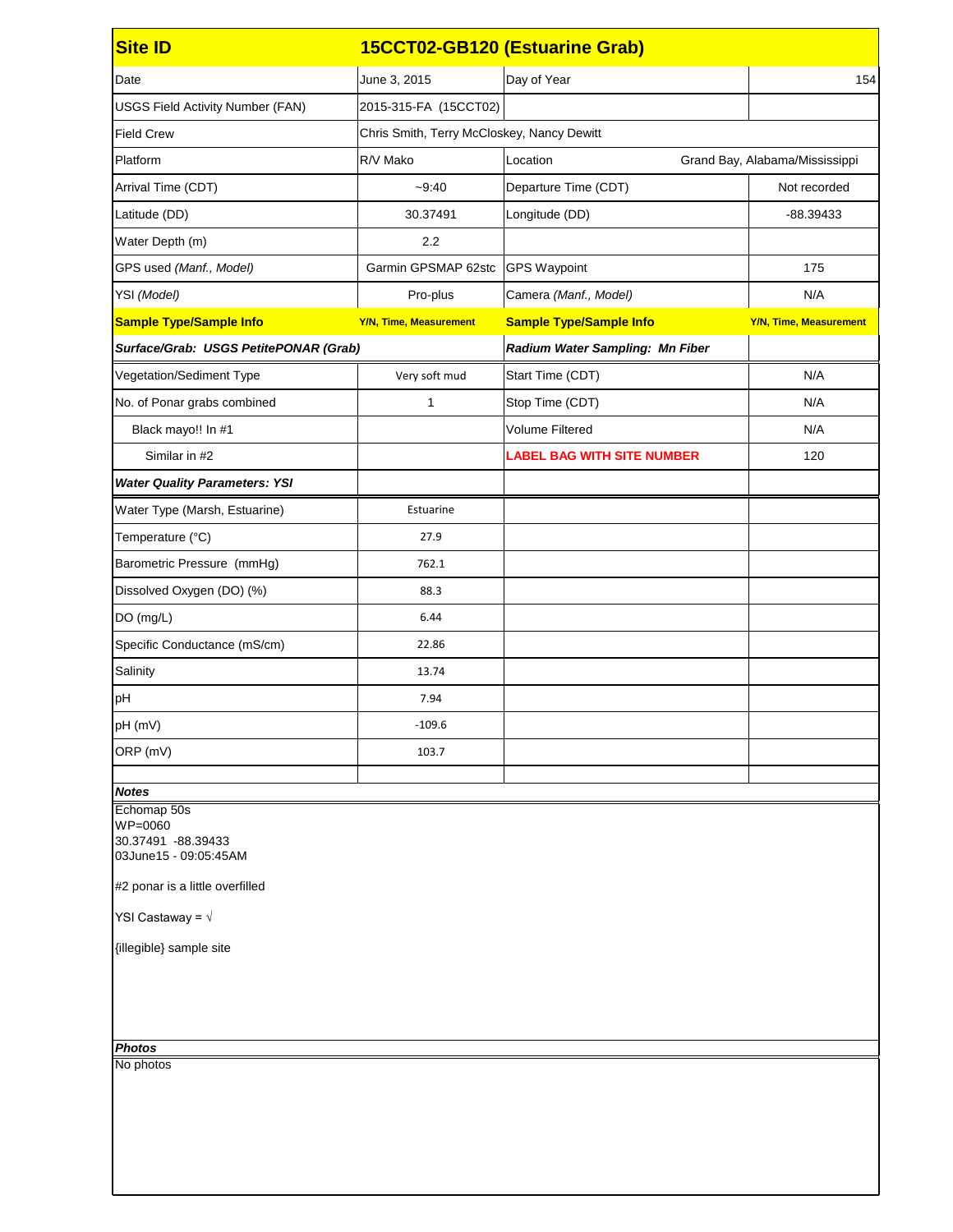| <b>Site ID</b>                                                                                                                |                                            | 15CCT02-GB121 (Estuarine Grab)    |                                |
|-------------------------------------------------------------------------------------------------------------------------------|--------------------------------------------|-----------------------------------|--------------------------------|
| Date                                                                                                                          | June 3, 2015                               | Day of Year                       | 154                            |
| <b>USGS Field Activity Number (FAN)</b>                                                                                       | 2015-315-FA (15CCT02)                      |                                   |                                |
| <b>Field Crew</b>                                                                                                             | Chris Smith, Terry McCloskey, Nancy Dewitt |                                   |                                |
| Platform                                                                                                                      | R/V Mako                                   | Location                          | Grand Bay, Alabama/Mississippi |
| Arrival Time (CDT)                                                                                                            | $-9:31$                                    | Departure Time (CDT)              | Not recorded                   |
| Latitude (DD)                                                                                                                 | 30.36782                                   | Longitude (DD)                    | $-88.39443$                    |
| Water Depth (m)                                                                                                               | 1.9                                        |                                   |                                |
| GPS used (Manf., Model)                                                                                                       | Garmin GPSMAP 62stc                        | <b>GPS Waypoint</b>               | 176                            |
| YSI (Model)                                                                                                                   | Pro-plus                                   | Camera (Manf., Model)             | N/A                            |
| <b>Sample Type/Sample Info</b>                                                                                                | <b>Y/N, Time, Measurement</b>              | <b>Sample Type/Sample Info</b>    | <b>Y/N, Time, Measurement</b>  |
| Surface/Grab: USGS PetitePONAR (Grab)                                                                                         |                                            | Radium Water Sampling: Mn Fiber   |                                |
| Vegetation/Sediment Type                                                                                                      | Clayey-silt                                | Start Time (CDT)                  | N/A                            |
| No. of Ponar grabs combined                                                                                                   | 1                                          | Stop Time (CDT)                   | N/A                            |
|                                                                                                                               |                                            | <b>Volume Filtered</b>            | N/A                            |
|                                                                                                                               |                                            | <b>LABEL BAG WITH SITE NUMBER</b> | 121                            |
| <b>Water Quality Parameters: YSI</b>                                                                                          |                                            |                                   |                                |
| Water Type (Marsh, Estuarine)                                                                                                 | Estuarine to open bay                      |                                   |                                |
| Temperature (°C)                                                                                                              | 27.8                                       |                                   |                                |
| Barometric Pressure (mmHg)                                                                                                    | 762.1                                      |                                   |                                |
| Dissolved Oxygen (DO) (%)                                                                                                     | 91.9                                       |                                   |                                |
| DO (mg/L)                                                                                                                     | 6.69                                       |                                   |                                |
| Specific Conductance (mS/cm)                                                                                                  | 22.98                                      |                                   |                                |
| Salinity                                                                                                                      | 13.82                                      |                                   |                                |
| <b>pH</b>                                                                                                                     | 8.00                                       |                                   |                                |
| pH (mV)                                                                                                                       | $-112.9$                                   |                                   |                                |
| ORP (mV)                                                                                                                      | 106.7                                      |                                   |                                |
|                                                                                                                               |                                            |                                   |                                |
| <b>Notes</b><br>Castaway = $\sqrt{ } \rightarrow 2$ times (second cast may be best)                                           |                                            |                                   |                                |
| Echomap 50s<br>WP=0061<br>30.36783 -88.39441<br>03June15<br>09:33:43<br>{illegible} sample site<br><b>Photos</b><br>No photos |                                            |                                   |                                |
|                                                                                                                               |                                            |                                   |                                |
|                                                                                                                               |                                            |                                   |                                |
|                                                                                                                               |                                            |                                   |                                |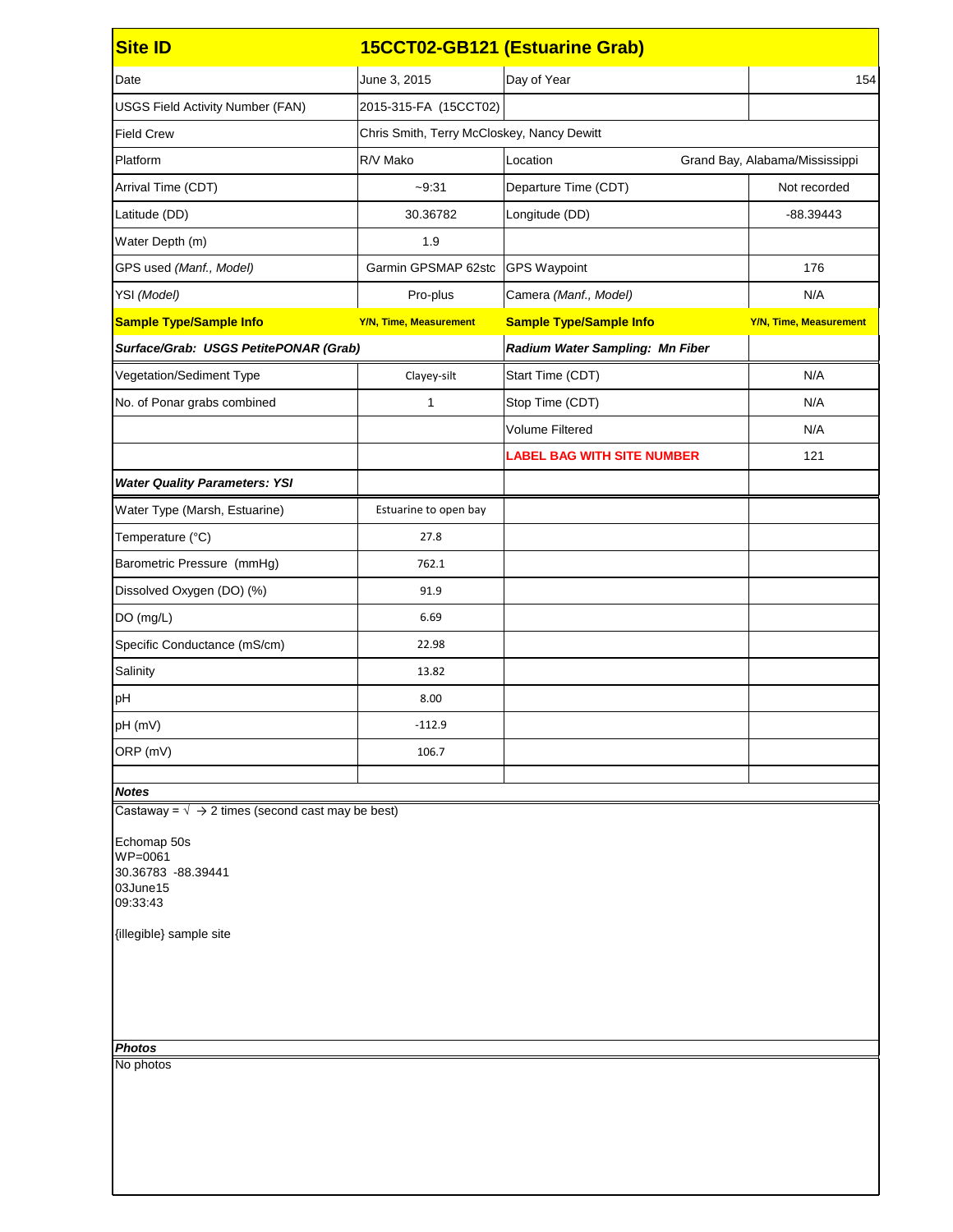| <b>Site ID</b>                               |                               | 15CCT02-GB144 (Estuarine Grab)    |                                |
|----------------------------------------------|-------------------------------|-----------------------------------|--------------------------------|
| Date                                         | June 3, 2015                  | Day of Year                       | 154                            |
| <b>USGS Field Activity Number (FAN)</b>      | 2015-315-FA (15CCT02)         |                                   |                                |
| <b>Field Crew</b>                            | Chris Smith, Terry McCloskey  |                                   |                                |
| Platform                                     | R/V Mako                      | Location                          | Grand Bay, Alabama/Mississippi |
| Arrival Time (CDT)                           | 14:50                         | Departure Time (CDT)              | Not recorded                   |
| Latitude (DD)                                | 30.40981                      | Longitude (DD)                    | $-88.40250$                    |
| Water Depth (m)                              | 2.2                           |                                   |                                |
| GPS used (Manf., Model)                      | Garmin GPSMAP 62stc           | <b>GPS Waypoint</b>               | 179                            |
| YSI (Model)                                  | Pro-plus                      | Camera (Manf., Model)             | N/A                            |
| <b>Sample Type/Sample Info</b>               | <b>Y/N, Time, Measurement</b> | <b>Sample Type/Sample Info</b>    | <b>Y/N, Time, Measurement</b>  |
| Surface/Grab: USGS PetitePONAR (Grab)        |                               | Radium Water Sampling: Mn Fiber   |                                |
| Vegetation/Sediment Type                     | Sand                          | Start Time (CDT)                  | 14:50                          |
| No. of Ponar grabs combined                  | 1                             | Stop Time (CDT)                   | Not recorded                   |
|                                              |                               | <b>Volume Filtered</b>            | Not recorded                   |
|                                              |                               | <b>LABEL BAG WITH SITE NUMBER</b> |                                |
| <b>Water Quality Parameters: YSI</b>         |                               |                                   |                                |
| Water Type (Marsh, Estuarine)                | Channel                       |                                   |                                |
| Temperature (°C)                             | 29.6                          |                                   |                                |
| Barometric Pressure (mmHg)                   | 761.0                         |                                   |                                |
| Dissolved Oxygen (DO) (%)                    | 57.9                          |                                   |                                |
| DO (mg/L)                                    | 4.13                          |                                   |                                |
| Specific Conductance (mS/cm)                 | 14.28                         |                                   |                                |
| Salinity                                     | 8.35                          |                                   |                                |
| pH                                           | 7.15                          |                                   |                                |
| pH (mV)                                      | $-64.5$                       |                                   |                                |
| ORP (mV)                                     | 124                           |                                   |                                |
| <b>Notes</b>                                 |                               |                                   |                                |
| Echomap 50s WP0064<br>30.40982 88.40248      |                               |                                   |                                |
| ~4.23 from previous site                     |                               |                                   |                                |
| Smith grabbed wrong bag relabeled 146 as 144 |                               |                                   |                                |
|                                              |                               |                                   |                                |
|                                              |                               |                                   |                                |
|                                              |                               |                                   |                                |
|                                              |                               |                                   |                                |
|                                              |                               |                                   |                                |
| <b>Photos</b>                                |                               |                                   |                                |
| No photos                                    |                               |                                   |                                |
|                                              |                               |                                   |                                |
|                                              |                               |                                   |                                |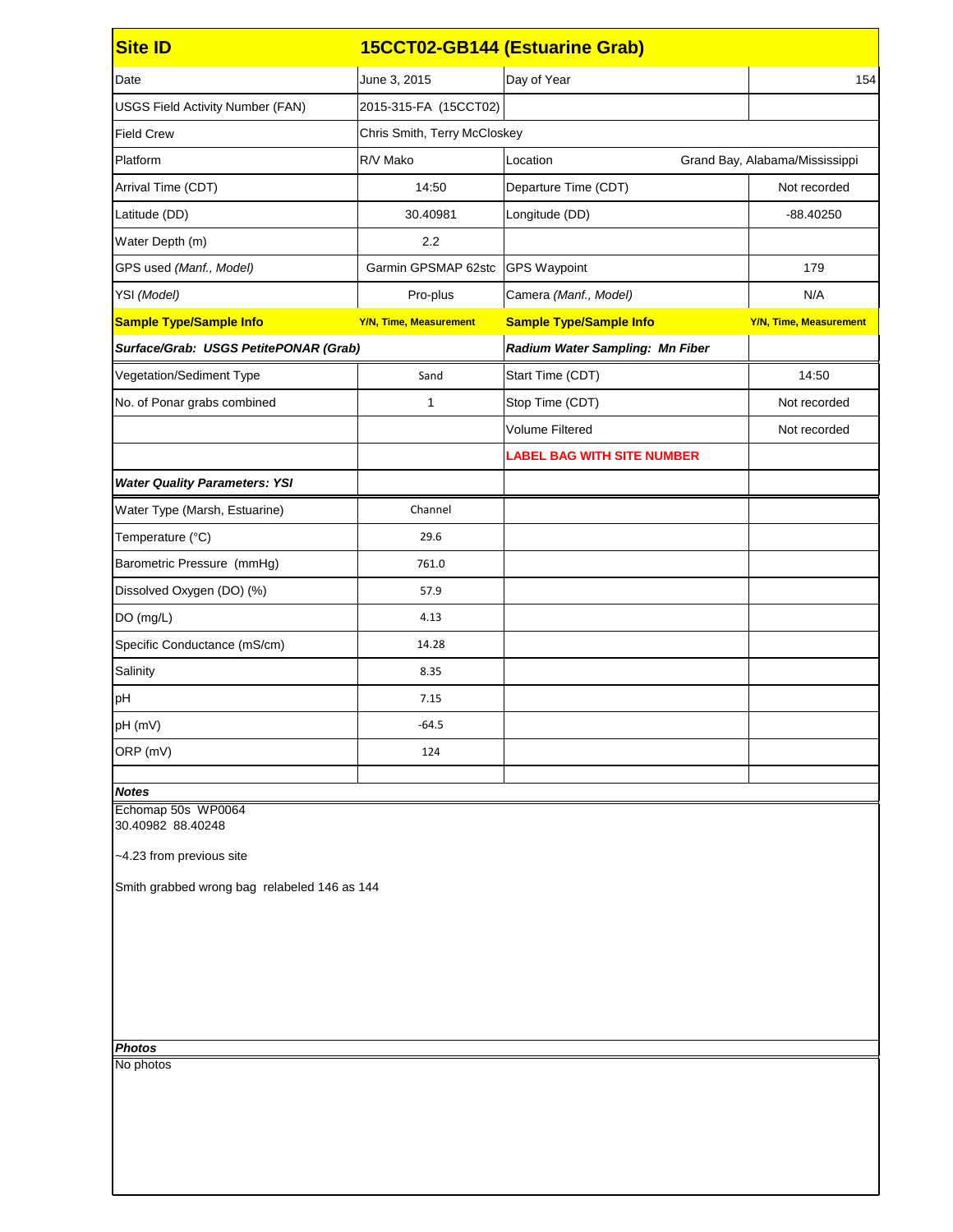| <b>Site ID</b>                                                                                                                         |                               | 15CCT02-GB147 (Estuarine Grab)    |                                |
|----------------------------------------------------------------------------------------------------------------------------------------|-------------------------------|-----------------------------------|--------------------------------|
| Date                                                                                                                                   | June 3, 2015                  | Day of Year                       | 154                            |
| <b>USGS Field Activity Number (FAN)</b>                                                                                                | 2015-315-FA (15CCT02)         |                                   |                                |
| <b>Field Crew</b>                                                                                                                      | <b>Chris Smith</b>            |                                   |                                |
| Platform                                                                                                                               | R/V Mako                      | Location                          | Grand Bay, Alabama/Mississippi |
| Arrival Time (CDT)                                                                                                                     | ~12:25                        | Departure Time (CDT)              | ~12:38                         |
| Latitude (DD)                                                                                                                          | 30.39470                      | Longitude (DD)                    | -88.39982                      |
| Water Depth (m)                                                                                                                        | 3.0                           |                                   |                                |
| GPS used (Manf., Model)                                                                                                                | Garmin GPSMAP 62stc           | <b>GPS Waypoint</b>               | 177                            |
| YSI (Model)                                                                                                                            | Pro-plus                      | Camera (Manf., Model)             | N/A                            |
| <b>Sample Type/Sample Info</b>                                                                                                         | <b>Y/N, Time, Measurement</b> | <b>Sample Type/Sample Info</b>    | <b>Y/N, Time, Measurement</b>  |
| Surface/Grab: USGS PetitePONAR (Grab)                                                                                                  |                               | Radium Water Sampling: Mn Fiber   |                                |
| Vegetation/Sediment Type                                                                                                               | Slightly very fine sand/silt  | Start Time (CDT)                  | N/A                            |
| No. of Ponar grabs combined                                                                                                            | 1                             | Stop Time (CDT)                   | Not recorded                   |
| Oysters                                                                                                                                |                               | <b>Volume Filtered</b>            | Not recorded                   |
|                                                                                                                                        |                               | <b>LABEL BAG WITH SITE NUMBER</b> | 147                            |
| <b>Water Quality Parameters: YSI</b>                                                                                                   |                               |                                   |                                |
| Water Type (Marsh, Estuarine)                                                                                                          | Middle channel/marsh          | Moisture in YSI screen            |                                |
| Temperature (°C)                                                                                                                       | no reading                    |                                   |                                |
| Barometric Pressure (mmHg)                                                                                                             | no reading                    |                                   |                                |
| Dissolved Oxygen (DO) (%)                                                                                                              | no reading                    |                                   |                                |
| DO (mg/L)                                                                                                                              | no reading                    |                                   |                                |
| Specific Conductance (mS/cm)                                                                                                           | no reading                    |                                   |                                |
| Salinity                                                                                                                               | 12.00                         |                                   |                                |
| pH                                                                                                                                     | 8.12                          |                                   |                                |
| pH (mV)                                                                                                                                | no reading                    |                                   |                                |
| ORP (mV)                                                                                                                               | no reading                    |                                   |                                |
| <b>Notes</b><br>$WP0062 = Echomap 50s$<br>30.39468 -88.3998<br>03June<br>12:29:00<br><b>Castaway YSI</b><br><b>Photos</b><br>No photos |                               |                                   |                                |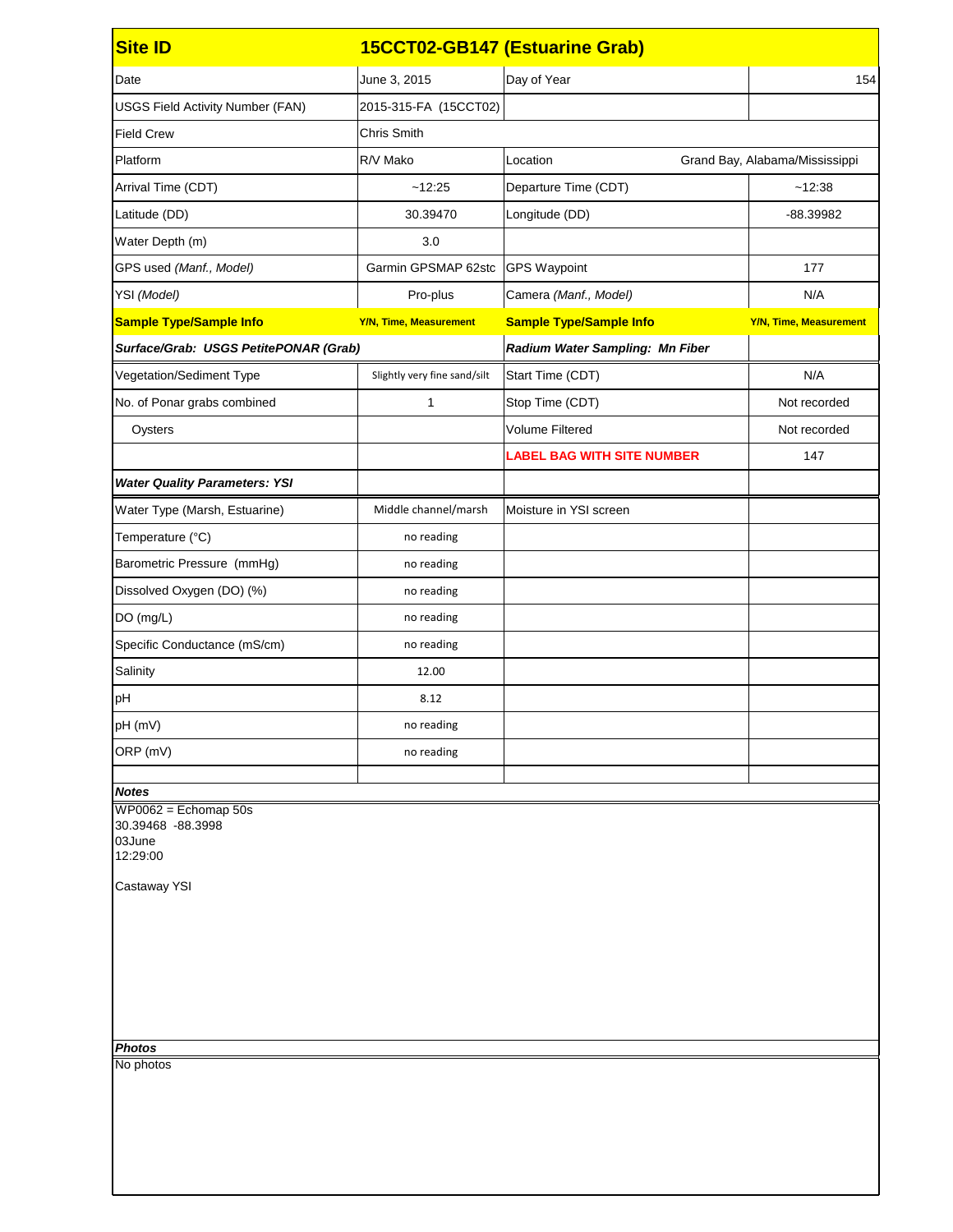| <b>Site ID</b>                                                         |                                            | 15CCT02-GB148 (Estuarine Grab)    |                                |
|------------------------------------------------------------------------|--------------------------------------------|-----------------------------------|--------------------------------|
| Date                                                                   | June 2, 2015                               | Day of Year                       | 153                            |
| <b>USGS Field Activity Number (FAN)</b>                                | 2015-315-FA (15CCT02)                      |                                   |                                |
| <b>Field Crew</b>                                                      | Chris Smith, Terry McCloskey, Nancy Dewitt |                                   |                                |
| Platform                                                               | R/V Mako                                   | Location                          | Grand Bay, Alabama/Mississippi |
| Arrival Time (CDT)                                                     | 10:30                                      | Departure Time (CDT)              | Not recorded                   |
| Latitude (DD)                                                          | 30.39095                                   | Longitude (DD)                    | -88.39874                      |
| Water Depth (m)                                                        | 1.3                                        |                                   |                                |
| GPS used (Manf., Model)                                                | Garmin GPSMAP 62stc                        | <b>GPS Waypoint</b>               | 169                            |
| YSI (Model)                                                            | Pro-plus                                   | Camera (Manf., Model)             | N/A                            |
| <b>Sample Type/Sample Info</b>                                         | <b>Y/N, Time, Measurement</b>              | <b>Sample Type/Sample Info</b>    | <b>Y/N, Time, Measurement</b>  |
| Surface/Grab: USGS PetitePONAR (Grab)                                  |                                            | Radium Water Sampling: Mn Fiber   |                                |
| Vegetation/Sediment Type                                               | Silty-sand (medium?)                       | Start Time (CDT)                  | 10:35                          |
| No. of Ponar grabs combined                                            | 1                                          | Stop Time (CDT)                   | 10:51                          |
| with shell frags (oysters mostly?)                                     |                                            | <b>Volume Filtered</b>            | 5 gal.                         |
|                                                                        |                                            | <b>LABEL BAG WITH SITE NUMBER</b> | 148                            |
| <b>Water Quality Parameters: YSI</b>                                   |                                            |                                   |                                |
| Water Type (Marsh, Estuarine)                                          | Channel                                    |                                   |                                |
| Temperature (°C)                                                       | 27.7                                       |                                   |                                |
| Barometric Pressure (mmHg)                                             | 763.8                                      |                                   |                                |
| Dissolved Oxygen (DO) (%)                                              | 79.3                                       |                                   |                                |
| DO (mg/L)                                                              | 5.85                                       |                                   |                                |
| Specific Conductance (mS/cm)                                           | 19.83                                      |                                   |                                |
| Salinity                                                               | 11.77                                      |                                   |                                |
| pH                                                                     | 7.70                                       |                                   |                                |
| pH (mV)                                                                | $-95.7$                                    |                                   |                                |
| ORP (mV)                                                               | 138.1                                      |                                   |                                |
| <b>Notes</b>                                                           |                                            |                                   |                                |
| Castaway cast = $\sqrt{ }$                                             |                                            |                                   |                                |
| WP=0022 on Echomap 50s<br>30.39093, 88.39874<br>02June2015<br>10:36:41 |                                            |                                   |                                |
| <b>Photos</b>                                                          |                                            |                                   |                                |
| No photos                                                              |                                            |                                   |                                |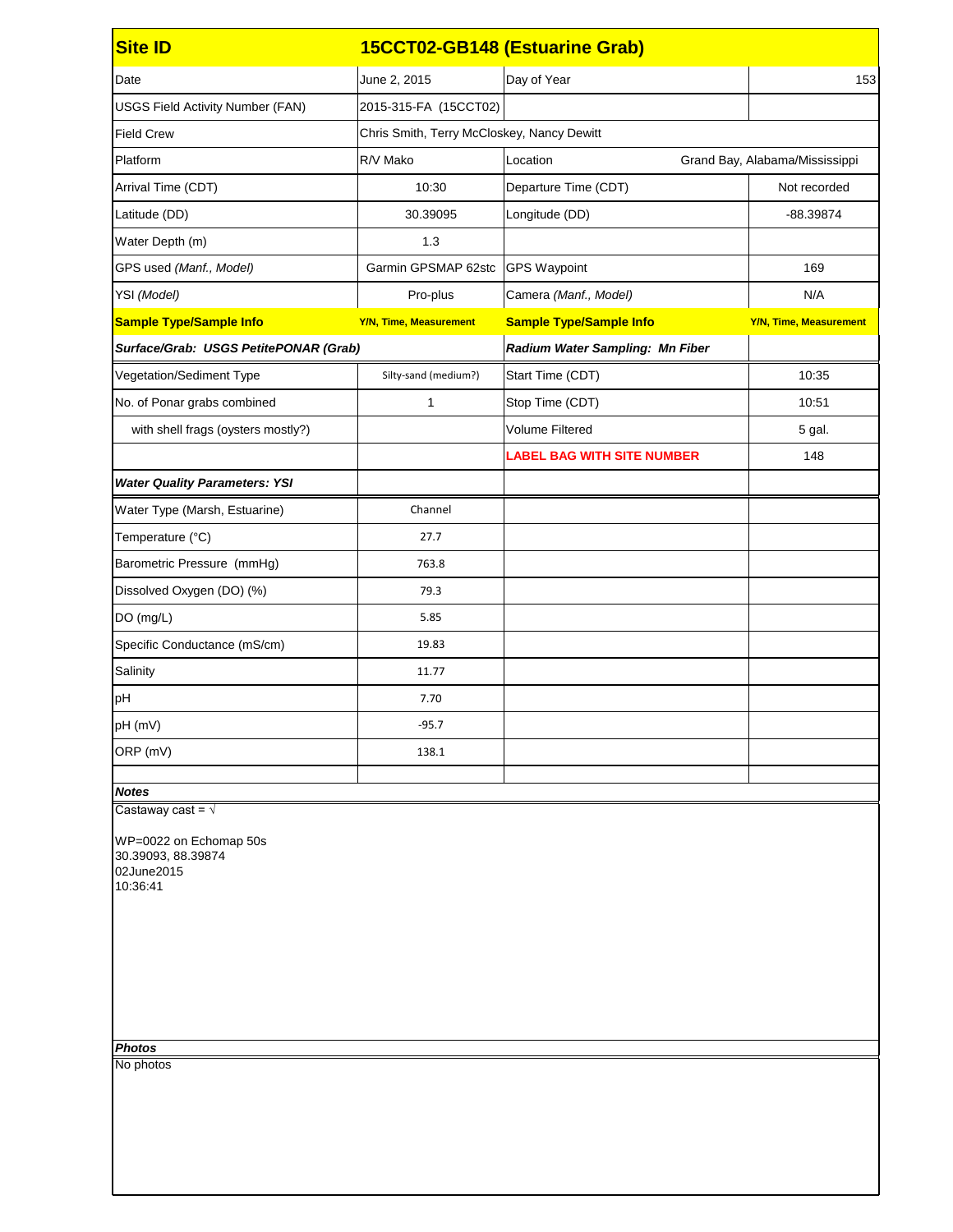| <b>Site ID</b>                                                              |                               | 15CCT02-GB151 (Estuarine Grab)    |                                |  |
|-----------------------------------------------------------------------------|-------------------------------|-----------------------------------|--------------------------------|--|
| Date                                                                        | June 3, 2015                  | Day of Year                       | 154                            |  |
| <b>USGS Field Activity Number (FAN)</b>                                     | 2015-315-FA (15CCT02)         |                                   |                                |  |
| <b>Field Crew</b>                                                           | Chris Smith, Terry McCloskey  |                                   |                                |  |
| Platform                                                                    | R/V Mako                      | Location                          | Grand Bay, Alabama/Mississippi |  |
| Arrival Time (CDT)                                                          | 14:18                         | Departure Time (CDT)              | Not recorded                   |  |
| Latitude (DD)                                                               | 30.40042                      | Longitude (DD)                    | -88.39828                      |  |
| Water Depth (m)                                                             | 2.2                           |                                   |                                |  |
| GPS used (Manf., Model)                                                     | Garmin GPSMAP 62stc           | <b>GPS Waypoint</b>               | 178                            |  |
| YSI (Model)                                                                 | Pro-plus                      | Camera (Manf., Model)             | N/A                            |  |
| <b>Sample Type/Sample Info</b>                                              | <b>Y/N, Time, Measurement</b> | <b>Sample Type/Sample Info</b>    | <b>Y/N, Time, Measurement</b>  |  |
| Surface/Grab: USGS PetitePONAR (Grab)                                       |                               | Radium Water Sampling: Mn Fiber   |                                |  |
| Vegetation/Sediment Type                                                    | Soft clay                     | Start Time (CDT)                  | 14:19                          |  |
| No. of Ponar grabs combined                                                 | 1                             | Stop Time (CDT)                   | 14:36                          |  |
|                                                                             |                               | <b>Volume Filtered</b>            | 18.9L                          |  |
|                                                                             |                               | <b>LABEL BAG WITH SITE NUMBER</b> |                                |  |
| <b>Water Quality Parameters: YSI</b>                                        |                               |                                   |                                |  |
| Water Type (Marsh, Estuarine)                                               | <b>Estuarine Channel</b>      |                                   |                                |  |
| Temperature (°C)                                                            | 29.7                          |                                   |                                |  |
| Barometric Pressure (mmHg)                                                  | 761.2                         |                                   |                                |  |
| Dissolved Oxygen (DO) (%)                                                   | 81.3                          |                                   |                                |  |
| DO (mg/L)                                                                   | 5.81                          |                                   |                                |  |
| Specific Conductance (mS/cm)                                                | 17.16                         |                                   |                                |  |
| Salinity                                                                    | 10.03                         |                                   |                                |  |
| pH                                                                          | 7.41                          |                                   |                                |  |
| pH (mV)                                                                     | $-79.0$                       |                                   |                                |  |
| ORP (mV)                                                                    | 128.9                         |                                   |                                |  |
| <b>Notes</b>                                                                |                               |                                   |                                |  |
| Echomap 50s: WP=0063<br>30.40044, 88.39829<br>Start 2.2(?) from {illegible} |                               |                                   |                                |  |
| Stop 4.6(?) {illegible}                                                     |                               |                                   |                                |  |
|                                                                             |                               |                                   |                                |  |
|                                                                             |                               |                                   |                                |  |
| <b>Photos</b>                                                               |                               |                                   |                                |  |
| No photos                                                                   |                               |                                   |                                |  |
|                                                                             |                               |                                   |                                |  |
|                                                                             |                               |                                   |                                |  |
|                                                                             |                               |                                   |                                |  |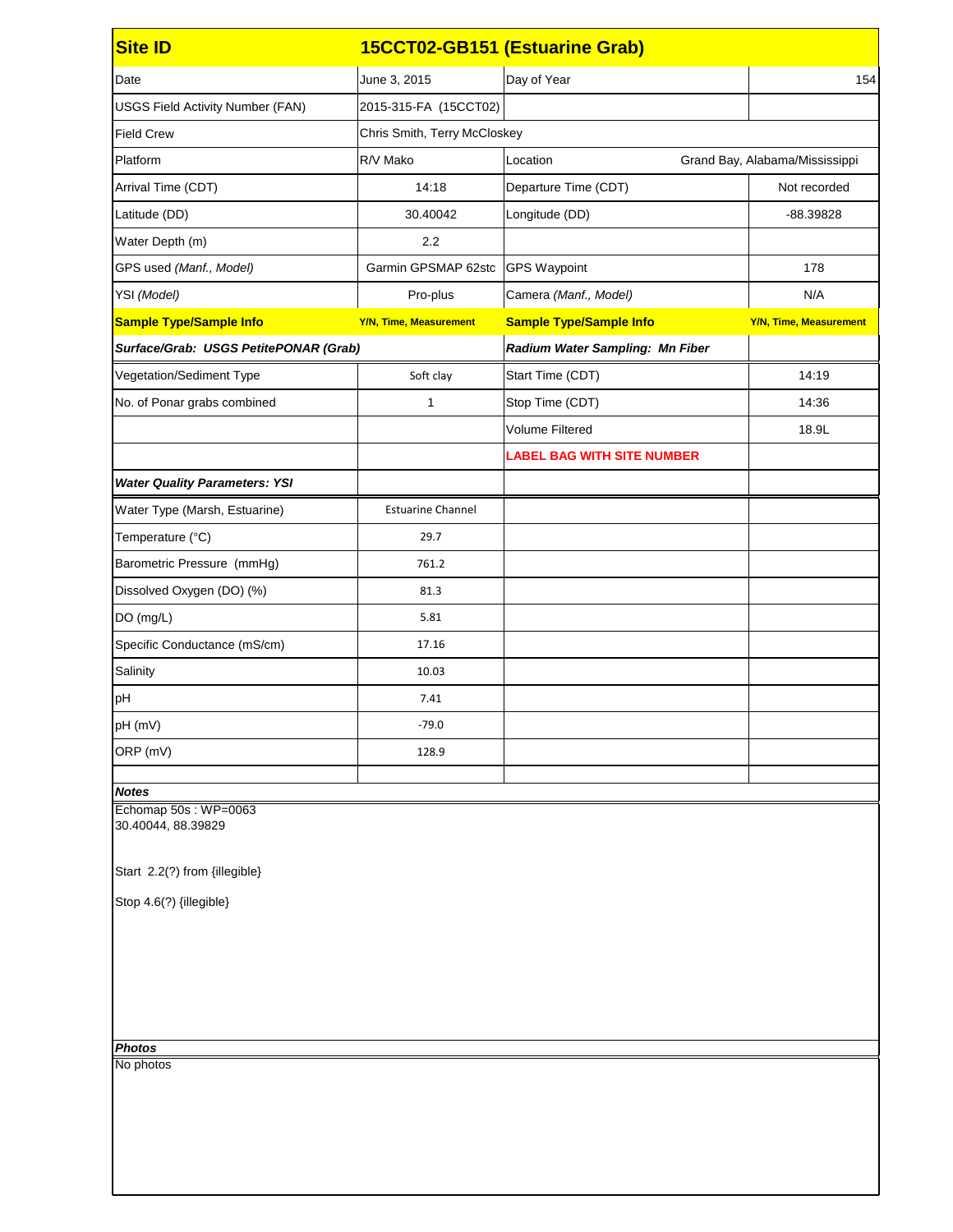| <b>Site ID</b>                                                             | 15CCT02-GB152 (Estuarine Grab)                 |                                   |                                |
|----------------------------------------------------------------------------|------------------------------------------------|-----------------------------------|--------------------------------|
| Date                                                                       | May 29, 2015                                   | Day of Year                       | 149                            |
| <b>USGS Field Activity Number (FAN)</b>                                    | 2015-315-FA (15CCT02)                          |                                   |                                |
| <b>Field Crew</b>                                                          | Terry McCloskey, Nancy Dewitt, Cathryn Wheaton |                                   |                                |
| Platform                                                                   | R/V Mako                                       | Location                          | Grand Bay, Alabama/Mississippi |
| Arrival Time (CDT)                                                         | 9:51                                           | Departure Time (CDT)              | 10:42                          |
| Latitude                                                                   | 30° 23.282'                                    | Longitude                         | 88° 23.893'                    |
| Water Depth (m)                                                            | 3.4                                            |                                   |                                |
| GPS used (Manf., Model)                                                    | Garmin Echomap 50s                             | <b>GPS Waypoint</b>               | New waypoint                   |
| YSI (Model)                                                                | Pro-plus                                       | Camera (Manf., Model)             | Nikon D5200                    |
| <b>Sample Type/Sample Info</b>                                             | <b>Y/N, Time, Measurement</b>                  | <b>Sample Type/Sample Info</b>    | <b>Y/N, Time, Measurement</b>  |
| Surface/Grab: USGS PetitePONAR (Grab)                                      |                                                | Radium Water Sampling: Mn Fiber   |                                |
| Vegetation/Sediment Type                                                   | Mud                                            | Start Time (CDT)                  | 10:00                          |
| No. of Ponar grabs combined                                                | 1                                              | Stop Time (CDT)                   | 10:13                          |
|                                                                            |                                                | <b>Volume Filtered</b>            | 5 gal.                         |
|                                                                            |                                                | <b>LABEL BAG WITH SITE NUMBER</b> |                                |
| <b>Water Quality Parameters: YSI</b>                                       |                                                |                                   |                                |
| Water Type (Marsh, Estuarine)                                              | Channel                                        |                                   |                                |
| Temperature (°C)                                                           | 27.1                                           |                                   |                                |
| Barometric Pressure (mmHg)                                                 | 766.6                                          |                                   |                                |
| Dissolved Oxygen (DO) (%)                                                  | 91.6                                           |                                   |                                |
| DO (mg/L)                                                                  | 6.81                                           |                                   |                                |
| Specific Conductance (mS/cm)                                               | 20.64                                          |                                   |                                |
| Salinity                                                                   | 12.31                                          |                                   |                                |
| pH                                                                         | 6.84                                           |                                   |                                |
| pH (mV)                                                                    | $-29.8$                                        |                                   |                                |
| ORP (mV)                                                                   | 189.4                                          |                                   |                                |
| <b>Notes</b>                                                               |                                                |                                   |                                |
| Had to create new waypoint, used lat and long from "reoccupation sites"    |                                                |                                   |                                |
| <b>Photos</b><br>$N \rightarrow E \rightarrow S \rightarrow W$ : 0319-0322 |                                                |                                   |                                |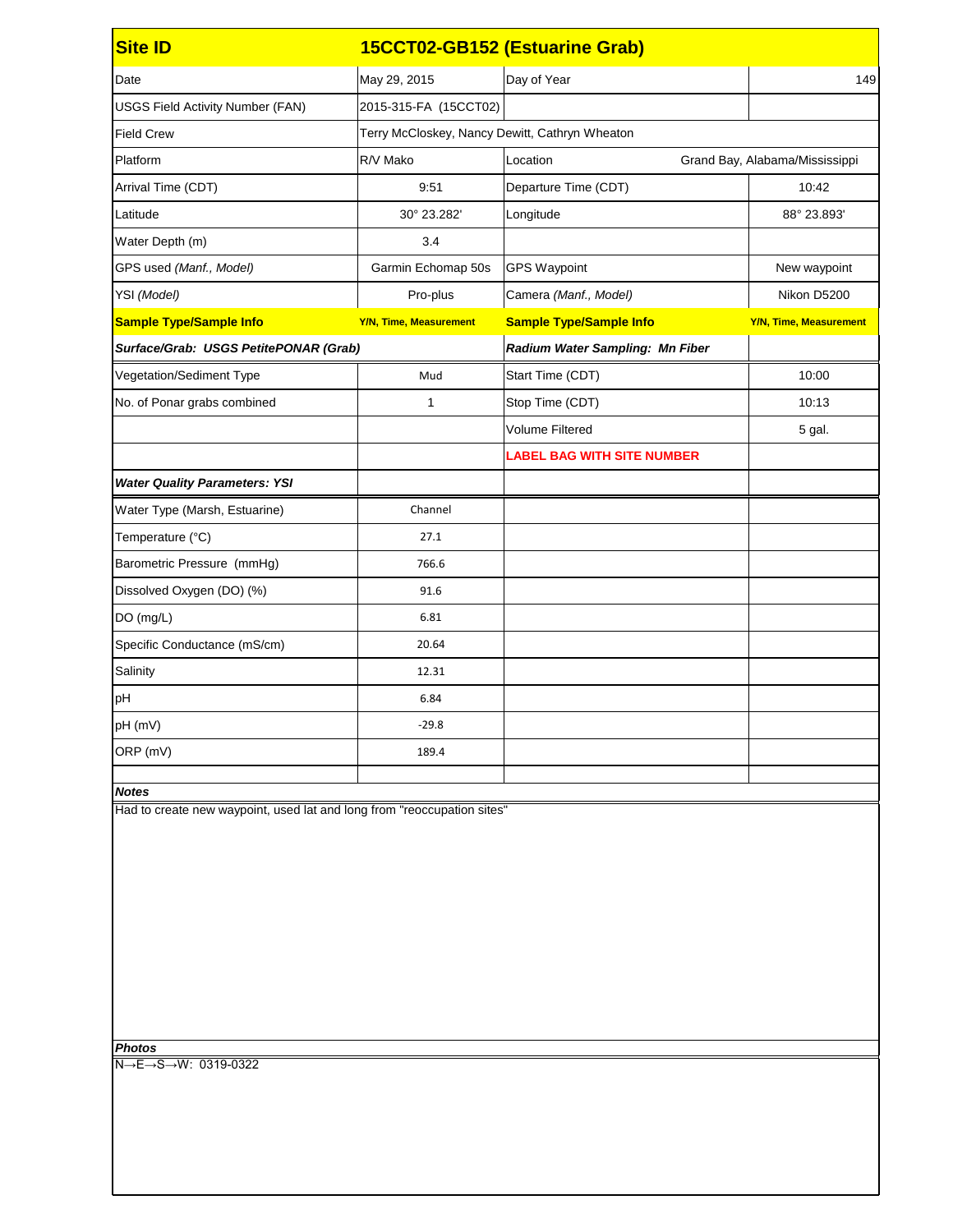| <b>Site ID</b>                                                                    | 15CCT02-GB158 (Estuarine Grab)             |                                   |                                |
|-----------------------------------------------------------------------------------|--------------------------------------------|-----------------------------------|--------------------------------|
| Date                                                                              | June 2, 2015                               | Day of Year                       | 153                            |
| <b>USGS Field Activity Number (FAN)</b>                                           | 2015-315-FA (15CCT02)                      |                                   |                                |
| <b>Field Crew</b>                                                                 | Chris Smith, Terry McCloskey, Nancy Dewitt |                                   |                                |
| Platform                                                                          | R/V Mako                                   | Location                          | Grand Bay, Alabama/Mississippi |
| Arrival Time (CDT)                                                                | ~10:00                                     | Departure Time (CDT)              | Not recorded                   |
| Latitude (DD)                                                                     | 30.38568                                   | Longitude (DD)                    | -88.39629                      |
| Water Depth (m)                                                                   | 2.7                                        |                                   |                                |
| GPS used (Manf., Model)                                                           | Garmin GPSMAP 62stc                        | <b>GPS Waypoint</b>               | 168                            |
| YSI (Model)                                                                       | Pro-plus                                   | Camera (Manf., Model)             | N/A                            |
| <b>Sample Type/Sample Info</b>                                                    | <b>Y/N, Time, Measurement</b>              | <b>Sample Type/Sample Info</b>    | <b>Y/N, Time, Measurement</b>  |
| Surface/Grab: USGS PetitePONAR (Grab)                                             |                                            | Radium Water Sampling: Mn Fiber   |                                |
| Vegetation/Sediment Type                                                          | Sandy-clay-silt                            | Start Time (CDT)                  | 10:02                          |
| No. of Ponar grabs combined                                                       | 1                                          | Stop Time (CDT)                   | 10:18                          |
| Few shells                                                                        |                                            | <b>Volume Filtered</b>            | 5 gal.                         |
|                                                                                   |                                            | <b>LABEL BAG WITH SITE NUMBER</b> | 158                            |
| <b>Water Quality Parameters: YSI</b>                                              |                                            |                                   |                                |
| Water Type (Marsh, Estuarine)                                                     | Channel/Marsh                              |                                   |                                |
| Temperature (°C)                                                                  | 27.7                                       |                                   |                                |
| Barometric Pressure (mmHg)                                                        | 763.8                                      |                                   |                                |
| Dissolved Oxygen (DO) (%)                                                         | 76.8                                       |                                   |                                |
| DO (mg/L)                                                                         | 5.63                                       |                                   |                                |
| Specific Conductance (mS/cm)                                                      | 20.42                                      |                                   |                                |
| Salinity                                                                          | 12.16                                      |                                   |                                |
| pH                                                                                | 7.77                                       |                                   |                                |
| pH (mV)                                                                           | $-99.4$                                    |                                   |                                |
| ORP (mV)                                                                          | 131.0                                      |                                   |                                |
|                                                                                   |                                            |                                   |                                |
| <b>Notes</b><br>Castaway cast = $\sqrt{ }$                                        |                                            |                                   |                                |
| WP0021=30.38567, 88.39629<br>02June2015<br>10:04:59<br><b>Photos</b><br>No photos |                                            |                                   |                                |
|                                                                                   |                                            |                                   |                                |
|                                                                                   |                                            |                                   |                                |
|                                                                                   |                                            |                                   |                                |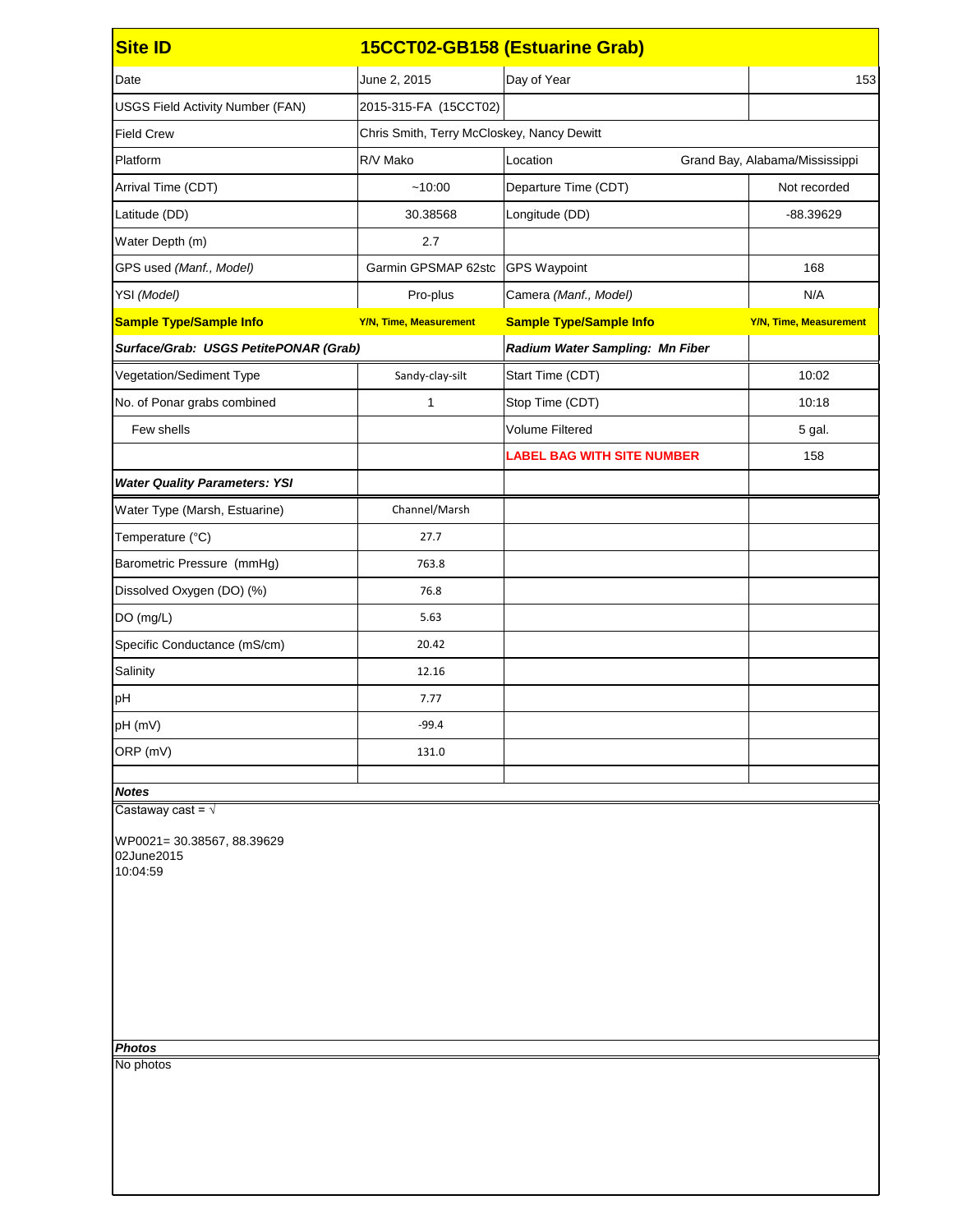| <b>Site ID</b>                                                                                                                                        |                                                | 15CCT02-GB159 (Estuarine Grab)    |                                |  |
|-------------------------------------------------------------------------------------------------------------------------------------------------------|------------------------------------------------|-----------------------------------|--------------------------------|--|
| Date                                                                                                                                                  | May 29, 2015                                   | Day of Year                       | 149                            |  |
| <b>USGS Field Activity Number (FAN)</b>                                                                                                               | 2015-315-FA (15CCT02)                          |                                   |                                |  |
| <b>Field Crew</b>                                                                                                                                     | Terry McCloskey, Nancy Dewitt, Cathryn Wheaton |                                   |                                |  |
| Platform                                                                                                                                              | R/V Mako                                       | Location                          | Grand Bay, Alabama/Mississippi |  |
| Arrival Time (CDT)                                                                                                                                    | 11:45                                          | Departure Time (CDT)              | 12:20                          |  |
| Latitude                                                                                                                                              | 30° 22.735'                                    | Longitude                         | 88° 23.735'                    |  |
| Water Depth (m)                                                                                                                                       | 1.2                                            |                                   |                                |  |
| GPS used (Manf., Model)                                                                                                                               | Garmin Echomap 50s                             | <b>GPS Waypoint</b>               | GB 159                         |  |
| YSI (Model)                                                                                                                                           | Pro-plus                                       | Camera (Manf., Model)             | Nikon D5200                    |  |
| <b>Sample Type/Sample Info</b>                                                                                                                        | <b>Y/N, Time, Measurement</b>                  | <b>Sample Type/Sample Info</b>    | <b>Y/N, Time, Measurement</b>  |  |
| Surface/Grab: USGS PetitePONAR (Grab)                                                                                                                 |                                                | Radium Water Sampling: Mn Fiber   |                                |  |
| Vegetation/Sediment Type                                                                                                                              | Silty fine sand                                | Start Time (CDT)                  | 11:48                          |  |
| No. of Ponar grabs combined                                                                                                                           | $\overline{2}$                                 | Stop Time (CDT)                   | 12:04                          |  |
|                                                                                                                                                       |                                                | <b>Volume Filtered</b>            | 5 gal.                         |  |
|                                                                                                                                                       |                                                | <b>LABEL BAG WITH SITE NUMBER</b> |                                |  |
| <b>Water Quality Parameters: YSI</b>                                                                                                                  |                                                |                                   |                                |  |
| Water Type (Marsh, Estuarine)                                                                                                                         | Open Bay                                       |                                   |                                |  |
| Temperature (°C)                                                                                                                                      | 27.9                                           |                                   |                                |  |
| Barometric Pressure (mmHg)                                                                                                                            | 766.5                                          |                                   |                                |  |
| Dissolved Oxygen (DO) (%)                                                                                                                             | 94.8                                           |                                   |                                |  |
| DO (mg/L)                                                                                                                                             | 6.96                                           |                                   |                                |  |
| Specific Conductance (mS/cm)                                                                                                                          | 20.20                                          |                                   |                                |  |
| Salinity                                                                                                                                              | 12.01                                          |                                   |                                |  |
| pH                                                                                                                                                    | 7.80                                           |                                   |                                |  |
| pH (mV)                                                                                                                                               | $-79.5$                                        |                                   |                                |  |
| ORP (mV)                                                                                                                                              | 147.5                                          |                                   |                                |  |
| <b>Notes</b>                                                                                                                                          |                                                |                                   |                                |  |
| Had to create new waypoint, used lat and long from "reoccupation site"                                                                                |                                                |                                   |                                |  |
| New mark on hand held GPS<br>30.37891<br>-88.39590<br><b>Photos</b><br>4 Photo $N \rightarrow E \rightarrow S \rightarrow W$ #324-327<br>#323 no good |                                                |                                   |                                |  |
|                                                                                                                                                       |                                                |                                   |                                |  |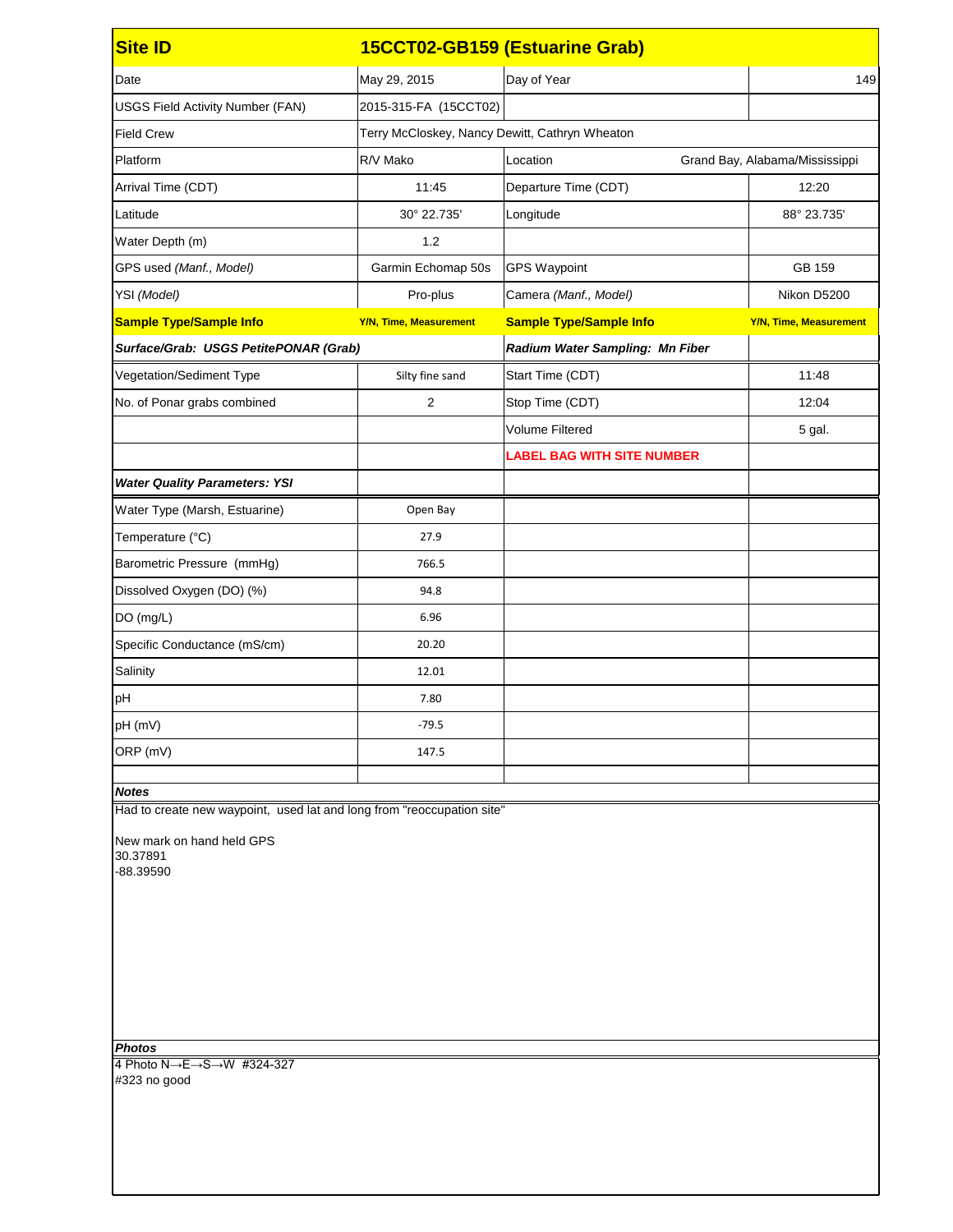| <b>Site ID</b>                                                                             |                                            | 15CCT02-GB161 (Estuarine Grab)    |                                |
|--------------------------------------------------------------------------------------------|--------------------------------------------|-----------------------------------|--------------------------------|
| Date                                                                                       | June 2, 2015                               | Day of Year                       | 153                            |
| <b>USGS Field Activity Number (FAN)</b>                                                    | 2015-315-FA (15CCT02)                      |                                   |                                |
| <b>Field Crew</b>                                                                          | Chris Smith, Terry McCloskey, Nancy Dewitt |                                   |                                |
| Platform                                                                                   | R/V Mako                                   | Location                          | Grand Bay, Alabama/Mississippi |
| Arrival Time (CDT)                                                                         | 9:00                                       | Departure Time (CDT)              | Not recorded                   |
| Latitude (DD)                                                                              | 30.37448                                   | Longitude (DD)                    | -88.39228                      |
| Water Depth (m)                                                                            | 2.2                                        |                                   |                                |
| GPS used (Manf., Model)                                                                    | Garmin GPSMAP 62stc                        | <b>GPS Waypoint</b>               | 167                            |
| YSI (Model)                                                                                | Pro-plus                                   | Camera (Manf., Model)             | N/A                            |
| <b>Sample Type/Sample Info</b>                                                             | <b>Y/N, Time, Measurement</b>              | <b>Sample Type/Sample Info</b>    | <b>Y/N, Time, Measurement</b>  |
| Surface/Grab: USGS PetitePONAR (Grab)                                                      |                                            | Radium Water Sampling: Mn Fiber   |                                |
| Vegetation/Sediment Type                                                                   | Clayey silt                                | Start Time (CDT)                  | 9:02                           |
| No. of Ponar grabs combined                                                                | 1                                          | Stop Time (CDT)                   | 9:22                           |
|                                                                                            |                                            | <b>Volume Filtered</b>            | 5 gal.                         |
|                                                                                            |                                            | <b>LABEL BAG WITH SITE NUMBER</b> | 161                            |
| <b>Water Quality Parameters: YSI</b>                                                       |                                            |                                   |                                |
| Water Type (Marsh, Estuarine)                                                              | Open Bay/Estuarine                         |                                   |                                |
| Temperature (°C)                                                                           | 27.8                                       |                                   |                                |
| Barometric Pressure (mmHg)                                                                 | 763.9                                      |                                   |                                |
| Dissolved Oxygen (DO) (%)                                                                  | 91.3                                       |                                   |                                |
| DO (mg/L)                                                                                  | 6.64                                       |                                   |                                |
| Specific Conductance (mS/cm)                                                               | 22.65                                      |                                   |                                |
| Salinity                                                                                   | 13.61                                      |                                   |                                |
| pH                                                                                         | 7.85                                       |                                   |                                |
| pH (mV)                                                                                    | $-104.6$                                   |                                   |                                |
| ORP (mV)                                                                                   | 112.5                                      |                                   |                                |
| <b>Notes</b>                                                                               |                                            |                                   |                                |
| <b>Site 161</b><br>Sediment 161G<br>Radium 161                                             |                                            |                                   |                                |
| $WP0020 = 30^{\circ} 22 27.8, 88^{\circ} 23 32.1$<br>02June2015<br>09:08:55<br>Echomap 50s |                                            |                                   |                                |
| Cast w/ YSI SN=C1509004                                                                    |                                            |                                   |                                |
| <b>Photos</b>                                                                              |                                            |                                   |                                |
| No photos                                                                                  |                                            |                                   |                                |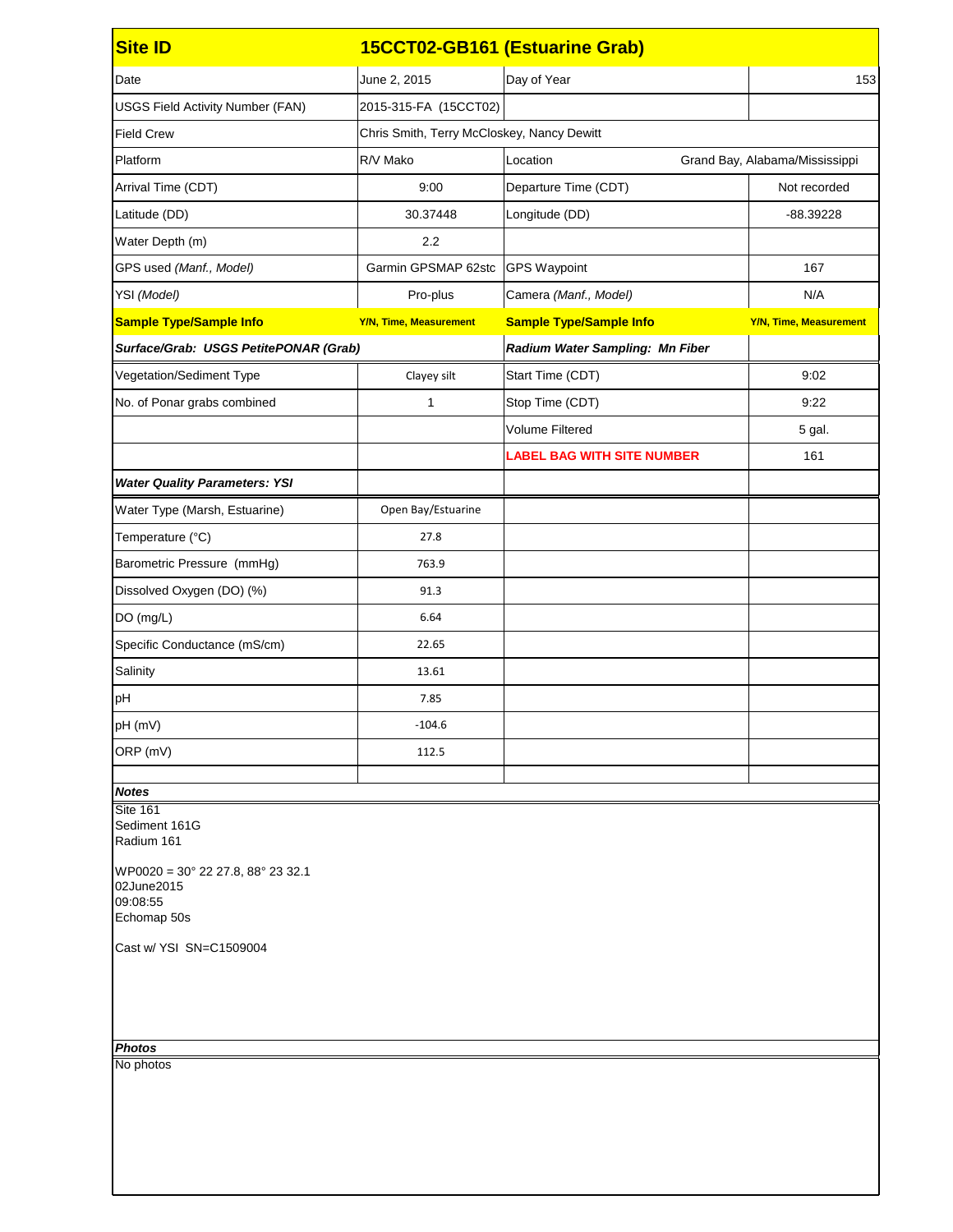| <b>Site ID</b>                                                                |                                             | 15CCT02-GB162 (Estuarine Grab)    |                                |  |
|-------------------------------------------------------------------------------|---------------------------------------------|-----------------------------------|--------------------------------|--|
| Date                                                                          | May 31, 2015                                | Day of Year                       | 151                            |  |
| <b>USGS Field Activity Number (FAN)</b>                                       | 2015-315-FA (15CCT02)                       |                                   |                                |  |
| <b>Field Crew</b>                                                             | Chris Smith, Terry McCloskey, Chelsea Stalk |                                   |                                |  |
| Platform                                                                      | R/V Mako                                    | Location                          | Grand Bay, Alabama/Mississippi |  |
| Arrival Time (CDT)                                                            | 15:28                                       | Departure Time (CDT)              | Not recorded                   |  |
| Latitude (DD)                                                                 | 30.36999                                    | Longitude (DD)                    | $-88.38802$                    |  |
| Water Depth (m)                                                               | 1.6                                         |                                   |                                |  |
| GPS used (Manf., Model)                                                       | Garmin GPSMAP 62stc                         | <b>GPS Waypoint</b>               | 159                            |  |
| YSI (Model)                                                                   | Pro-plus                                    | Camera (Manf., Model)             | N/A                            |  |
| <b>Sample Type/Sample Info</b>                                                | <b>Y/N, Time, Measurement</b>               | <b>Sample Type/Sample Info</b>    | <b>Y/N, Time, Measurement</b>  |  |
| Surface/Grab: USGS PetitePONAR (Grab)                                         |                                             | Radium Water Sampling: Mn Fiber   |                                |  |
| Vegetation/Sediment Type                                                      | Slightly silty fine sand                    | Start Time (CDT)                  | 15:28                          |  |
| No. of Ponar grabs combined                                                   | Not recorded                                | Stop Time (CDT)                   | 15:50                          |  |
| Few shells                                                                    |                                             | <b>Volume Filtered</b>            | 19L                            |  |
|                                                                               |                                             | <b>LABEL BAG WITH SITE NUMBER</b> | 161                            |  |
| <b>Water Quality Parameters: YSI</b>                                          |                                             |                                   |                                |  |
| Water Type (Marsh, Estuarine)                                                 | Open bay                                    |                                   |                                |  |
| Temperature (°C)                                                              | 30.1                                        |                                   |                                |  |
| Barometric Pressure (mmHg)                                                    | 763.1                                       |                                   |                                |  |
| Dissolved Oxygen (DO) (%)                                                     | 100.7                                       |                                   |                                |  |
| DO (mg/L)                                                                     | 7.12                                        |                                   |                                |  |
| Specific Conductance (mS/cm)                                                  | 20.45                                       |                                   |                                |  |
| Salinity                                                                      | 12.13                                       |                                   |                                |  |
| pH                                                                            | 7.89                                        |                                   |                                |  |
| pH (mV)                                                                       | $-107.1$                                    |                                   |                                |  |
| ORP (mV)                                                                      | 78.1                                        |                                   |                                |  |
| <b>Notes</b>                                                                  |                                             |                                   |                                |  |
| Vessel [Lat: 30 22.200 Long: 88 23 280 Echosounder 50s] Site/waypoint 562-570 |                                             |                                   |                                |  |
|                                                                               |                                             |                                   |                                |  |
|                                                                               |                                             |                                   |                                |  |
|                                                                               |                                             |                                   |                                |  |
| <b>Photos</b><br>No photos                                                    |                                             |                                   |                                |  |
|                                                                               |                                             |                                   |                                |  |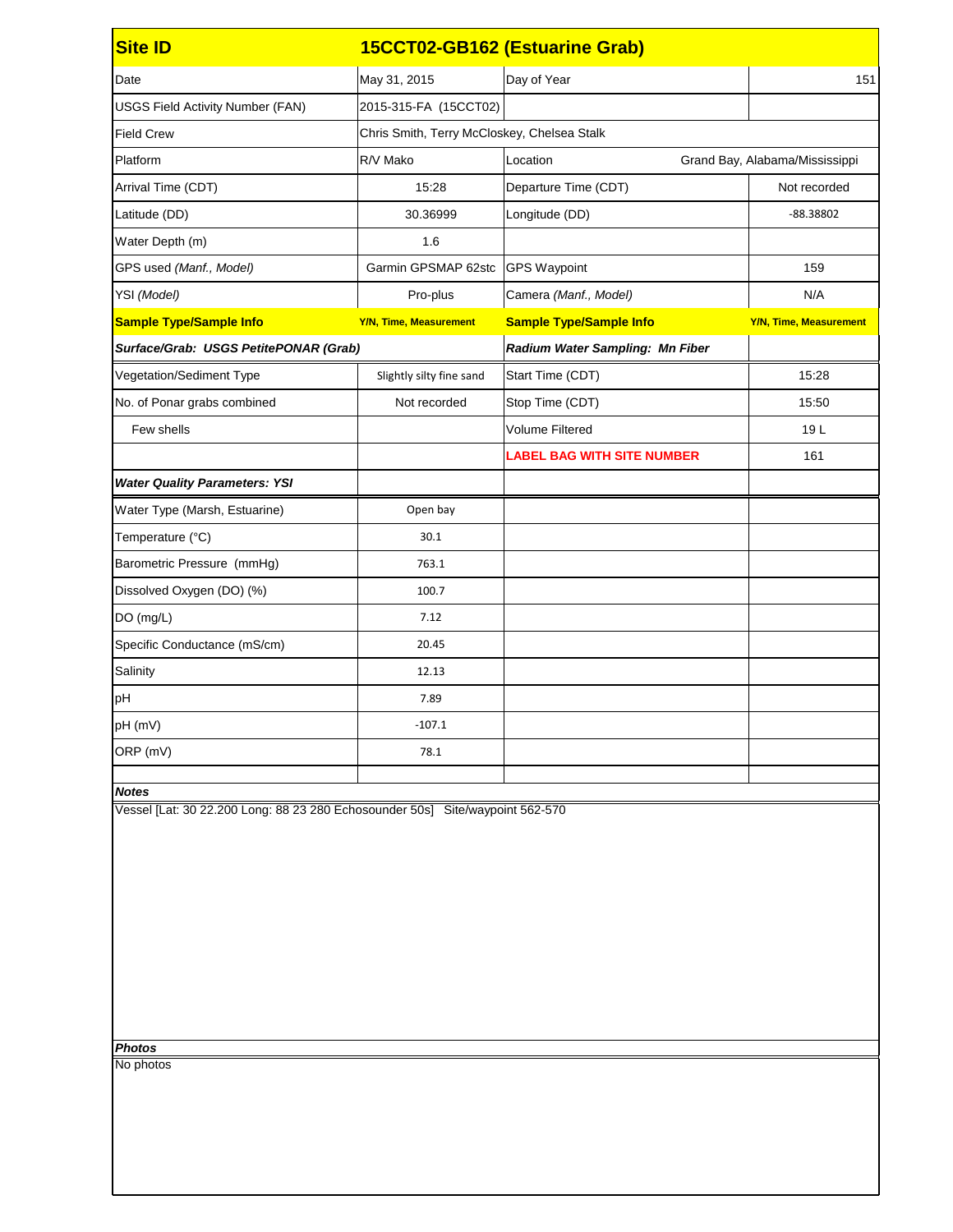| <b>Site ID</b>                          |                                               | 15CCT02-GB163 (Estuarine Grab)    |                                |
|-----------------------------------------|-----------------------------------------------|-----------------------------------|--------------------------------|
| Date                                    | May 31, 2015                                  | Day of Year                       | 151                            |
| <b>USGS Field Activity Number (FAN)</b> | 2015-315-FA (15CCT02)                         |                                   |                                |
| <b>Field Crew</b>                       | Chris Smith, Terry McCloskey, Cathryn Wheaton |                                   |                                |
| Platform                                | R/V Mako                                      | Location                          | Grand Bay, Alabama/Mississippi |
| Arrival Time (CDT)                      | 12:58                                         | Departure Time (CDT)              | Not recorded                   |
| Latitude (DD)                           | 30.36825                                      | Longitude (DD)                    | $-88.38216$                    |
| Water Depth (m)                         | 1.9                                           |                                   |                                |
| GPS used (Manf., Model)                 | Garmin Echomap 50s                            | <b>GPS Waypoint</b>               | 163                            |
| YSI (Model)                             | Pro-plus                                      | Camera (Manf., Model)             | N/A                            |
| <b>Sample Type/Sample Info</b>          | <b>Y/N, Time, Measurement</b>                 | <b>Sample Type/Sample Info</b>    | <b>Y/N, Time, Measurement</b>  |
| Surface/Grab: USGS PetitePONAR (Grab)   |                                               | Radium Water Sampling: Mn Fiber   |                                |
| Vegetation/Sediment Type                | Silt/fine clay                                | Start Time (CDT)                  | 12:58                          |
| No. of Ponar grabs combined             | $\overline{2}$                                | Stop Time (CDT)                   | 13:22                          |
|                                         |                                               | <b>Volume Filtered</b>            | 5 gal.                         |
|                                         |                                               | <b>LABEL BAG WITH SITE NUMBER</b> |                                |
| <b>Water Quality Parameters: YSI</b>    |                                               |                                   |                                |
| Water Type (Marsh, Estuarine)           | Open bay                                      |                                   |                                |
| Temperature (°C)                        | 29.2                                          |                                   |                                |
| Barometric Pressure (mmHg)              | 764.6                                         |                                   |                                |
| Dissolved Oxygen (DO) (%)               | 95.2                                          |                                   |                                |
| DO (mg/L)                               | 6.85                                          |                                   |                                |
| Specific Conductance (mS/cm)            | 21.31                                         |                                   |                                |
| Salinity                                | 12.71                                         |                                   |                                |
| pH                                      | 7.91                                          |                                   |                                |
| pH (mV)                                 | $-108.1$                                      |                                   |                                |
| ORP (mV)                                | 116.3                                         |                                   |                                |
| <b>Notes</b>                            |                                               |                                   |                                |
| on hand held 62stc waypoint 14CCT01-631 |                                               |                                   |                                |
| ~3.94 meters from original site         |                                               |                                   |                                |
| Worm tube at top of #1 ponar            |                                               |                                   |                                |
|                                         |                                               |                                   |                                |
|                                         |                                               |                                   |                                |
|                                         |                                               |                                   |                                |
|                                         |                                               |                                   |                                |
|                                         |                                               |                                   |                                |
|                                         |                                               |                                   |                                |
| <b>Photos</b>                           |                                               |                                   |                                |
| No photos                               |                                               |                                   |                                |
|                                         |                                               |                                   |                                |
|                                         |                                               |                                   |                                |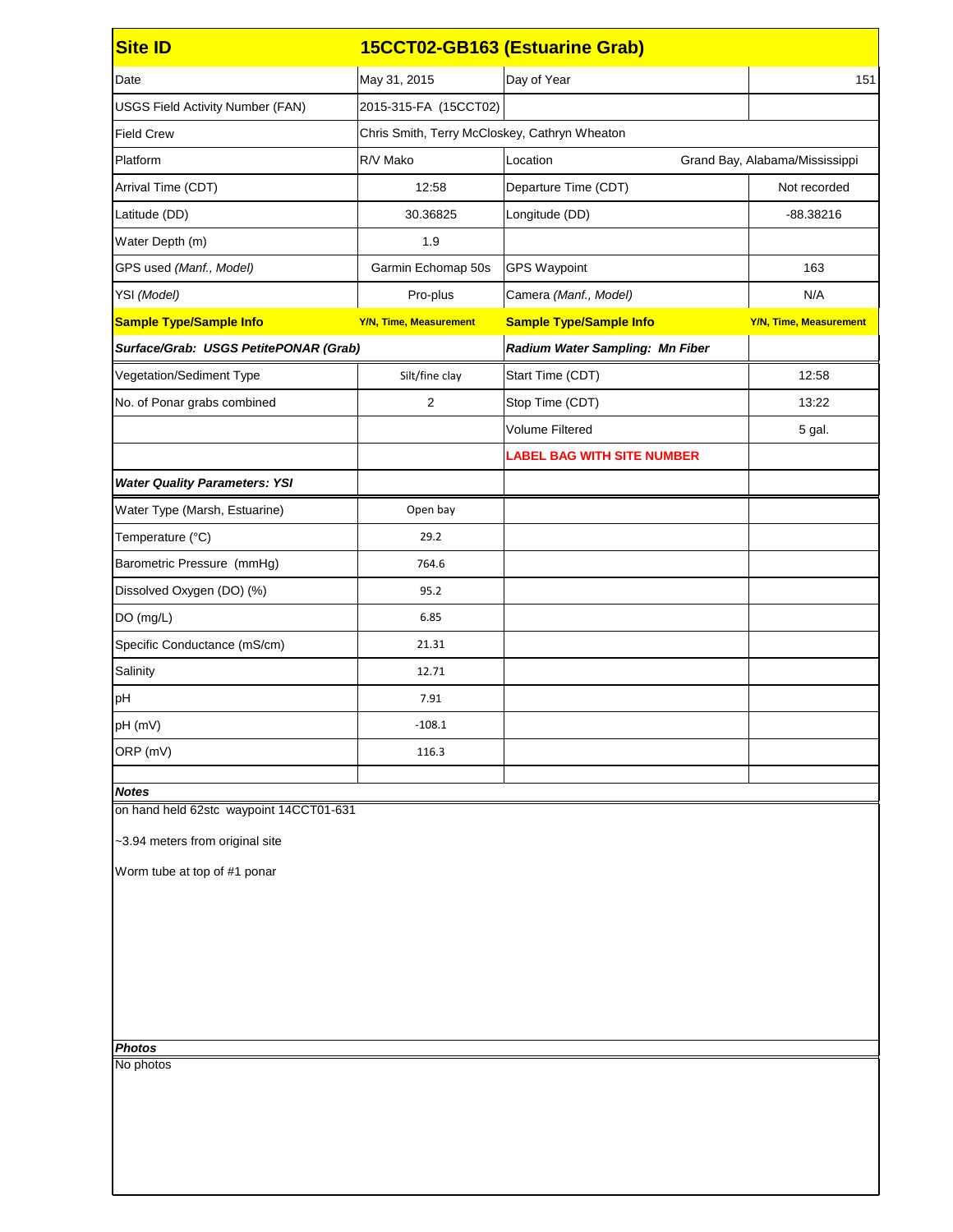| <b>Site ID</b>                                                               |                                                | 15CCT02-GB165 (Estuarine Grab)    |                                |
|------------------------------------------------------------------------------|------------------------------------------------|-----------------------------------|--------------------------------|
| Date                                                                         | May 30, 2015                                   | Day of Year                       | 150                            |
| <b>USGS Field Activity Number (FAN)</b>                                      | 2015-315-FA (15CCT02)                          |                                   |                                |
| <b>Field Crew</b>                                                            | Terry McCloskey, Nancy Dewitt, Cathryn Wheaton |                                   |                                |
| Platform                                                                     | R/V Mako                                       | Location                          | Grand Bay, Alabama/Mississippi |
| Arrival Time (CDT)                                                           | 10:00                                          | Departure Time (CDT)              | 10:30                          |
| Latitude                                                                     | 30° 21.895                                     | Longitude                         | 88° 22.478'                    |
| Water Depth (m)                                                              | 1.5                                            |                                   |                                |
| GPS used (Manf., Model)                                                      | Garmin Echomap 50s                             | <b>GPS Waypoint</b>               | GB 161                         |
| YSI (Model)                                                                  | Pro-plus                                       | Camera (Manf., Model)             | Nikon D5200                    |
| <b>Sample Type/Sample Info</b>                                               | <b>Y/N, Time, Measurement</b>                  | <b>Sample Type/Sample Info</b>    | <b>Y/N, Time, Measurement</b>  |
| Surface/Grab: USGS PetitePONAR (Grab)                                        |                                                | Radium Water Sampling: Mn Fiber   |                                |
| Vegetation/Sediment Type                                                     | Sand; Fine→Med.                                | Start Time (CDT)                  | 10:08                          |
| No. of Ponar grabs combined                                                  | 1                                              | Stop Time (CDT)                   | 10:24                          |
|                                                                              |                                                | <b>Volume Filtered</b>            | 5 gal.                         |
|                                                                              |                                                | <b>LABEL BAG WITH SITE NUMBER</b> |                                |
| <b>Water Quality Parameters: YSI</b>                                         |                                                |                                   |                                |
| Water Type (Marsh, Estuarine)                                                | Open bay                                       |                                   |                                |
| Temperature (°C)                                                             | 27.4                                           |                                   |                                |
| Barometric Pressure (mmHg)                                                   | 766.1                                          |                                   |                                |
| Dissolved Oxygen (DO) (%)                                                    | 101.3                                          |                                   |                                |
| DO (mg/L)                                                                    | 7.37                                           |                                   |                                |
| Specific Conductance (mS/cm)                                                 | 21.53                                          |                                   |                                |
| Salinity                                                                     | 12.88                                          |                                   |                                |
| pH                                                                           | 7.18                                           |                                   |                                |
| pH (mV)                                                                      | $-69.1$                                        |                                   |                                |
| ORP (mV)                                                                     | Not recorded                                   |                                   |                                |
|                                                                              |                                                |                                   |                                |
| <b>Notes</b><br>Got within 3.5m of desired location!!                        |                                                |                                   |                                |
| Made new waypoint 0024 [May 30, 2015] 10:04:35AM<br><b>Photos</b>            |                                                |                                   |                                |
| $\overline{\overline{N \rightarrow E \rightarrow} S \rightarrow W}$ #387-390 |                                                |                                   |                                |

[#391 Terry radium sample]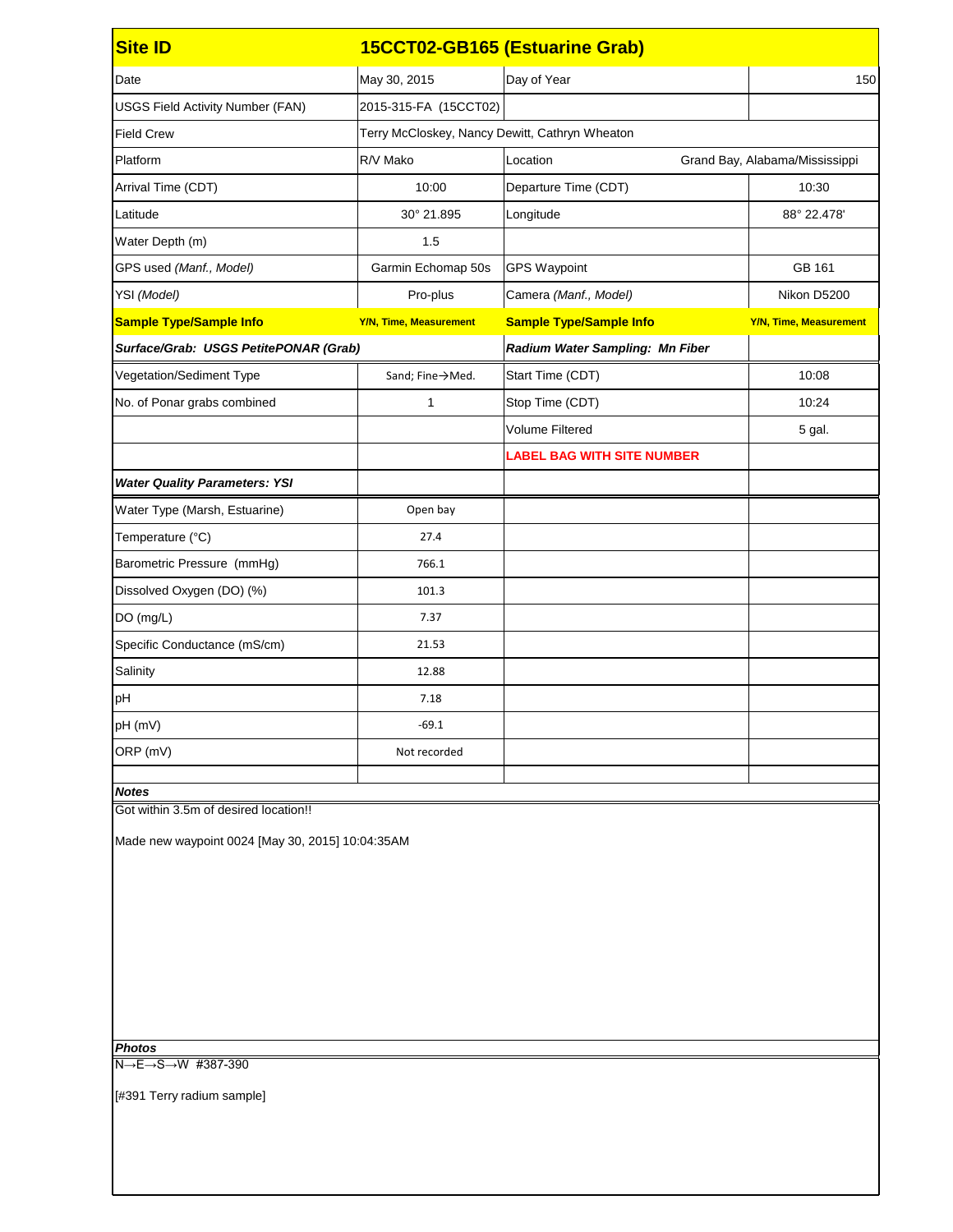| <b>Site ID</b>                                                                                                                                                                                                                                                                                                                                                 | 15CCT02-GB170 (Marsh Surface)                  |                                        |                                |  |
|----------------------------------------------------------------------------------------------------------------------------------------------------------------------------------------------------------------------------------------------------------------------------------------------------------------------------------------------------------------|------------------------------------------------|----------------------------------------|--------------------------------|--|
| Date                                                                                                                                                                                                                                                                                                                                                           | May 29, 2015                                   | Day of Year                            | 149                            |  |
| <b>USGS Field Activity Number (FAN)</b>                                                                                                                                                                                                                                                                                                                        | 2015-315-FA (15CCT02)                          |                                        |                                |  |
| <b>Field Crew</b>                                                                                                                                                                                                                                                                                                                                              | Terry McCloskey, Nancy Dewitt, Cathryn Wheaton |                                        |                                |  |
| Platform                                                                                                                                                                                                                                                                                                                                                       | R/V Mako                                       | Location                               | Grand Bay, Alabama/Mississippi |  |
| Arrival Time (CDT)                                                                                                                                                                                                                                                                                                                                             | 13:20                                          | Departure Time (CDT)                   | Not recorded                   |  |
| Latitude (DD)                                                                                                                                                                                                                                                                                                                                                  | 30.37653                                       | Longitude (DD)                         | -88.39072                      |  |
| Water Depth (m)                                                                                                                                                                                                                                                                                                                                                | $0.05 - 0.10$                                  |                                        |                                |  |
| GPS used (Manf., Model)                                                                                                                                                                                                                                                                                                                                        | Garmin GPSMAP 62stc                            | <b>GPS Waypoint</b>                    | 154                            |  |
| YSI (Model)                                                                                                                                                                                                                                                                                                                                                    | N/A                                            | Camera (Manf., Model)                  | N/A                            |  |
| <b>Sample Type/Sample Info</b>                                                                                                                                                                                                                                                                                                                                 | <b>Y/N, Time, Measurement</b>                  | <b>Sample Type/Sample Info</b>         | <b>Y/N, Time, Measurement</b>  |  |
| Surface/Grab: USGS PetitePONAR (Grab)                                                                                                                                                                                                                                                                                                                          |                                                | <b>Radium Water Sampling: Mn Fiber</b> |                                |  |
| Vegetation/Sediment Type                                                                                                                                                                                                                                                                                                                                       | Spartina                                       | Start Time (CDT)                       |                                |  |
| No. of Ponar grabs combined                                                                                                                                                                                                                                                                                                                                    |                                                | Stop Time (CDT)                        |                                |  |
|                                                                                                                                                                                                                                                                                                                                                                |                                                | Volume Filtered                        |                                |  |
|                                                                                                                                                                                                                                                                                                                                                                |                                                | <b>LABEL BAG WITH SITE NUMBER</b>      |                                |  |
| <b>Water Quality Parameters: YSI</b>                                                                                                                                                                                                                                                                                                                           |                                                |                                        |                                |  |
| Water Type (Marsh, Estuarine)                                                                                                                                                                                                                                                                                                                                  | No YSI reading                                 |                                        |                                |  |
| Temperature (°C)                                                                                                                                                                                                                                                                                                                                               |                                                |                                        |                                |  |
| Barometric Pressure (mmHg)                                                                                                                                                                                                                                                                                                                                     |                                                |                                        |                                |  |
| Dissolved Oxygen (DO) (%)                                                                                                                                                                                                                                                                                                                                      |                                                |                                        |                                |  |
| DO(mg/L)                                                                                                                                                                                                                                                                                                                                                       |                                                |                                        |                                |  |
| Specific Conductance (mS/cm)                                                                                                                                                                                                                                                                                                                                   |                                                |                                        |                                |  |
| Salinity                                                                                                                                                                                                                                                                                                                                                       |                                                |                                        |                                |  |
| pH                                                                                                                                                                                                                                                                                                                                                             |                                                |                                        |                                |  |
| $pH$ (mV)                                                                                                                                                                                                                                                                                                                                                      |                                                |                                        |                                |  |
| ORP (mV)                                                                                                                                                                                                                                                                                                                                                       |                                                |                                        |                                |  |
|                                                                                                                                                                                                                                                                                                                                                                |                                                |                                        |                                |  |
| <b>Notes</b><br>4 m from south side, , sandier soil / mud, Marsh island [Long Island], Spartina, southern end                                                                                                                                                                                                                                                  |                                                |                                        |                                |  |
| GPS static session - 06-03-15 same info as site MI03. Session B. (Also was called 15CCT02-MI01, renamed to GB170)<br>Start time = $~15:59$<br>Stop time = $16:30$<br>less standing water = $10 \rightarrow 5$ cm;<br>***June 11, 2015: McCloskey & Wheaton devised a new naming scheme from original name. See ReadMe Word document on server<br><b>Photos</b> |                                                |                                        |                                |  |
| No photos                                                                                                                                                                                                                                                                                                                                                      |                                                |                                        |                                |  |
|                                                                                                                                                                                                                                                                                                                                                                |                                                |                                        |                                |  |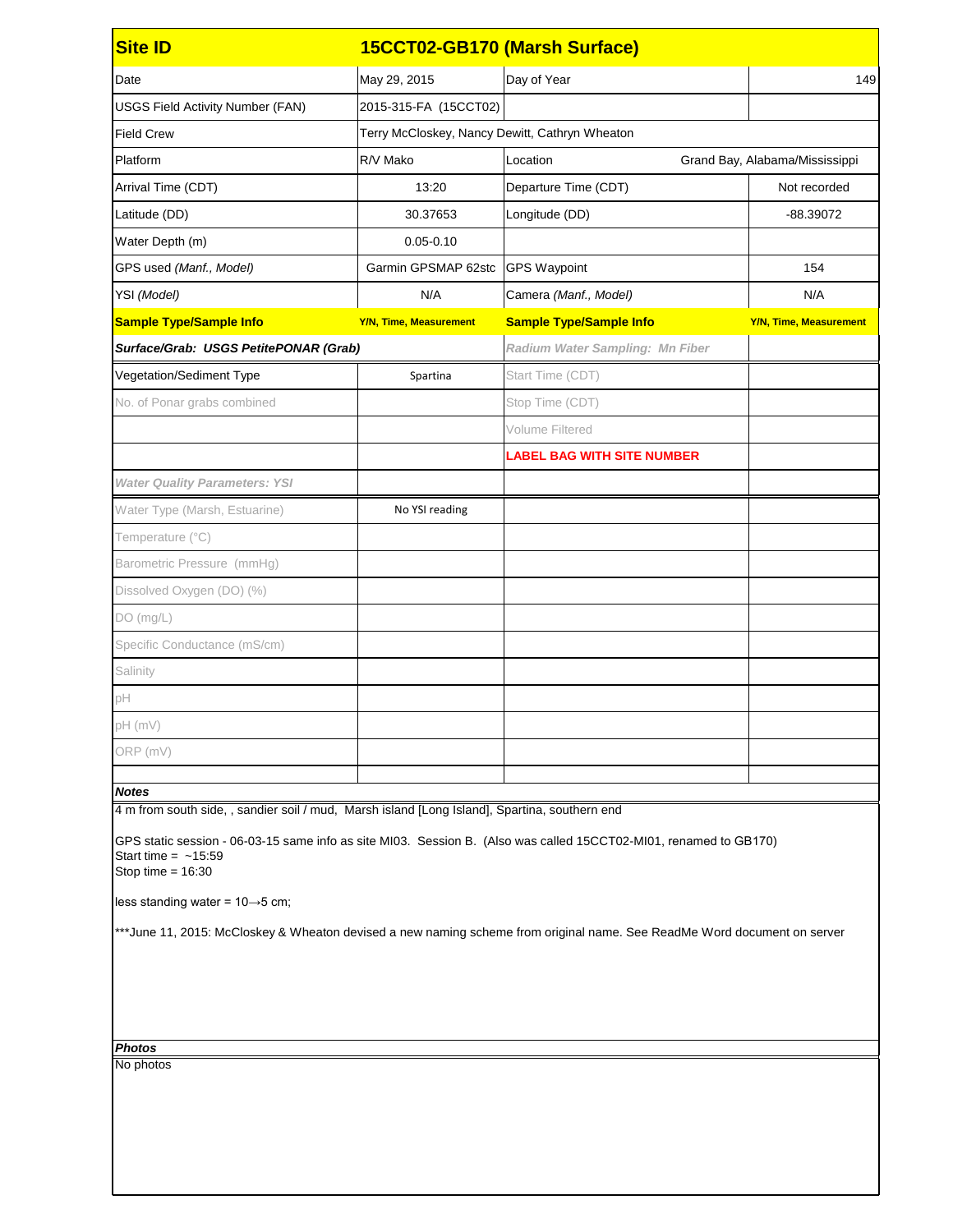| <b>Site ID</b>                                                                                                                                                                                                                                                            |                               | 15CCT02-GB171 (Marsh Surface)                  |                                |  |  |
|---------------------------------------------------------------------------------------------------------------------------------------------------------------------------------------------------------------------------------------------------------------------------|-------------------------------|------------------------------------------------|--------------------------------|--|--|
| Date                                                                                                                                                                                                                                                                      | May 29, 2015                  | Day of Year                                    | 149                            |  |  |
| <b>USGS Field Activity Number (FAN)</b>                                                                                                                                                                                                                                   | 2015-315-FA (15CCT02)         |                                                |                                |  |  |
| <b>Field Crew</b>                                                                                                                                                                                                                                                         |                               | Terry McCloskey, Nancy Dewitt, Cathryn Wheaton |                                |  |  |
| Platform                                                                                                                                                                                                                                                                  | R/V Mako                      | Location                                       | Grand Bay, Alabama/Mississippi |  |  |
| Arrival Time (CDT)                                                                                                                                                                                                                                                        | 13:15                         | Departure Time (CDT)                           | Not recorded                   |  |  |
| Latitude (DD)                                                                                                                                                                                                                                                             | 30.37660                      | Longitude (DD)                                 | $-88.39073$                    |  |  |
| Water Depth (m)                                                                                                                                                                                                                                                           | Not recorded                  |                                                |                                |  |  |
| GPS used (Manf., Model)                                                                                                                                                                                                                                                   | Garmin GPSMAP 62stc           | <b>GPS Waypoint</b>                            | 153                            |  |  |
| YSI (Model)                                                                                                                                                                                                                                                               | N/A                           | Camera (Manf., Model)                          | N/A                            |  |  |
| <b>Sample Type/Sample Info</b>                                                                                                                                                                                                                                            | <b>Y/N, Time, Measurement</b> | <b>Sample Type/Sample Info</b>                 | <b>Y/N, Time, Measurement</b>  |  |  |
| Surface/Grab: USGS PetitePONAR (Grab)                                                                                                                                                                                                                                     |                               | <b>Radium Water Sampling: Mn Fiber</b>         |                                |  |  |
| Vegetation/Sediment Type                                                                                                                                                                                                                                                  | Transition, Spartina→Juncus   | Start Time (CDT)                               |                                |  |  |
| No. of Ponar grabs combined                                                                                                                                                                                                                                               |                               | Stop Time (CDT)                                |                                |  |  |
|                                                                                                                                                                                                                                                                           |                               | <b>Volume Filtered</b>                         |                                |  |  |
|                                                                                                                                                                                                                                                                           |                               | <b>LABEL BAG WITH SITE NUMBER</b>              |                                |  |  |
| <b>Water Quality Parameters: YSI</b>                                                                                                                                                                                                                                      |                               |                                                |                                |  |  |
| Water Type (Marsh, Estuarine)                                                                                                                                                                                                                                             | No YSI reading                |                                                |                                |  |  |
| Temperature (°C)                                                                                                                                                                                                                                                          |                               |                                                |                                |  |  |
| Barometric Pressure (mmHg)                                                                                                                                                                                                                                                |                               |                                                |                                |  |  |
| Dissolved Oxygen (DO) (%)                                                                                                                                                                                                                                                 |                               |                                                |                                |  |  |
| DO(mg/L)                                                                                                                                                                                                                                                                  |                               |                                                |                                |  |  |
| Specific Conductance (mS/cm)                                                                                                                                                                                                                                              |                               |                                                |                                |  |  |
| Salinity                                                                                                                                                                                                                                                                  |                               |                                                |                                |  |  |
| pH                                                                                                                                                                                                                                                                        |                               |                                                |                                |  |  |
| $pH$ (mV)                                                                                                                                                                                                                                                                 |                               |                                                |                                |  |  |
| ORP (mV)                                                                                                                                                                                                                                                                  |                               |                                                |                                |  |  |
|                                                                                                                                                                                                                                                                           |                               |                                                |                                |  |  |
| <b>Notes</b><br>Transition from Spartina→Juncus                                                                                                                                                                                                                           |                               |                                                |                                |  |  |
| 25m s. side                                                                                                                                                                                                                                                               |                               |                                                |                                |  |  |
| GPS session - 06-03-15 (originally MI01 Session C, also called 15CCT02-MI02, renamed to GB171)<br>Start time = $16:35$<br>Stop time $= 17:00$<br>***June 11, 2015: McCloskey & Wheaton devised a new naming scheme from original name. See ReadMe Word document on server |                               |                                                |                                |  |  |
|                                                                                                                                                                                                                                                                           |                               |                                                |                                |  |  |
| <b>Photos</b>                                                                                                                                                                                                                                                             |                               |                                                |                                |  |  |
| No photos                                                                                                                                                                                                                                                                 |                               |                                                |                                |  |  |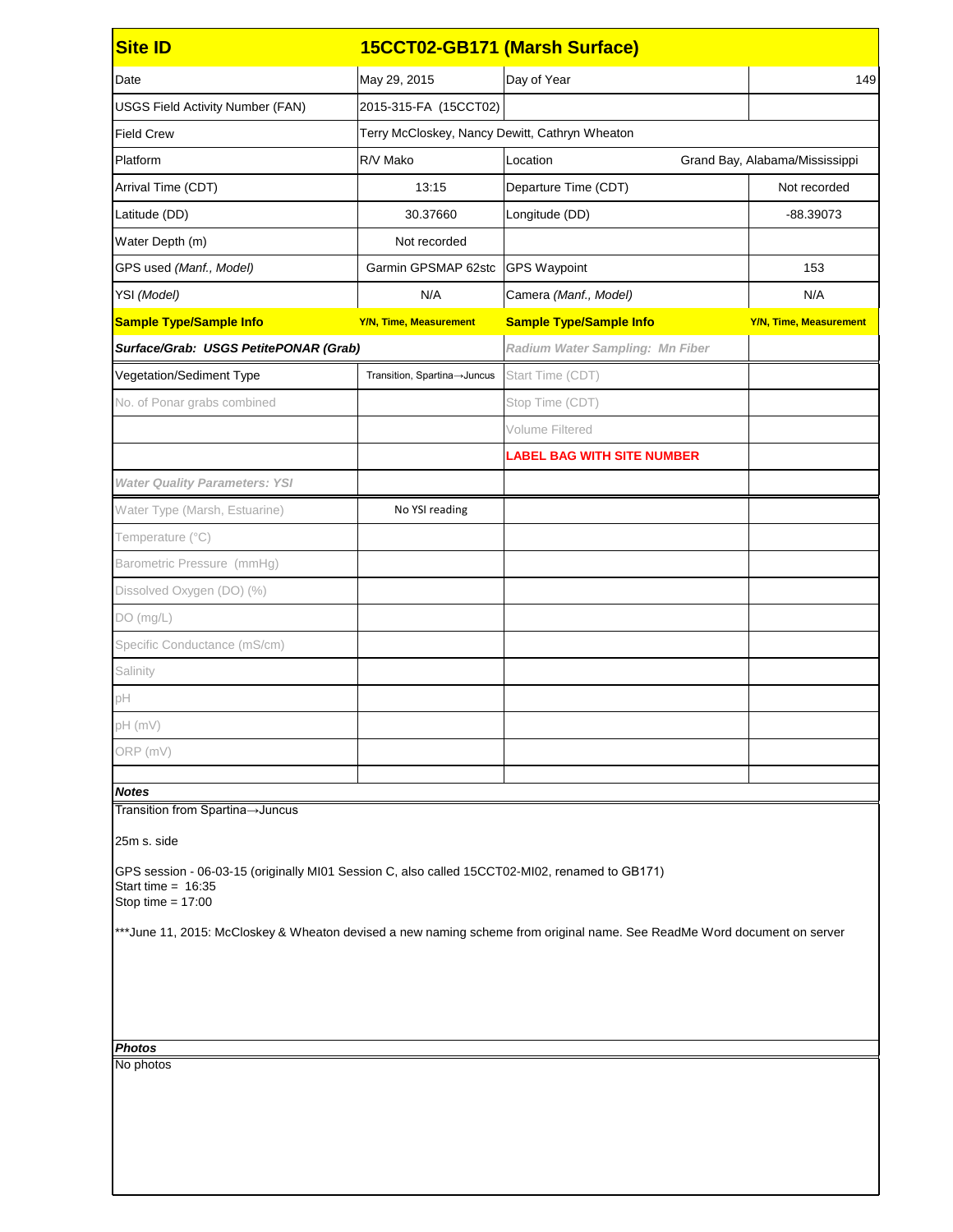| <b>Site ID</b>                                                                                                                                                                                                                                                                                                                                                                                                                                                                                                                                                                                                                                                                                   | 15CCT02-GB172 (Marsh Surface)                  |                                        |                                |  |
|--------------------------------------------------------------------------------------------------------------------------------------------------------------------------------------------------------------------------------------------------------------------------------------------------------------------------------------------------------------------------------------------------------------------------------------------------------------------------------------------------------------------------------------------------------------------------------------------------------------------------------------------------------------------------------------------------|------------------------------------------------|----------------------------------------|--------------------------------|--|
| Date                                                                                                                                                                                                                                                                                                                                                                                                                                                                                                                                                                                                                                                                                             | May 29, 2015                                   | Day of Year                            | 149                            |  |
| <b>USGS Field Activity Number (FAN)</b>                                                                                                                                                                                                                                                                                                                                                                                                                                                                                                                                                                                                                                                          | 2015-315-FA (15CCT02)                          |                                        |                                |  |
| <b>Field Crew</b>                                                                                                                                                                                                                                                                                                                                                                                                                                                                                                                                                                                                                                                                                | Terry McCloskey, Nancy Dewitt, Cathryn Wheaton |                                        |                                |  |
| Platform                                                                                                                                                                                                                                                                                                                                                                                                                                                                                                                                                                                                                                                                                         | R/V Mako                                       | Location                               | Grand Bay, Alabama/Mississippi |  |
| Arrival Time (CDT)                                                                                                                                                                                                                                                                                                                                                                                                                                                                                                                                                                                                                                                                               | 13:34                                          | Departure Time (CDT)                   | Not recorded                   |  |
| Latitude (DD)                                                                                                                                                                                                                                                                                                                                                                                                                                                                                                                                                                                                                                                                                    | 30.37667                                       | Longitude (DD)                         | -88.39076                      |  |
| Water Depth (m)                                                                                                                                                                                                                                                                                                                                                                                                                                                                                                                                                                                                                                                                                  | $-0.15$                                        |                                        |                                |  |
| GPS used (Manf., Model)                                                                                                                                                                                                                                                                                                                                                                                                                                                                                                                                                                                                                                                                          | Garmin GPSMAP 62stc                            | <b>GPS Waypoint</b>                    | 1                              |  |
| YSI (Model)                                                                                                                                                                                                                                                                                                                                                                                                                                                                                                                                                                                                                                                                                      | N/A                                            | Camera (Manf., Model)                  | N/A                            |  |
| <b>Sample Type/Sample Info</b>                                                                                                                                                                                                                                                                                                                                                                                                                                                                                                                                                                                                                                                                   | <b>Y/N, Time, Measurement</b>                  | <b>Sample Type/Sample Info</b>         | <b>Y/N, Time, Measurement</b>  |  |
| Surface/Grab: USGS PetitePONAR (Grab)                                                                                                                                                                                                                                                                                                                                                                                                                                                                                                                                                                                                                                                            |                                                | <b>Radium Water Sampling: Mn Fiber</b> |                                |  |
| Vegetation/Sediment Type                                                                                                                                                                                                                                                                                                                                                                                                                                                                                                                                                                                                                                                                         | Juncus r.                                      | Start Time (CDT)                       |                                |  |
| No. of Ponar grabs combined                                                                                                                                                                                                                                                                                                                                                                                                                                                                                                                                                                                                                                                                      |                                                | Stop Time (CDT)                        |                                |  |
|                                                                                                                                                                                                                                                                                                                                                                                                                                                                                                                                                                                                                                                                                                  |                                                | Volume Filtered                        |                                |  |
|                                                                                                                                                                                                                                                                                                                                                                                                                                                                                                                                                                                                                                                                                                  |                                                | <b>LABEL BAG WITH SITE NUMBER</b>      |                                |  |
| <b>Water Quality Parameters: YSI</b>                                                                                                                                                                                                                                                                                                                                                                                                                                                                                                                                                                                                                                                             |                                                |                                        |                                |  |
| Water Type (Marsh, Estuarine)                                                                                                                                                                                                                                                                                                                                                                                                                                                                                                                                                                                                                                                                    | No YSI reading                                 |                                        |                                |  |
| Temperature (°C)                                                                                                                                                                                                                                                                                                                                                                                                                                                                                                                                                                                                                                                                                 |                                                |                                        |                                |  |
| Barometric Pressure (mmHg)                                                                                                                                                                                                                                                                                                                                                                                                                                                                                                                                                                                                                                                                       |                                                |                                        |                                |  |
| Dissolved Oxygen (DO) (%)                                                                                                                                                                                                                                                                                                                                                                                                                                                                                                                                                                                                                                                                        |                                                |                                        |                                |  |
| DO(mg/L)                                                                                                                                                                                                                                                                                                                                                                                                                                                                                                                                                                                                                                                                                         |                                                |                                        |                                |  |
| Specific Conductance (mS/cm)                                                                                                                                                                                                                                                                                                                                                                                                                                                                                                                                                                                                                                                                     |                                                |                                        |                                |  |
| Salinity                                                                                                                                                                                                                                                                                                                                                                                                                                                                                                                                                                                                                                                                                         |                                                |                                        |                                |  |
| pH                                                                                                                                                                                                                                                                                                                                                                                                                                                                                                                                                                                                                                                                                               |                                                |                                        |                                |  |
| pH (mV)                                                                                                                                                                                                                                                                                                                                                                                                                                                                                                                                                                                                                                                                                          |                                                |                                        |                                |  |
| ORP (mV)                                                                                                                                                                                                                                                                                                                                                                                                                                                                                                                                                                                                                                                                                         |                                                |                                        |                                |  |
| <b>Notes</b>                                                                                                                                                                                                                                                                                                                                                                                                                                                                                                                                                                                                                                                                                     |                                                |                                        |                                |  |
| North side mainly Juncus, but patchy Juncus/Spartina<br>Much muddier.<br>Wrack from frontside extends back to this site called MI03 (renamed to GB172). 25 m from S side.<br>Tide high so ~0.15m standing water<br>*** June 11, 2015: McCloskey & Wheaton devised a new naming scheme from original name. See ReadMe Word document on server<br>GPS elevation settings, notes in yellow log also<br>Ashtech Z-xtreme<br>Ashtech geodetic ant.<br>$PN = 701975-02$ Rev A<br>PN 800889 Rev D<br>SN ZE120052034<br>$SN = 5960$<br>Site = MI03 @ 1 sec. Session A (note: site renamed GB172)<br>Start time = $15:22$<br>Stop time = $15:55$<br>Antenna height = 1.209m<br><b>Photos</b><br>No photos |                                                |                                        |                                |  |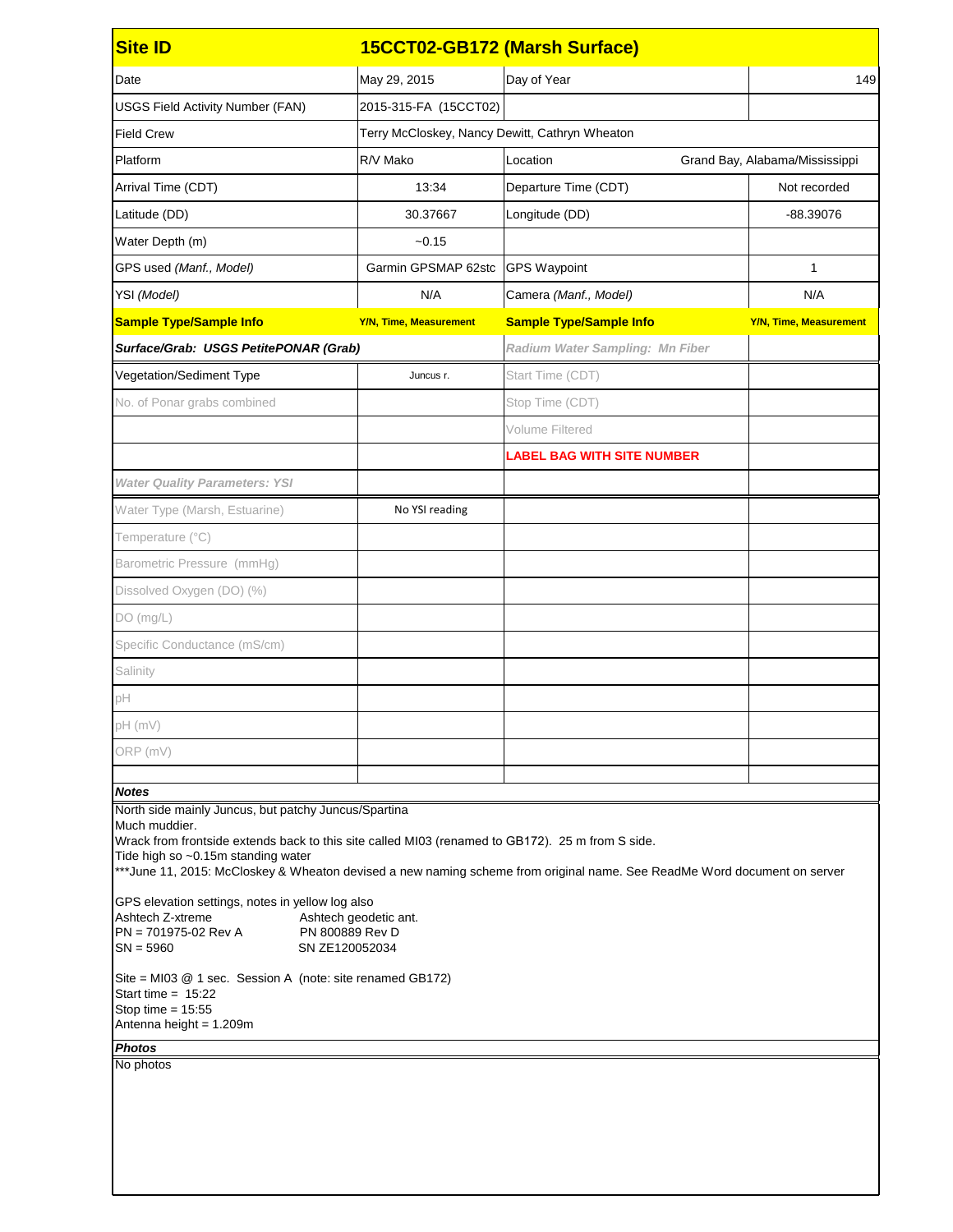| <b>Site ID</b>                                                                                                                       | 15CCT02-GB173 (Marsh Surface) |                                |                                |  |
|--------------------------------------------------------------------------------------------------------------------------------------|-------------------------------|--------------------------------|--------------------------------|--|
| Date                                                                                                                                 | June 3, 2015                  | Day of Year                    | 154                            |  |
| <b>USGS Field Activity Number (FAN)</b>                                                                                              | 2015-315-FA (15CCT02)         |                                |                                |  |
| <b>Field Crew</b>                                                                                                                    | Terry McCloskey, Nancy Dewitt |                                |                                |  |
| Platform                                                                                                                             | R/V Mako                      | Location                       | Grand Bay, Alabama/Mississippi |  |
| Arrival Time (CDT)                                                                                                                   | Not recorded                  | Departure Time (CDT)           | Not recorded                   |  |
| Latitude (DD)                                                                                                                        | Not recorded                  | Longitude (DD)                 | Not recorded                   |  |
| Water Depth (m)                                                                                                                      | 0.0                           |                                |                                |  |
| GPS used (Manf., Model)                                                                                                              | N/A                           | <b>GPS Waypoint</b>            | Not recorded                   |  |
| YSI (Model)                                                                                                                          | Pro-plus                      | Camera (Manf., Model)          | Nikon Coolpix AW100            |  |
| <b>Sample Type/Sample Info</b>                                                                                                       | <b>Y/N, Time, Measurement</b> | <b>Sample Type/Sample Info</b> | <b>Y/N, Time, Measurement</b>  |  |
| Surface/Grab: USGS PetitePONAR (Grab)                                                                                                |                               | <b>DGPS Positioning</b>        |                                |  |
| Vegetation/Sediment Type                                                                                                             | Juncus / Mud - stiff          | <b>GPS Receiver Used</b>       | Ashtech Z-xtreme               |  |
| <b>Distance from GPS</b>                                                                                                             | ~1~m                          | <b>GPS Session ID</b>          | D                              |  |
| Azimuth from GPS                                                                                                                     | Not recorded                  | Occupation Time (min)          | 15                             |  |
|                                                                                                                                      |                               |                                |                                |  |
| <b>Water Quality Parameters: YSI</b>                                                                                                 |                               |                                |                                |  |
| Water Type (Marsh, Estuarine)                                                                                                        | Marsh (dug hole)              |                                |                                |  |
| Temperature (°C)                                                                                                                     | 28.0                          |                                |                                |  |
| Barometric Pressure (mmHg)                                                                                                           | 761.5                         |                                |                                |  |
| Dissolved Oxygen (DO) (%)                                                                                                            | 70.4                          |                                |                                |  |
| DO (mg/L)                                                                                                                            | 5.20                          |                                |                                |  |
| Specific Conductance (mS/cm)                                                                                                         | 5.08                          |                                |                                |  |
| Salinity                                                                                                                             | 2.72                          |                                |                                |  |
| pH                                                                                                                                   | 6.24                          |                                |                                |  |
| pH (mV)                                                                                                                              | $-12$                         |                                |                                |  |
| ORP (mV)                                                                                                                             | 175.3                         |                                |                                |  |
| <b>Notes</b>                                                                                                                         |                               |                                |                                |  |
| 2 foram samples taken that are 80 cm apart.                                                                                          |                               |                                |                                |  |
| GPS site 6173 Session $D = 6173$<br>Start time = $18:08$                                                                             |                               |                                |                                |  |
| Gant 7<br>PN 800889 Rev D<br>Antenna rod height - 1209 m<br>Height of plate above marsh surface = $0.181$ m                          |                               |                                |                                |  |
| Antenna height = 1.390 (above marsh surface)<br>Minimal standing water - unmeasurable                                                |                               |                                |                                |  |
| Hard mud surface; ~10m from river<br>LOI; bulk; grain size sampled btw the 2 foram sites<br>Mainly Juncus - low height ~3 ft or less |                               |                                |                                |  |
| <b>Photos</b>                                                                                                                        |                               |                                |                                |  |
| N-E-S-W 761 -> 758 2650-2653                                                                                                         |                               |                                |                                |  |
| Plants<br>757 - 745 2653-2667                                                                                                        |                               |                                |                                |  |
|                                                                                                                                      |                               |                                |                                |  |